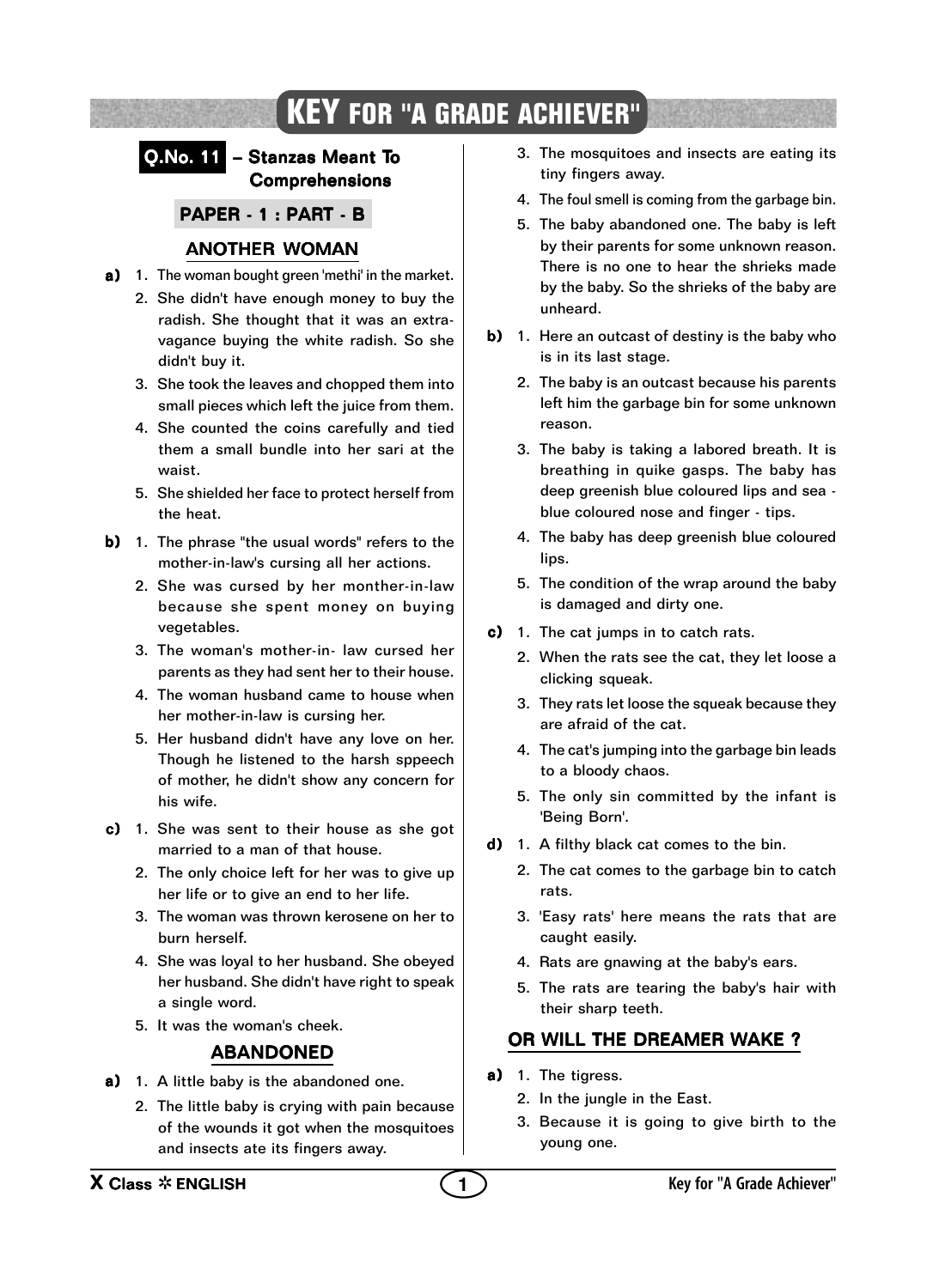- 4. Because there is chance of extinction of tigers.
- 5. We should protect the endangered species, the tigers.
- b) 1. The whale swims in the South Ocean.
	- 2. Her song of birthing fills the seas.
	- 3. They wait for the glorious moment of the birth of the calf.
	- 4. He says so because the whale has become one of the endangered species in the Ocean South.
	- 5. The grandchild would be able to know it if we save the whales from extinction.
- $c)$  1. Thrush warbles.
	- 2. To find her partner.
	- 3. From the eggs.
	- 4. Because thrush warbles becomes extinct if it is not protected.
	- 5. We should take steps to make the warbles survive.
- d) 1. The white bear in the North.
	- 2. In the Northern Arctic Region.
	- 3. The cubs.
	- 4. Because the bears are also in the list of endangered species.
	- 5. We should take steps to see that the bear would not become extinct.
- e) 1) The North, the South, the East and the West are the four directions referred in the poem.
	- 2) The directions join together in the centre.
	- 3) The path ahead leads up or down.
	- 4) Because the various species are on the merge of extinction.
	- 5) The human being.

### A PLEA FOR INDIA

- a) 1. We are proud to be a strong nation.
	- 2. Our roots cannot be shaken.
	- 3. Fights leave us in poor plight.
	- 4. Castes make us lose our charm.
	- 5. These lines are taken from the poem 'A Plea for India'.
- b) 1. We should ignore the selfish call of each region.
	- 2. We should listen to the call of the nation.
- 3. To think about the development of the nation, to participate in social welfare programmes, to serve the poor and the needy, etc.
- 4. 'bicker'
- 5. They who are narrow-minded and who have rigid and conservative beliefs and who wants to disrupt the unity among the people create problems anew.
- c) 1. We should control the riots.
	- 2. The riots make us hang our heads in shame.
	- 3. 'miserable'
	- 4. Communal riots, racial discrimination, regional disparities, social and economic inequalities, etc.
	- 5. win din

## ONCE UPON A TIME

- a) 1. The poet is addressing to his son.
	- 2. Through these lines the poet wants to explain the artificiality of relationships and manners prevailing in the present day world.
	- 3. These lines are taken from the poem 'Once upon a Time'.
	- 4. The expression 'ice-cold-black eyes' means that the eyes are expressionless.
	- 5. The people in the past used to laugh with their hearts. There used to be sincerity in their laugh.
	- 6. Now the people laugh with their teeth artificially and superficially.
- b) 1. 'I' refers to the poet Gabriel Okara.
	- 2. The poet has learned many things. He has learned to wear many faces like dresses.
	- 3. To survive in this world which is filled with forcible hypocrisy and pretension of falsehood.
	- 4. This expression means the poet changes his expressions and feelings to suit the situations and needs of the people with whom he is to deal with.
	- 5. The poet's son is being addressed.
- c) 1. The poet wanted to laugh sincerely as the children do.
	- 2. He wanted to relearn how to laugh like an innocent child.
	- 3. The poet's teeth are compared to a snake's bare fangs.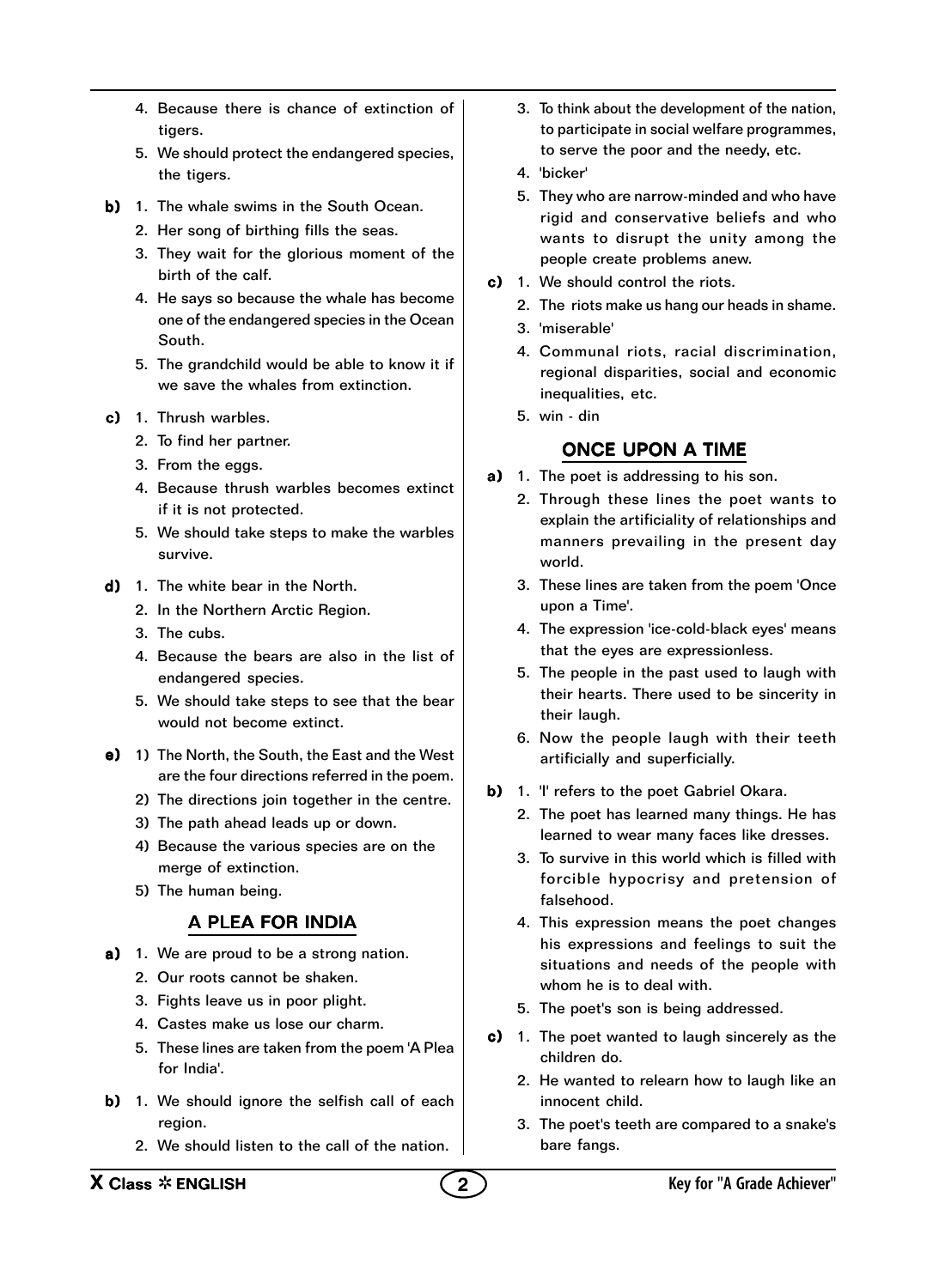- 4. The expression".... my teeth like a snake's bare fangs" means that when the poet looks at himself in the mirror his teeth are exposed and they appear like the fangs of a snake.
- 5. These lines tell us about the poet's desire to regain his real spirit and character. They also tell us about his yearning for the innocence, faithfulness and sincerity.

# Q.NO. 12 & 13 – COMPREHENSION PASSAGES FROM READING 'A' & 'B'

PAPER - 1 : PART - B

#### A. ATTITUDE IS ALTITUDE

#### ASSIGNMENT - 1

- a) 1. Nick was born with no arms or legs. He has faced a number of problems in his whole life. He has no arms to stretch or to scratch when he feels to do. He was unable to express to show his love and affection by keeping around his loved ones.
	- 2. 'Torso' means the main part of the body, not including the head arms or legs.
	- 3. 'It' refers to small foot that Nick has on his left hip.
	- 4. The adjectual form of the word faith is 'faithful'.
	- 5. balance  $\times$  imbalance.
- b) 1. His father was shocked and left hospital room to vomit.
	- 2. His parents decided to send Nick to the mainstream school for studies.
	- 3. Nick's mother was a nurse.
	- 4. His mother invented him a special plastic device that meant he could hold a pen or a pencil.
	- 5. A rare occurrence called 'Phocomelia' which has no medical explanation.
- c) 1. Nick's parents arranged an electric chair for mobility and a team of carers to help him.
	- 2. He was depressed because Nick was born without limbs.
	- 3. He hated God for giving him such a disability.
	- 4. He could hold brush with his teeth with a wall mounted brush.
	- 5. To die from being underwater for too long time.
- d) 1. He did a 360 in the car to freak her out as the girl could see his head only.
	- 2. He met surfing master Bethany Hamilton in Hawaii in 2008, who had her arm bitten off by a shark when he was 12.
	- 3. He learnt how to do the 360 degree spins on his board-a feat that got him on the cover of surfer magazine within 48 hours.
	- 4. c)
	- 5. a)
- e) 1. He read about a disabled man who had managed to achieve great things and others.
	- 2. He realised that God had made us to give hope to others.
	- 3. a)
	- 4. Strengthened
	- 5. He won the Australian Young Citizen of the year award for his bravery and perseverance.

## B. EVERY SUCCESS STORY IS ALSO A STORY OF GREAT FAILURES

- a) 1. The New York Times editorial questioned the wisdom of the Wright Brothers about the machine that would fly.
	- 2. The Wright Brothers invented a machine that would fly.
	- 3. Colonel Sanders sold the recipe at the age of 65.
	- 4. Colonel sanders remembered his mother's recipe.
	- 5. We should never leave hope. We should never stop trying till we reached the goal.
- b) 1. They bounced back when they failed in their attempts.
	- 2. It means to bounce back when one failed and move forward.
	- 3. Thomas Edison failed approximately 10,000 times while he was working on the light bulb.
	- 4. Failure.
	- 5. Great or sudden misfortune that causes harm.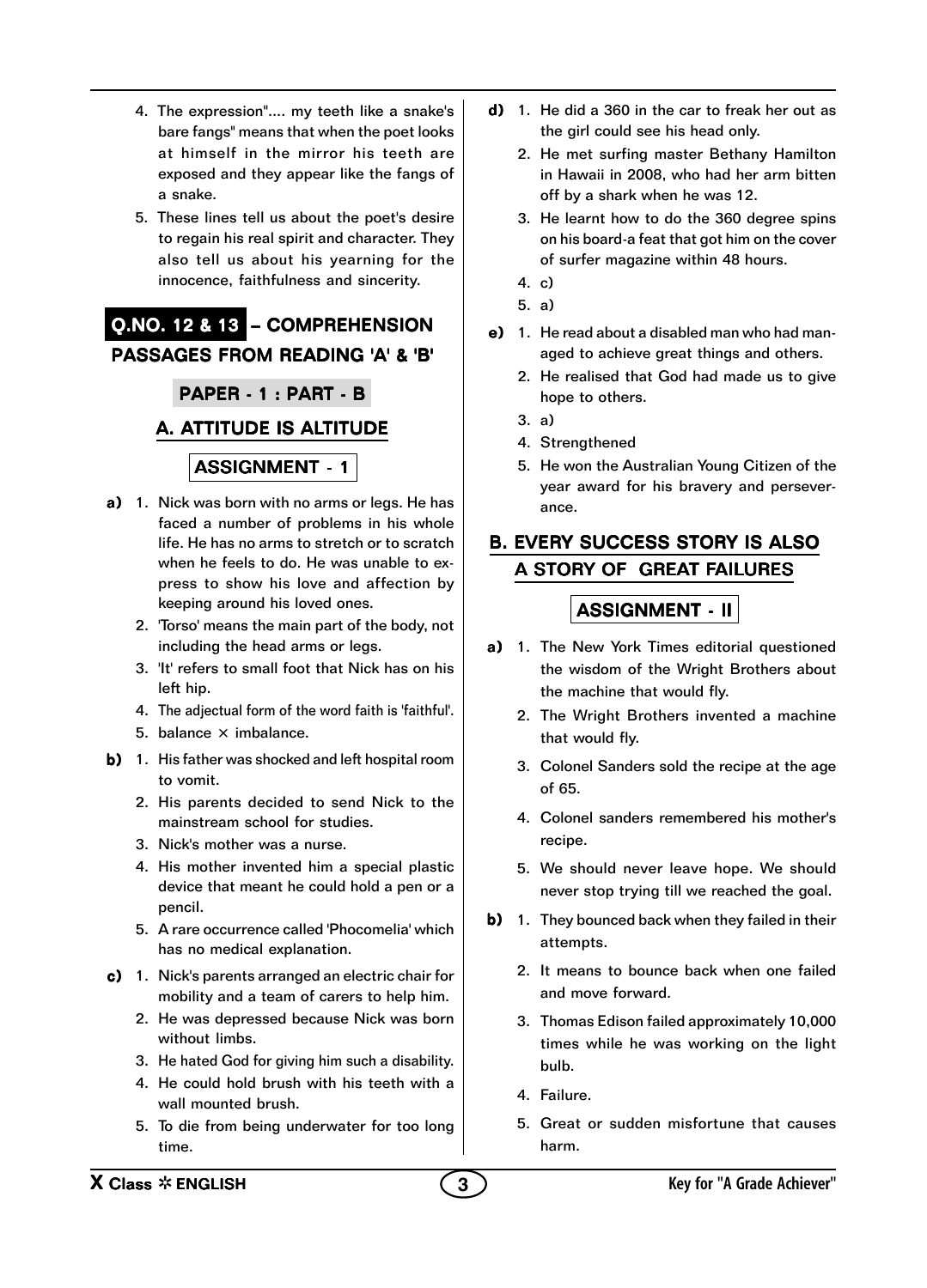- c) 1. Failure is the highway to success.
	- 2. All the stories of success are also the stories of great failure.
	- 3. He overcame the death of his sweetheart at the age of 26.
	- 4. Succeeded.
	- 5. Abraham Lincoln.
- d) 1. Setbacks are inevitable in life. A setback can teach us humility.
	- 2. The motivation to succeed comes from the burning desire to achieve a purpose.
	- 3. The young man wanted to know the secret to success.
	- 4. Socrates ducked him into the water when the water got upto their neck.
	- 5. Socrates took the young man to the river.

#### THE DEAR DEPARTED - I

### **ASSIGNMENT - I**

- a) 1. The noise is about the coming of Elizabeth and her husband, Ben.
	- 2. 'They' refers to Mrs. Elizabeth and Ben.
	- 3. They are coming to talk over the old man's affairs.
	- 4. Henry is wondering if they will come at all.
	- 5. When both the sisters quarrelled, Elizabeth said that she would never set foot in Mrs. Slater's house again.
- b) 1. 'They' refers to the old man's slippers. (the slippers of Mrs. Slater's father)
	- 2. They are the old man's things. (grandpa's things)
	- 3. Mrs. Slater always wants to have her father's bureau.
	- 4. The bureau is in the room of Mrs. Slater's father. (grandpa's room or the old man's room)
	- 5. Henry advised his wife to arrange with Elizabeth, when she is dividing things up.
- c) 1. Grandpa's (the old man's) bureau is being pinched by Mrs. Slater and her husband.
	- 2. We can understand that Victoria is honest and innocent.
	- 3. 'It' refers to the bureau.
- 4. Victoria is the speaker. She says it to make her parents know that her grand-father was drunk that morning as she doesn't believe Henry's words.
- 5. Mrs. Slater fetches her father's clock and puts it on the mantelpiece.
- $d)$  1. Mrs. Jordan doesn't have any feelings for her father. She is not worried at his death. She prefers to have tea.
	- 2. Henry remarks that the announcement of the old man's (grandpa's) death in the papers.
	- 3. After tea, they want to talk about the announcement of the old man's death in the papers.
	- 4. They want to list out the old man's things.
	- 5. They will announce the old man's (grandpa's) death.
- e) 1. Victoria goes into her grandpa's room. She goes reluctantly as grandpa is thought dead.
	- 2. 'He' refers to their father. (the old man / grandpa)
	- 3. The receipt is regarding the insurance premium payment.
	- 4. The Jordans examine the bureau carefully and closely as they know that it is the old man's bureau.
	- 5. Victoria is scared as she sees something terrible in her grandpa's room.

### THE DEAR DEPARTED - II

- a) 1. Mrs. Jordan thinks that Abel is dead but when she sees him coming into their room, she is amazed and so she asks the question.
	- 2. Abel Merryweather is Mrs. Jordan's father.
	- 3. Abel has suffered from a bit of a headache.
	- 4. Mrs. Slater compelled her husband, Henry to wear her father's slippers. Hence, he wore them.
	- 5. Abel observes Henry trying to remove the slippers.
- b) 1. Abel recollected that his bureau must be in his room. But now it is in the parlour.
	- 2. Henry and Mrs. Slater are speechless when Abel asks them about the bureau. They understand that Abel has noticed their pinching the bureau.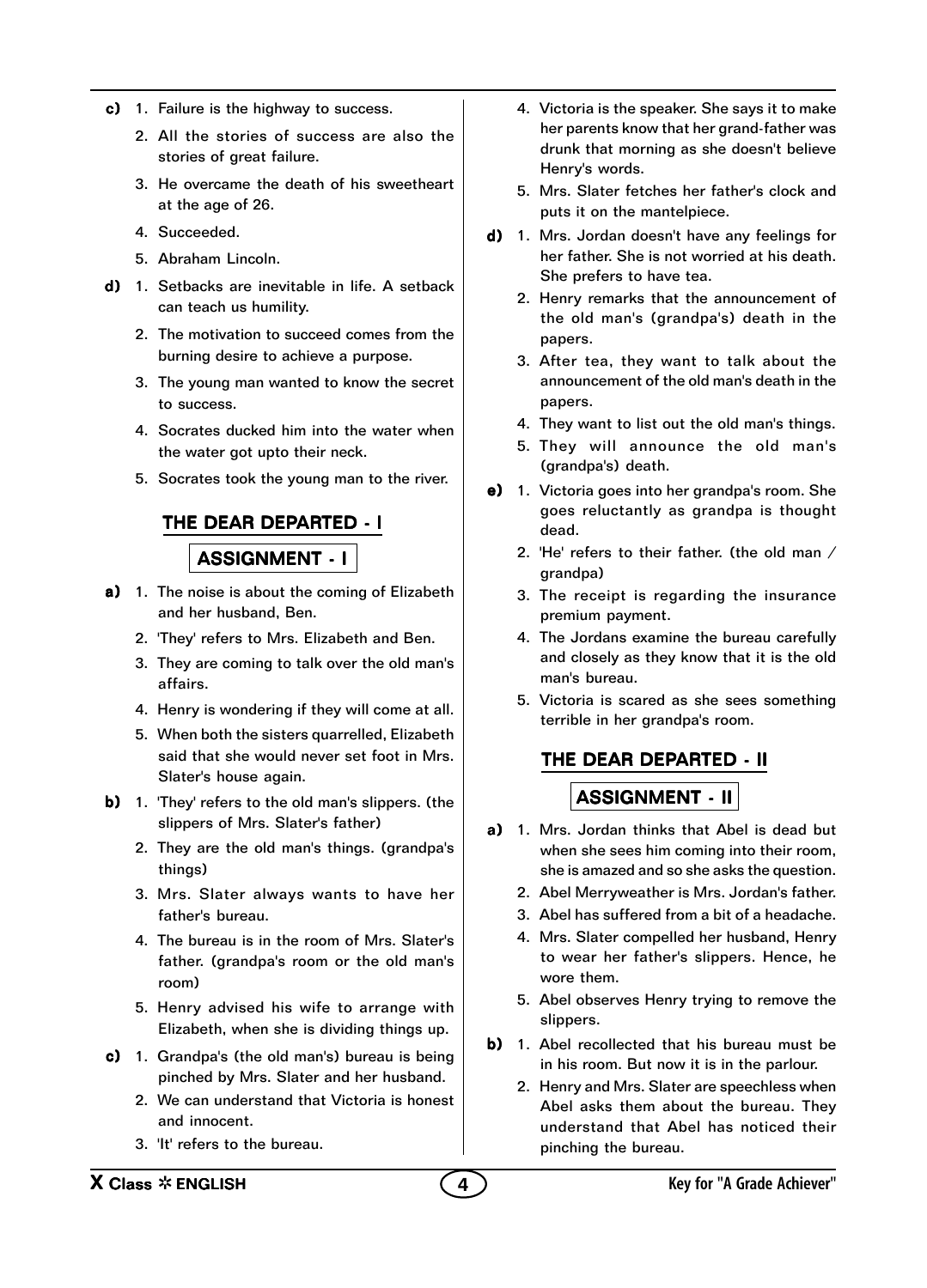- 3. Everyone looks at the clock as it strikes six.
- 4. It is Abel's clock.
- 5. Abel's bureau and his clock are brought downstairs. Mrs. Slater and her husband Henry bring them downstairs.
- c) 1. Since his wife's death, Abel has been living part of the time with Amelia, and part with Elizabeth.
	- 2. According to the new will, he will give his property to whoever he's living with when he dies.
	- 3. Mrs. Jordan wants her father to live with them as Abel has told that all his things will go to the one with whom he will be living at the time of his death.
	- 4. Both the sisters start dividing his things even when he is not dead. They don't care for him. They only want to own his things. So, he doesn't want to live with either of his daughters.
	- 5. Both the sisters are greedy, selfish and unscrupulous. They don't have any love and affection for their father.
- d) 1. Abel wants to go to the lawyer to change his will.
	- 2. He wants to go to Church to get married.
	- 3. Abel goes to the insurance office to pay the insurance premium.
	- 4. Mrs. Slater says this. No, I don't agree with it. As the two daughters don't have any love and affection for their father, he wants to get married.
	- 5. On Monday, Abel wants to do three things. They are :
		- 1) go to the lawyer to change his will.

2) go to the insurance office to pay the premium.

- 3) go to St. Philip's Church to get married.
- $e$ ) 1. Abel Merryweather is the speaker of the words.
	- 2. 'It' refers to Abel's marriage with the owner of 'Ring-O-Bells.'
	- 3. Abel Merryweather is inviting his daughters and their husbands for his marriage.
	- 4. The marriage will take place at St. Philip's Church at 12 O' clock, the next Monday.
	- 5. Abel thanks his daughter Amelia for bringing the bureau downstairs as it will be handier to carry it across to the 'Ring-O-Bells'.

## THE JOURNEY

- a) 1. The word 'I' refers to the author, Yes he Dorjee Thongchi.
	- 2. He came to the village to get married.
	- 3. They don't carry bedding while coming home because they get things required at home.
	- 4. 'It' refers to the thought of extending his leave-even taking unpaid leave.
	- 5. The narrator finally decided to return to work.
- b) 1. The problem of the narrator was that he couldn't find anyone who could help him carry the trunk to the bus stop.
	- 2. His old father carried the writer's luggage. (the author's father)
	- 3. A porter carried his luggage when he came home.
	- 4. The young man was the author, Yes he Dorjee Thongchi.
	- 5. The narrator was a government officer.
- c) 1. The author gave the wine to his old father.
	- 2. His father carried the trunk on his back after arranging the belt that was attached to the trunk on his forehead.
	- 3. The thought that it was improper for him to let father carry the luggage was lingering in the narrator's mind.
	- 4. The narrator couldn't tell his father about his thought because of his shame and guilt.
	- 5. The narrator wanted to tell his father that he would like to carry the trunk himself.
- d) 1. His father provided the education to the narrator.
	- 2. The narrator was physically useless because he had never got used to physical labour having stayed in hostel right from his childhood.
	- 3. It would hurt the narrator's father if his father saw him carrying a trunk on his back.
	- 4. They came to the tea shop for tea as the bus from Tawang had not yet reached Dirang and so they had some time in hand.
	- 5. His father asked him if he had a pair of old shoes for him.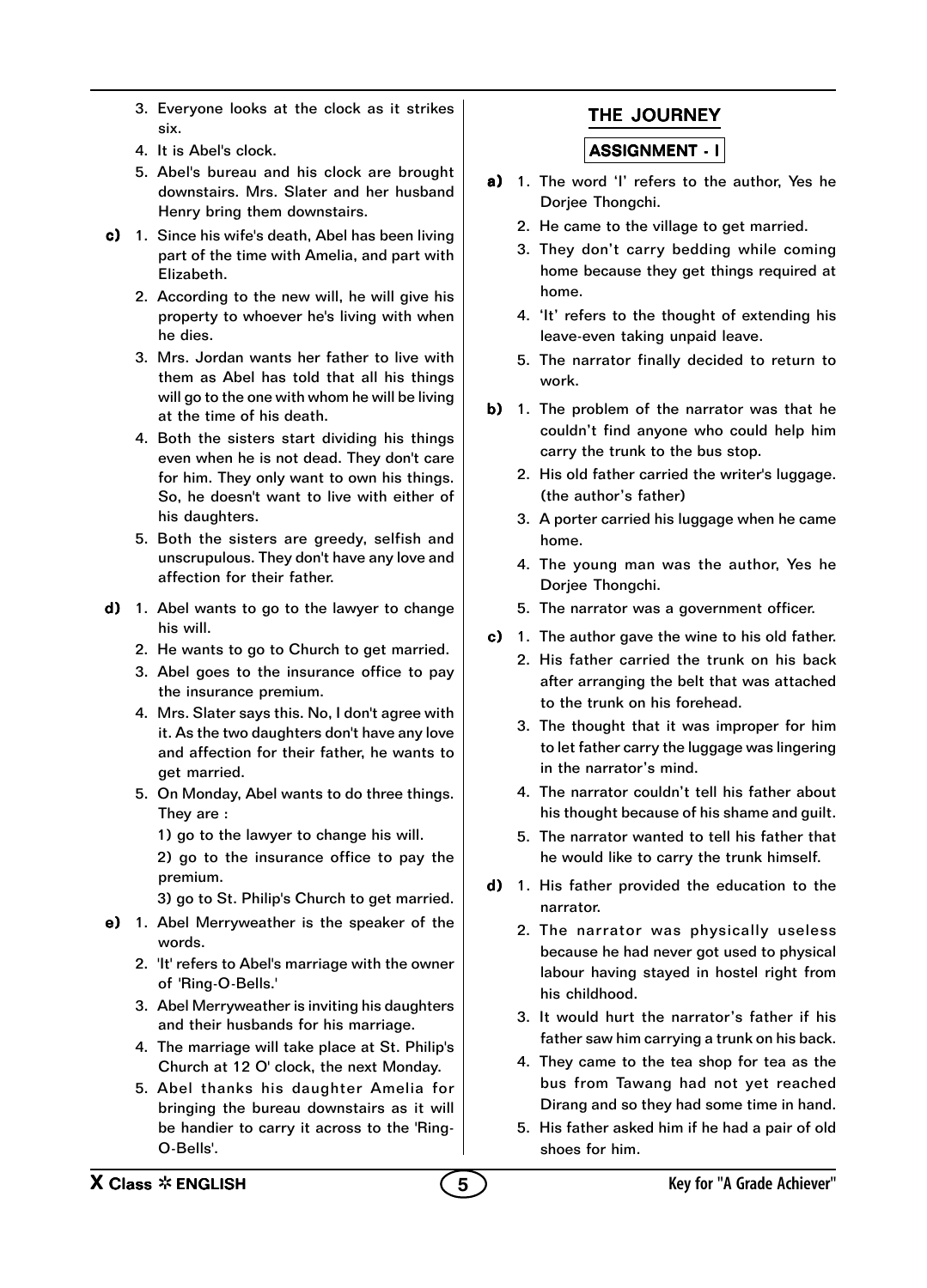- e) 1. There were cracks in the father's feet as he had never worn shoes.
	- 2. The narrator had not noticed till then that feet of his father had developed cracks.
	- 3. The narrator checked his wallet to see if he had enough money to buy a pair of canvas shoes for his father.
	- 4. His father protested because he did not want his son to spend money on new shoes for him.
	- 5. The narrator gave his father the hunting boots that he was wearing.
- f) 1. The narrator gave his hunting shoes to his father.
	- 2. His father wanted to say to take care of himself and write letters to them.
	- 3. The journeys started in two opposite directions.
	- 4. He had started his journey in the luxurious bus.
	- 5. The paragraph is taken from the lesson 'The Journey'.

- a) 1. The woman bought green 'methi' in the market.
	- 2. She didn't have enough money to buy the radish. She thought that it was an extravagance buying the white radish. So she didn't buy it.
	- 3. She took the leaves and chopped them into small pieces which left the juice from them.
	- 4. She counted the coins carefully and tied them a small bundle into her sari at the waist.
	- 5. She shielded her face to protect herself from the heat.
- **b)** 1. The phrase "the usual words" refers to the mother-in-law's cursing all her actions.
	- 2. She was cursed by her monther-in-law because she spent money on buying vegetables.
	- 3. The woman's mother-in- law cursed her parents as they had sent her to their house.
	- 4. The woman husband came to house when her mother-in-law is cursing her.
	- 5. Her husband didn't have any love on her. Though he listened to the harsh sppeech of mother, he didn't show any concern for his wife.
- $c)$  1. She was sent to their house as she got married to a man of that house.
	- 2. The only choice left for her was to give up her life or to give an end to her life.
	- 3. The woman was thrown kerosene on her to burn herself.
	- 4. She was loyal to her husband. She obeyed her husband. She didn't have right to speak a single word.
	- 5. It was the woman's cheek.

#### RENDEZVOUS WITH RAY

- a) 1. The Apu Trilogy.
	- 2. The harsh image of poverty depicted in it haunted him.
	- 3. The accusation was that Ray made his reputation by selling Indian poverty to the west.
	- 4. Poverty.
	- 5. Arrogance means showing pride.
- b) 1. Nine years
	- 2. He wanted to prepare so that there could be a worthwhile dialogue between them.
	- 3. He was a shy person and always very discreet about displaying his emotions, according to the writer.
	- 4. The arrangement between them was to meet on sundays at 9.a.m at Ray's residence.
	- 5. Invite : I invited my friends to my Birthday party.
- c) 1. It was to address often the French speaking priest in Bengali.
	- 2. Ray was in a disturbed mood because the Charulatha screenplay was missing.
	- 3. Roberge wanted to ask him whether he was planning to take any action on the culprit.
	- 4. They visited him to go through some of his manuscripts.
	- 5. The humane concern was that Ray did not want to hurt the reputation of the person though he was a culprit.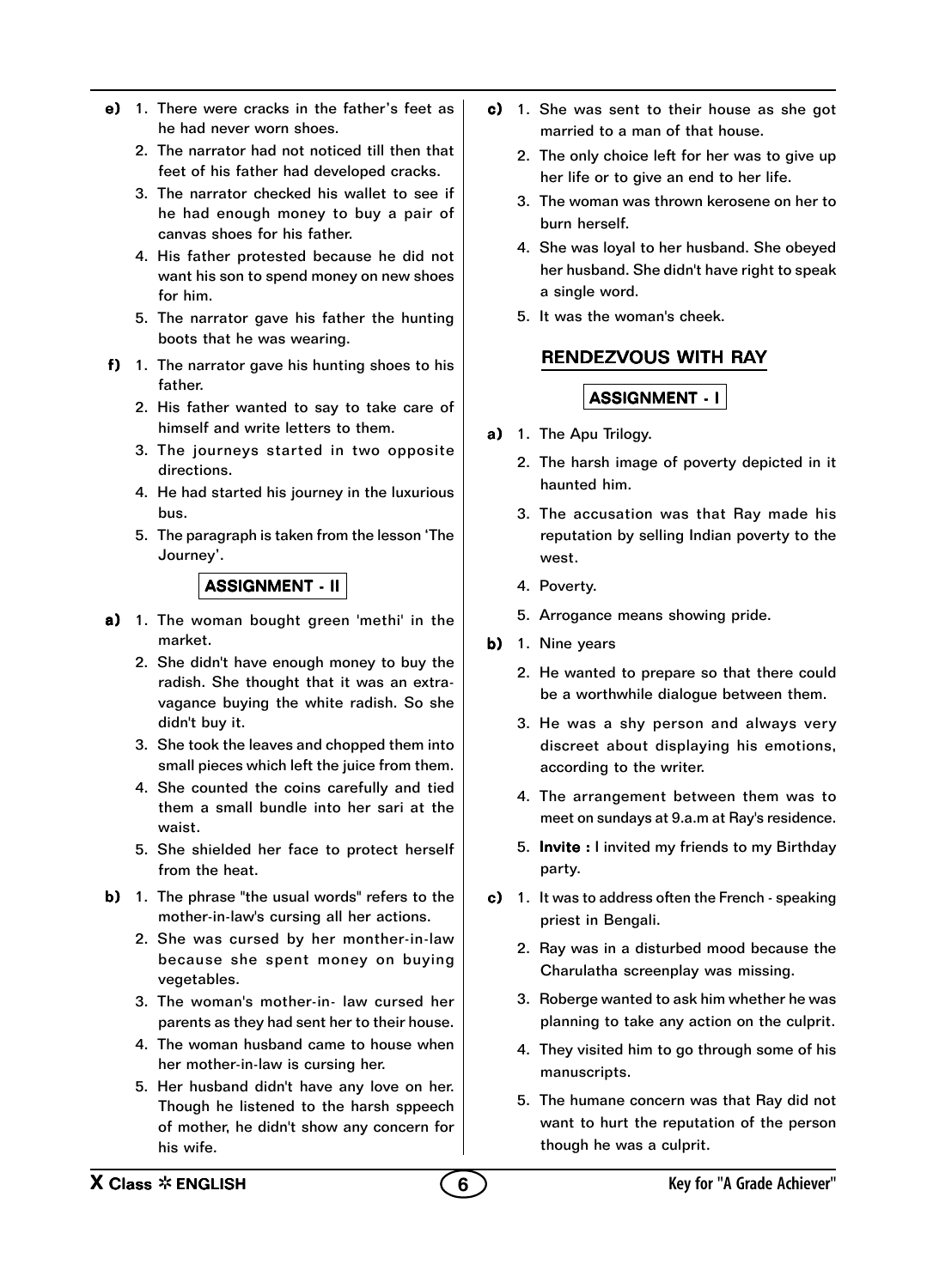- $d)$  1. In spite of what was happening it would sin to lose faith in Man.
	- 2. Ray was hurt because some critic saw the last films as didactic and verbose though he was at his most personal.
	- 3. He was conveying his personal message an society and civilization.
	- 4. The impulse that motivated his earlier films was aesthetics.
	- 5. The word 'agnostic' means a person who does not know whether God exists.
- $e)$  1. Ray was on his deathbed in hospital who Roberge met him lastime.
	- 2. He said that he did not stay long and he was leaving and said the last word 'Bhalo laglo' (it was nice).
	- 3. Chitrabani is a communication and film institute. The founder was Mr. Roberge.
	- 4. 'Them" refers to the Canadian agencies which donated funds to Chitrabani.
	- 5. The contribution made by 'Chitrabani' to the film world in India was it produced documentary features and also made a platform for local talent for film-making.

#### MAYA BAZAAR

- a) 1. The director of the film "Mayabazaar" was K.V. Reddy.
	- 2. "Mayabazaar" was made in two languages. It was released in Telugu and in Tamil.
	- 3. Nagireddy and Chakrapani produced "Maya Bazaar".
	- 4. The meaning of the word star-ensemble is 'envolving no individual star but several actors whose roles are of equal importance : fine ensemble playing.
	- 5) The movie was released in 1957.
- b) 1. The playback singers were M.L. Vasantha Kumari, Leela, Suseela and Madhavapeddi.
- 2. It is a tribute to Telugu culture, language and customs of the land.
- 3. People identified every character of the film with someone they knew in their immediate vicinity.
- 4. The choreographer of 'Maya Bazaar' movie was 'Pasumarthy'.
- 5. It refers to the film "Maya Bazaar".
- c) 1. The songs, "Aha naa pelli anta" and "Vivaha bhojanambu"are reverberated in marriages.
	- 2. The friends are called as Asamadiyulu and the enemies are called as Tasamadiyulu.
	- 3. The dialogues are 'Ghatothkacha's Manadi Sodara Prema ....... and antha alamalame kada'.
	- 4. The meaning of the word repertoire is a stock of plays dances or items that a company or a performer knows.
	- 5. The noun form of the word reverberate is 'reverberation'.
- $d)$  1. The lovers in the film are Abhimanyu and Sasirekha.
	- 2. Abhimanyu gave the magic box to Sasirekha.
	- 3. Balarama saw his Sishya, Duryodhana.
	- 4. Balarama's wife laps up the sight of an array of jewellery. This scene made the viewers laugh heartily because they knew that someone back home was equally attached to the riches.
	- 5. Sasirekha saw Abhimanyu in the box.
- e) 1. Balarama decided to separate Abhimanyu and Sasirekha.
	- 2. When the womenfolk saw the film, they sighed recalling their own tribulations in the hands of such brothers.
	- 3. The director successfully reduced all characters to ordinary mortals displaying all the follies of human beings except Ghatothkacha or Krishna.
	- 4. They are Ghatothkacha and Krishna.
	- 5. The film 'Mayabazaar' is referred as a feast to the eyes and soul.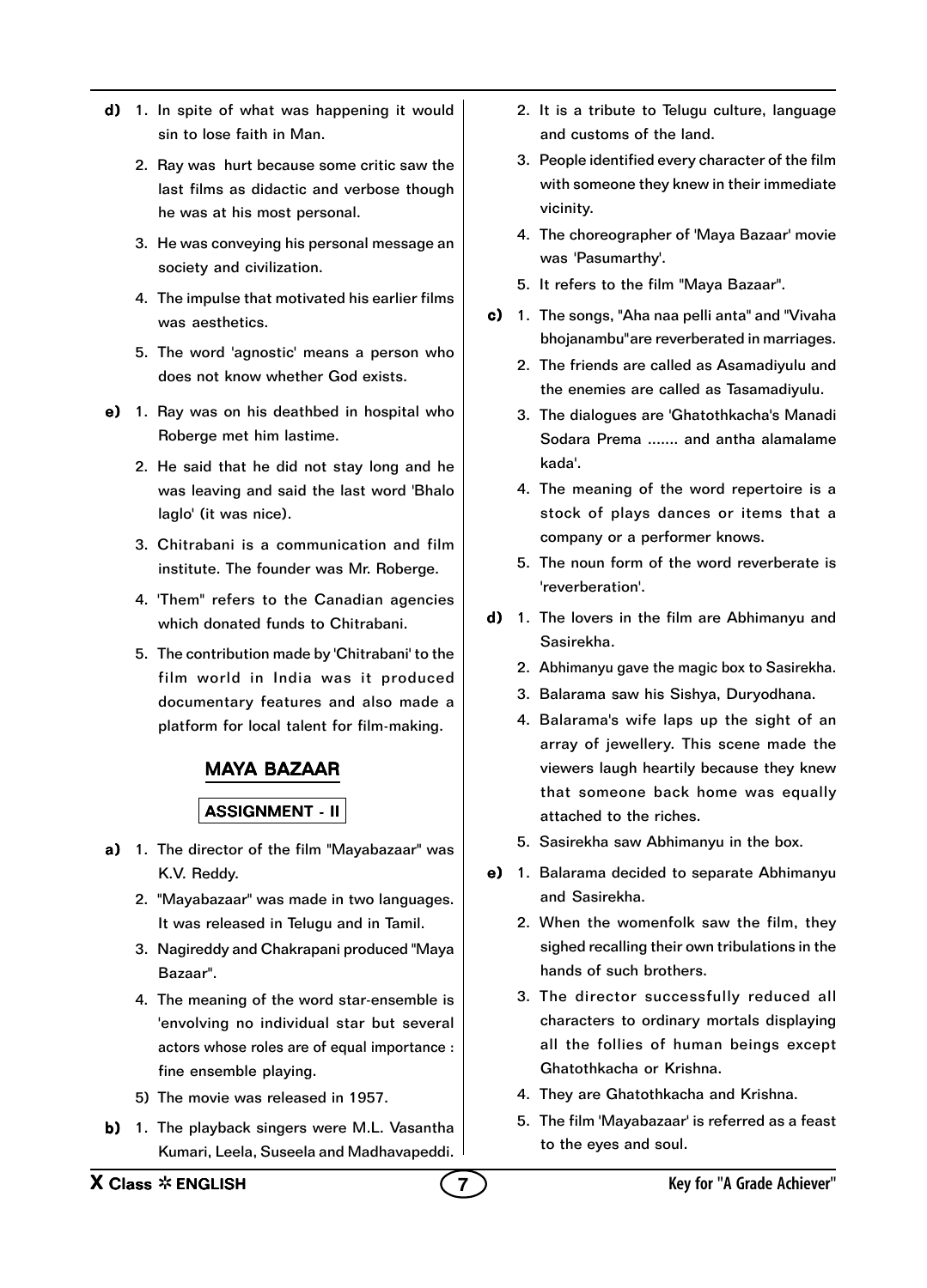#### THE STORYEYED HOUSE - I

#### ASSIGNMENT - I

- a) 1. The bus had come up the winding road in the mountain as if with a life-time effort.
	- 2. The dispensary was situated on the plain and stood still, like an obstinate bull.
	- 3. The dispensary was hardly a mile or two away from the destination.
	- 4. The conductor asked the passengers to get down and to put all their strength together to push the bus.
	- 5. The bus stopped with a bang in front of Bhujaba Patil's residence.
- b) 1. Bayaji had packed his entire household goods in the box.
	- 2. Bayaji worked for thirty-five years in the dockyard.
	- 3. He become a supervisor during the period of extension.
	- 4. His hardwork had given him a well framed shape to his body.
	- 5. He paid fifteen paise to the coolie.
- c) 1. The name of the public building was Buddha Vihar.
	- 2. People who had embraced Buddhism named the building Buddha Vihar.
	- 3. The children cried out saying that, 'Baiju Nana is here, Baiju Nana is here !'.
	- 4. Bayaji's mother was eighty-five year-old.
	- 5. Bayaji's mother asked him to wait outside the door.
- d) 1. Bayaji saw Bhujaba coming towards him when he reached Kadam's house.
	- 2. Bayaji was a Mahar by caste.
	- 3. Bhujaba became furious because Bayaji greeted him when he saw Bhujaba in Kadam's house. Bhujaba asked him whether he forgot his position simply because he had turned Buddhist.
	- 4. Bayaji was nonplussed. For a moment, he was tempted to knock him down with his box but realised that he couldn't afford to do so.
- 5. Bayaji was to spend the rest of his days on this soil and would be interred in the same soil.
- $e)$  1. The old woman came forward, poured some water over the piece of bread in her hand, moved it around Bayaji's face and flung it away as an offering.
	- 2. The cracking sound came from her mother's eight fingers.
	- 3. The elder son looked after the fields.
	- 4. Bayaji had eight children in all, six sons and two daughters.
	- 5. The elder son in service and the two daughters were already home to greet him.

## THE STOREYED HOUSE - II

- a) 1. The news that Bayaji was building a storeyed house spread like a cry from the rooftops.
	- 2. There was only one storeyed house in the village.
	- 3. It was too much for Kondiba to bear that Bayaji, an untouchable creature, should think of a rival storeyed house.
	- 4. Dattaram Vadar was given the contract of construction.
	- 5. Kondiba said these words to Bayaji.
- b) 1. Patil told Bayaji not to spend unnecessarily on a storeyed house.
	- 2. The warning given to Bayaji was that he might go in for a storeyed house only if he didn't wish to stay in that village.
	- 3. Out of fear Bayaji had to abandon plans for the storeyed house.
	- 4. The middle portion of the house was elevated.
	- 5. The first storey was fixed up with a wooden flooring.
- $c)$  1. The housewarming ceremony was planned after the completion of the house.
	- 2. The village elders were invited to the ceremonial 'paan-supari'.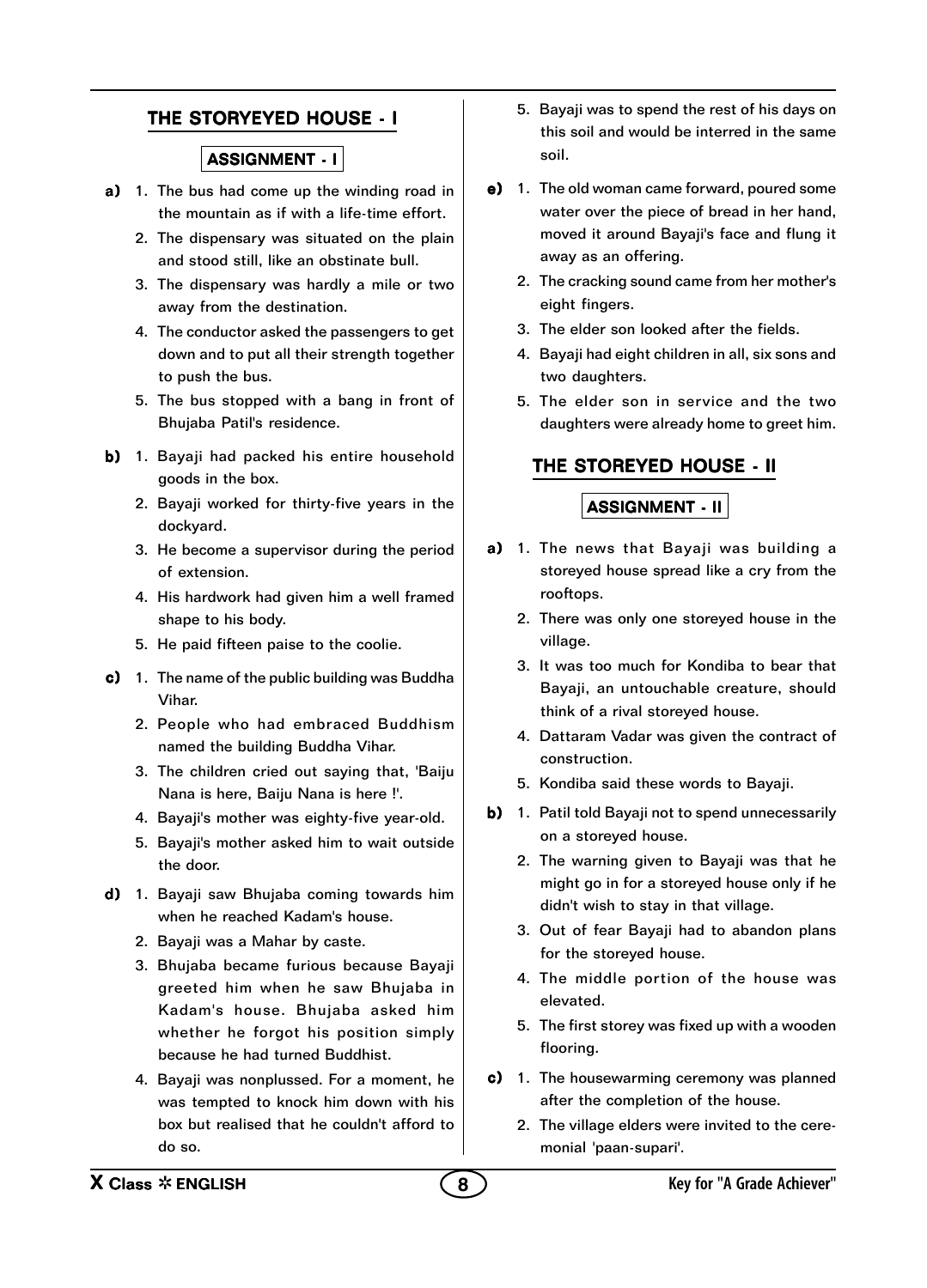- 3. Bayaji's sons worked hard for two full days on the decorations.
- 4. People looked forward with delight to the forthcoming contest among the various troupes.
- 5. Kondiba Patil and others felt uneasy at the sight of the brand new house, the impressive pandal and the crowd of smiling faces.
- d) 1. Bayaji fed all his guests with meal of shira and puris. Along with betel nuts items of gossip rolled over their tongues.
	- 2. Kalekar Bapu Master has a superior voice among the Bhajan singers.
	- 3. Kadegaonkar Buwa was better at classical singing. Devotional songs were sung in praise of Dr. Babasaheb Ambedkar and Lord Buddha.
	- 4. Bayaji sat down by a guest now and then, to inquire after his welfare.
	- 5. Bayaji's children were preparing tea for a second round.
- e) 1. Bayaji's new house had caught fire from all sides.
	- 2. Bayaji was frantic because his newly constructed house was caught fire from all sides.
	- 3. Bayaji pulled the pictures of Buddha and Babasaheb from the walls and hurled them down.
	- 4. People pulled up water from a nearby well to put out the dreadful fire but it could not be easily contained.
	- 5. The people were unable to go up because the staircase had collapsed.

## ENVIRONMENT

- a) 1. The discontent creeps in when the wars are fought over natural resources for the basic needs.
	- 2. The discontent leads to conflict.
	- 3. Good management of the natural resources is important for peace.
	- 4. Good management of the natural resources is not possible if you do not have democratic space.
- 5. One leg is peace, the other leg is good governance and the third leg is the sustainable management of resources.
- 6. The basin stands for development.
- 7. They have allowed some people who are in power to acquire a lot.
- b) 1. The forests were called the water towers.
	- 2. The rain water ended up in the lakes and ocean.
	- 3. When the rivers dried up, the local biological diversity is lost.
	- 4. We should preserve the local biological diversity so that no damage is caused to the environment.
	- 5. The campaign was for restoring the vegetation, the land and rehabilitation of the forests.
- c) 1. The foresters.
	- 2. Because they are professionals.
	- 3. Women work on the farms.
	- 4. She said that the seeds of trees are like any other seeds.
	- 5. They gave the women the plastic bags to put the seedlings, to nurture and to transplant them.
- d) 1. The ordinary, illiterate local women of Africa.
	- 2. Five to ten years.
	- 3. By cutting and selling the trees grown.
	- 4. The sense of pride that they were not begging is talked about.
	- 5. The other transformation is related to the landscape.
	- 6. Because water is not running and going into the ground.
- e) 1. The ordinary illiterate local women.
	- 2. Because of the needs they had for firewood and building material.
	- 3. To plant trees that grow fast.
	- 4. In civics and environment.
	- 5. It helped them to take up the responsibility of protecting their environment.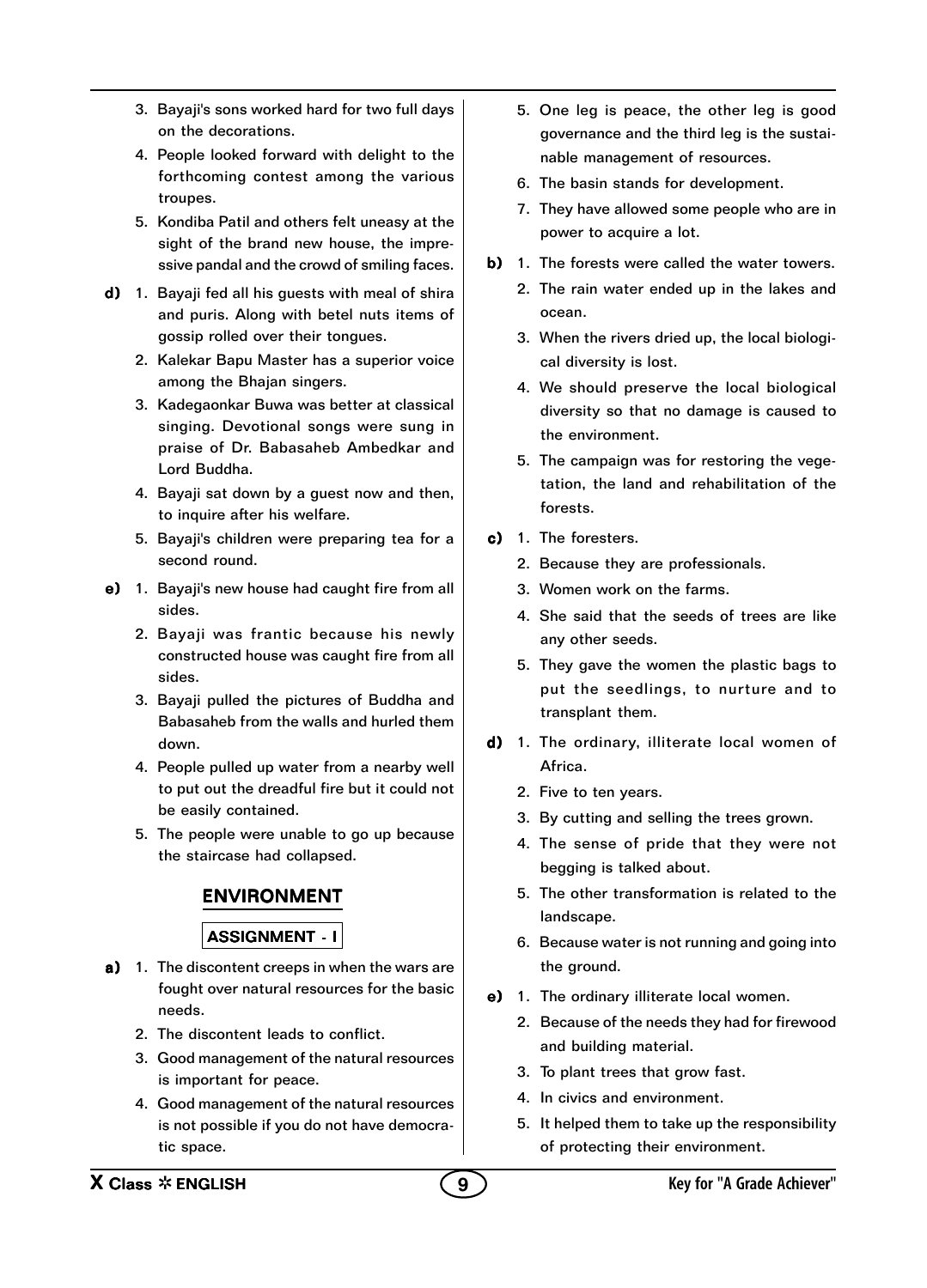- a) 1. The tigress.
	- 2. In the jungle in the East.
	- 3. Because it is going to give birth to the young one.
	- 4. Because there is chance of extinction of tigers.
	- 5. We should protect the endangered species, the tigers.
- b) 1. The whale swims in the South Ocean.
	- 2. Her song of birthing fills the seas.
	- 3. They wait for the glorious moment of the birth of the calf.
	- 4. He says so because the whale has become one of the endangered species in the Ocean South.
	- 5. The grandchild would be able to know it if we save the whales from extinction.
- c) 1. Thrush warbles.
	- 2. To find her partner.
	- 3. From the eggs.
	- 4. Because thrush warbles becomes extinct if it is not protected.
	- 5. We should take steps to make the warbles survive.
- d) 1. The white bear in the North.
	- 2. In the Northern Arctic Region.
	- 3. The cubs.
	- 4. Because the bears are also in the list of endangered species.
	- 5. We should take steps to see that the bear would not become extinct.
- e) 1) The North, the South, the East and the West are the four directions referred in the poem.
	- 2) The directions join together in the centre.
	- 3) The path ahead leads up or down.
	- 4) Because the various species are on the merge of extinction.
	- 5) The human being.

### MY CHILDHOOD

- a) 1. 'I' refers to A.P.J. Abdul Kalam.
	- 2. He was born at Rameswaram in Tamil Nadu.
	- 3. His parents were Jainulabdeen and Ashiamma.
	- 4. Jainulabdeen was a man of a great innate wisdom and he had a ture generosity or spirit. Ashiamma was an ideal helpmate to him.
	- 5. 'innate'
- b) 1. The Second World War started in 1939.
	- 2. Kalam was eight years old when the War had started.
	- 3. The demand for tamarind seeds erupted during the war.
	- 4. The daily wages of Kalam ware an income of one anna.
	- 5. Dinamani was the newspaper mentioned in the passage.
- c) 1. 'I' refers to Abdul Kalam. He felt very sad because he was humiliated by his new teacher. He was asked by his new teacher to go and sit on the back bench.
	- 2. The image of Ramanadha Sastry weeping when Kalam shifted to the last row left a lasting impression of Kalam.
	- 3. This incident took place when Kalam was in the fifth standard.
	- 4. The narrator was studying then at the Rameswaram Elementary School.
	- 5. Because he was an orthodox Hindu who had narrow religious beliefs.
- d) 1. Abdul Kalam and his friend Ramanadha Sastry.
	- 2. They told their respective parents about the new teacher's humiliating behaviour towards Kalam.
	- 3. Ramanadha Sastry's father Lakshmana Sastry summoned the teacher.
	- 4. He asked the teacher to either apologize or quit the school and the island.
	- 5. Yes, he did.
- e) 1. True 2. False 3. False 4. True 5. True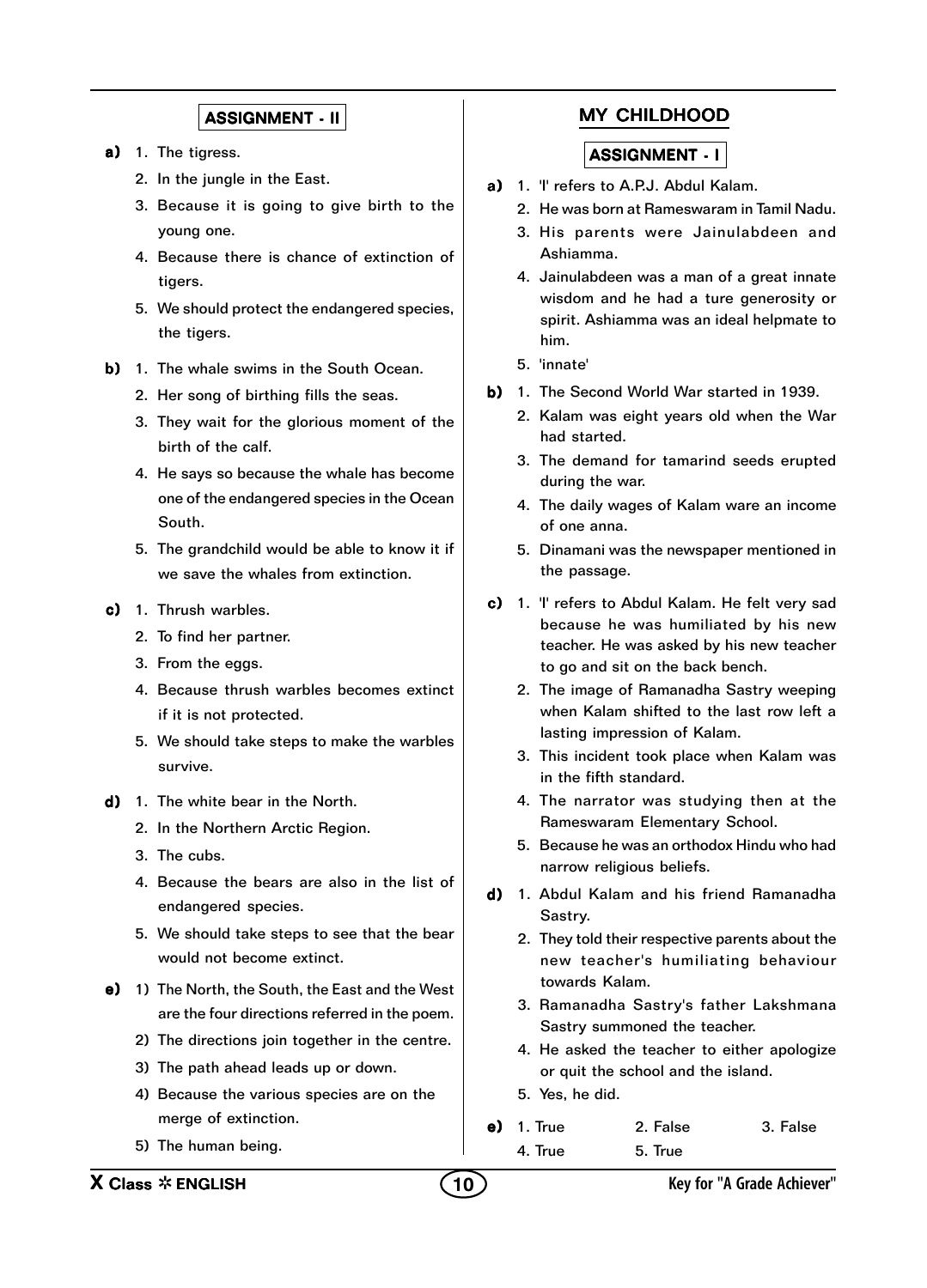- a) 1. We are proud to be a strong nation.
	- 2. Our roots cannot be shaken.
	- 3. Fights leave us in poor plight.
	- 4. Castes make us lose our charm.
	- 5. These lines are taken from the poem 'A Plea for India'.
- b) 1. We should ignore the selfish call of each region.
	- 2. We should listen to the call of the nation.
	- 3. To think about the development of the nation, to participate in social welfare programmes, to serve the poor and the needy, etc.
	- 4. 'bicker'
	- 5. They who are narrow-minded and who have rigid and conservative beliefs and who wants to disrupt the unity among the people create problems anew.
- $c)$  1. We should control the riots.
	- 2. The riots make us hang our heads in shame.
	- 3. 'miserable'
	- 4. Communal riots, racial discrimination, regional disparities, social and economic inequalities, etc.
	- 5. win din

#### JAMAICAN FRAGMENT

- a) 1. The narrator noticed that the two little boys were playing in the garden.
	- 2. The bigger boy was a sturdy youngster, very dark with a mat of coarse hair and had coalblack eyes.
	- 3. The bigger boy was a black one with a mat of coarse hair on his head. So the narrator thought that he was a Jamaican.
	- 4. Both the boys dressed alike. This tells us that they might be brothers.
	- 5. The little white boy was playing the role of a master in the game.
- b) 1. The white boy, even in his tender age, was imposing his will upon the black boy and the little black boy submitted. This made the narrator amazed.
	- 2. Because they both dressed alike.
	- 3. Though they both dressed alike they were different in their colour. So the narrator thought that the two boys were only playmates.
	- 4. Since they both dressed alike the narrator felt that the black boy was of equal class with his playmate.
	- 5. The little white boy's imposition of his will upon a black boy and the black boy's submission to the white boy made the narrator puzzled.
- c) 1. They were playing a game.
	- 2. They were playing a game in which each boy took it in turn every alternate day to be the boss, the other the slave.
	- 3. To see what the white boy was making his little servant do.
	- 4. The little black boy was playing the role of a boss and the white boy was playing the role of his slave. This astonished the narrator.
	- 5. The man standing at the gate was the father of the two boys.
- d) 1. 'You' in the passage refers to the white man.
	- 2. The narrator thought that the white man was thinking that the black race was superior to the white.
	- 3. On seeing the little black boy ordering the white boy, the narrator thought that the white man might have been thinking that the black race was superior to the white.
	- 4. Because on the previous day the little white boy was bossing the dark one.
	- 5. He was worried all the previous day over the dark boy's realization of his inferiority so young in life.
	- 6. The grown-ups impute deep motives to children's actions. So they are silly.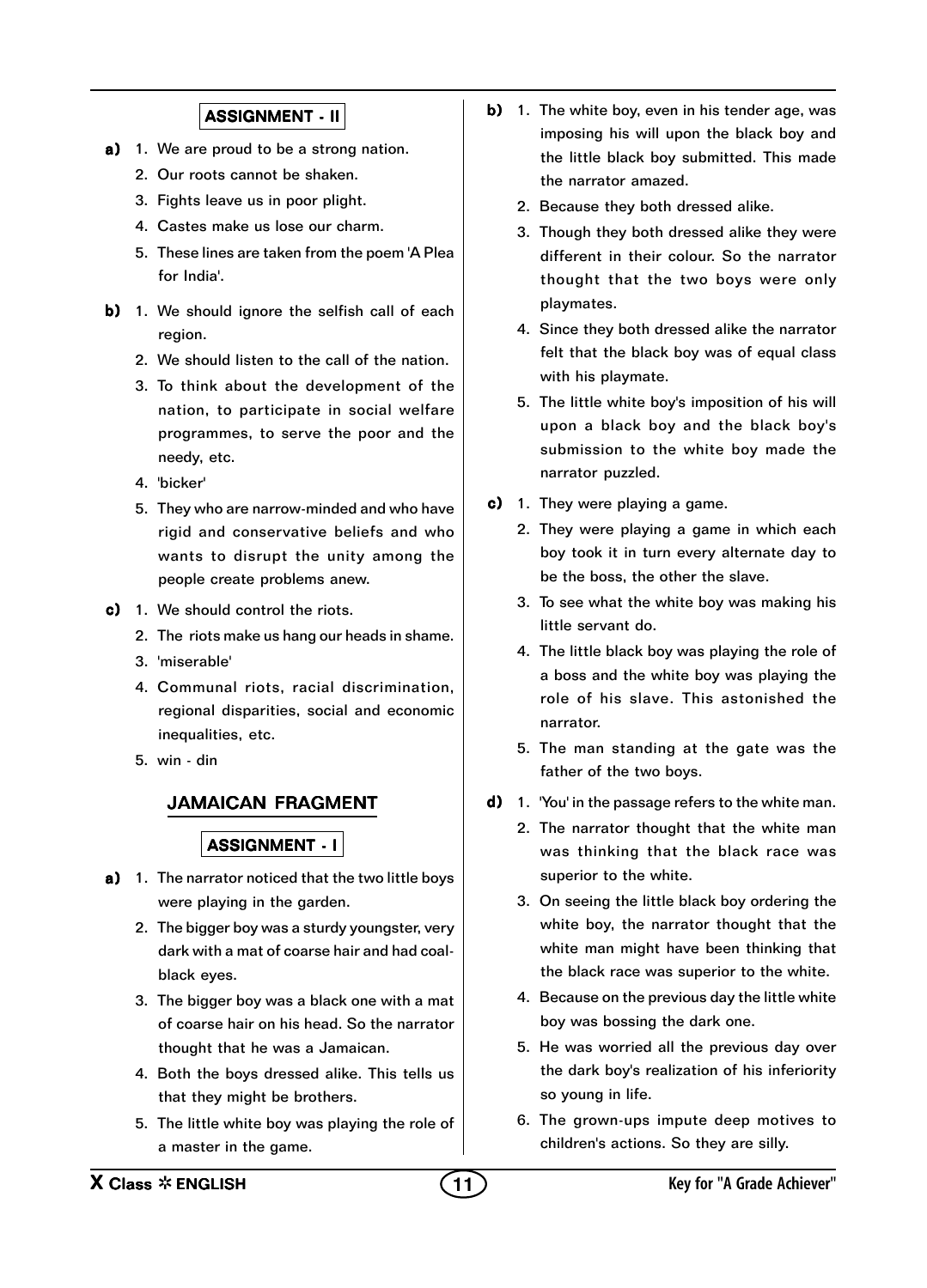- e) 1. The two boys were actually brothers.
	- 2. Because their father was a white man and their mother was a black woman.
	- 3. The brown woman mentioned in the passage was the mother of the two boys.
	- 4. The white man was actually the father of the two boys.
	- 5. The narrator was proud of his country and his people. Because, the felt that in his country the blacks and whites live in harmony and respect each other.

- a) 1. The poet is addressing to his son.
	- 2. Through these lines the poet wants to explain the artificiality of relationships and manners prevailing in the present day world.
	- 3. These lines are taken from the poem 'Once upon a Time'.
	- 4. The expression 'ice-cold-black eyes' means that the eyes are expressionless.
	- 5. The people in the past used to laugh with their hearts. There used to be sincerity in their laugh.
	- 6. Now the people laugh with their teeth artificially and superficially.
- b) 1. 'I' refers to the poet Gabriel Okara.
	- 2. The poet has learned many things. He has learned to wear many faces like dresses.
	- 3. To survive in this world which is filled with forcible hypocrisy and pretension of falsehood.
	- 4. This expression means the poet changes his expressions and feelings to suit the situations and needs of the people with whom he is to deal with.
	- 5. The poet's son is being addressed.
- c) 1. The poet wanted to laugh sincerely as the children do.
	- 2. He wanted to relearn how to laugh like an innocent child.
	- 3. The poet's teeth are compared to a snake's bare fangs.
- 4. The expression".... my teeth like a snake's bare fangs" means that when the poet looks at himself in the mirror his teeth are exposed and they appear like the fangs of a snake.
- 5. These lines tell us about the poet's desire to regain his real spirit and character. They also tell us about his yearning for the innocence, faithfulness and sincerity.

## Q.No. 14 – USAGE OF APPROPRIATE WORDS

#### PAPER - I : PART - B

**ASSIGNMENT - I** I. a) ii b) i c) iii d) iv e) ii II. a) i b) ii c) i d) iii e) ii III. a) ii b) iv c) i d) iii e) i IV. a) iv b) iii c) ii d) iii e) i V. a) ii b) iv c) i d) ii e) ii **ASSIGNMENT - II** I. a) ii b) i c) iii d) ii e) iii II. a) ii b) i c) iv d) ii e) iii III. a) iii b) i c) iii d) iv e) i IV. a) i b) iv c) iii d) ii e) ii V. a) iv b) iv c) iii d) iv e) ii ASSIGNMENT - III I. a) iii b) ii c) iii d) iii e) i II. a) ii b) iv c) ii d) ii e) i III. a) ii b) i c) ii d) i e) i IV. a) iii b) ii c) iii d) ii e) ii V. a) i b) i c) iii d) ii e) iv ASSIGNMENT - IV I. a) i b) i c) iii d) ii e) iv

| 1. a <i>j</i> 1 | ו נט   | - 67 HH | u u   | UJ IV |
|-----------------|--------|---------|-------|-------|
| II. a)i         | b) ii  | c) ii   | d) i  | e) iv |
| III. a) iv      | b) i   | c) iii  | d) ii | e) i  |
| IV. a) ii       | b) i   | c) i    | d) i  | e) iv |
| V. a) i         | b) iii | c) i    | d) iv | e) i  |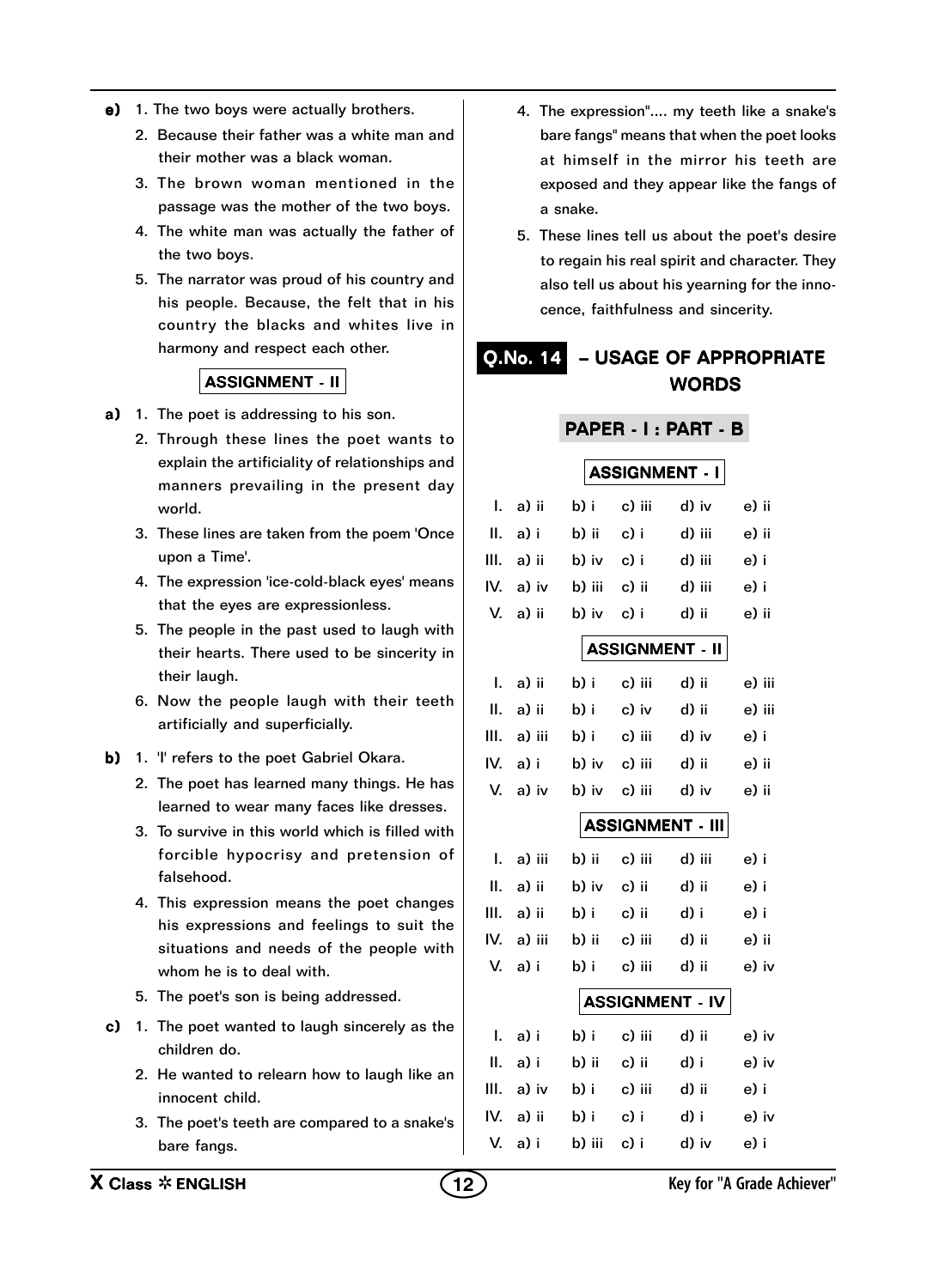#### $|$  ASSIGNMENT  $\cdot$  V  $|$

| l. a) i      | b) i  | c) iv | d) i   | e) iii |
|--------------|-------|-------|--------|--------|
| $II. a)$ ii  | b) iv | c) ii | d) i   | e) iv  |
| $III. a)$ ii | b) i  | c) ii | d) i   | e) iii |
| $IV. a)$ i   | b) iv | c) i  | d) iii | e) i   |
| V. a) iii    | b) i  | c) iv | d) iii | e) i   |

## Q.No. 15 – MATCHING OF SENTENCE PATTERNS

### PAPER - 1 : PART - B

#### **STRUCTURES**

#### VIII. Neither - nor, either - or

- 1. He is not a knave. He is not a fool.
- 2. My brother is not there. My sister is not there.
- 3. Hari not came. Hari not sint a letter.
- 4. Rama may be in the house. Rama may be in the garden.
- 5. Mohan is not a home at home . Padma is not at home.
- 6. He must be mad. He must be drunk.
- 7. My brother not knows about this. My mother not knows about it.
- 8. My brother is not ready to go. His friends are not ready to go.
- 9. I am thinking of travelling to Argentina. I am thinking of travelling to Brazil.
- 10. We have not physical weakness. We have not mental weakness.

EXERCISE

- 6. Shobha
- 7. Ramesh
- 8. The Teacher
- 9. Mr. Syam
- 10. The old man

Q.No. 16B - SPEECH (Direct & Indirect)

PAPER - I : PART - B

### ASSIGNMENT - I

- I. 1. Radha says that she can not run.
	- 2. Sita will tell her mother she will not cook food.
- 3. Ram said that he liked sweets.
- 4. He told me that I did not know the art of speaking.
- 5. Sohan said that Meera was dancing.
- 6. The peon said that the bell had not gone.
- 7. He told his teacher that he would work hard to pass the examination.
- 8. She said that she could solve her problem.
- 9. Sonam told me that she had not known my address.
- 10. The teacher permitted Mohan to go.
- 11. My mother said that she had been cooking when she had gone.
- 12. The watchman oblized me to keep the door closed.
- 13. The teacher permitted the boys to go to their houses.
- 14. Sweta oblized me to post her letter.
- 15. He opined that it might rain the passing day.
- 16. Rohan said that he must had left the nextday.
- 17. The traveller insisted to go home at once.

- II. 1. He asked me whether I felt better.
	- 2. Ram asked Neelu whether the peon did not ring the bell in time.
	- 3. The traveller asked the hotel keeper whether there was any room vacant with him.
	- 4. He asked his son whether he had not seen the Beijing Olympics.
	- 5. The servant asked his master whether he had received his letter.
	- 6. The teacher asked the boy whether he had been absent the previous day.
	- 7. The servant asked whether he should lay the table then.
	- 8. The speaker asked the audience whether he should begin the discussion.
	- 9. He asked his friend where he was putting up.
	- 10. The boy asked the traveller what he could do for him.
	- 11. The boy asked Hari when he would see the principal.
	- 12. The teacher asked the boy why he didn't leave the class.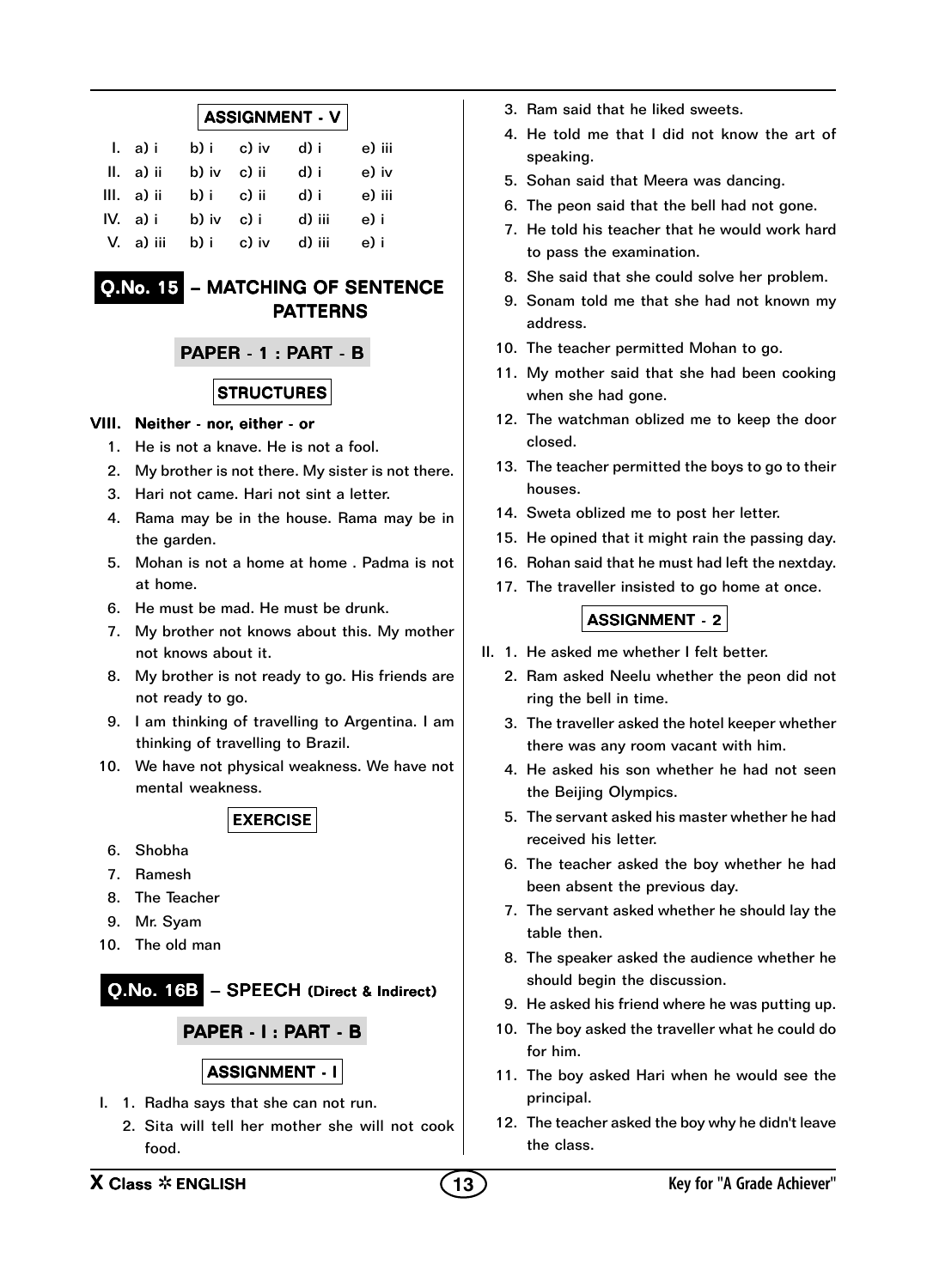- 13. The father asked the worker how much money he required.
- 14. The teacher asked the peon how dare he disobeyed his orders.
- 15. The customer requested the man to lend his umbrella for a few seconds.

#### REPORTING OF IMPERATIVE SENTENCES

#### (commands, requests, suggestions etc.)

- 1. The teacher ordered the class to look at the black board.
- 2. The jailor commanded to go away immediately.
- 3. The mother suggested children to not go near the fire.
- 4. My mother suggested me to work laboriously.
- 5. Ram said to his friend, "Please wait here till I return".
- 6. The Prime Minister appealed the citizens to serve the mother land.
- 7. He oblized mother to pardon him that time.
- 8. The owner ordered the servant to go to the bazaar and bring sugar.
- 9. The garedner suggested the children to not to pluck the flowers.
- 10. He oblized me to go for a morning walk.
- 11. He ordered watchman to let the stranger stayed there.
- 12. He opined that Ram ever so hard, he would not succeed.

#### ASSIGNMENT - 4

#### REPORTING OF OPTATIVE AND EXCLAMATORY SENTENCES

- 1. The farmer exclaimed that it was a dreadful snake.
- 2. The priest wished me that God might bless me.
- 3. The boy greated the teacher to have good morning.
- 4. The wolf boasted/exclaimed bow clever it was.
- 5. The begger scremed that he had lost his purse.
- 6. He praised that I had done well.
- 7. The old man exclaimed that he had missed the train.
- 8. The people wished the king to live long.
- 9. The youth exclaimed that they had got a job.
- 10. She exclaimed sadly that I had lost the money.

#### TEXT BOOK ASSIGNMENTS

### ASSIGNMENTS - 5

- 1. Nick joked that he called it his chicken drumstick.
- 2. He said that he was deeply depressed when he was eight years old.
- 3. Nick told his mother that he wanted to kill himself.
- 4. Nick said that he wanted to concentrate on something good that he had.
- 5. Nick said that she had taught him how to surf and he was terrified at first.
- 6. Nick said that no one had ever done that in the history of surfing.
- 7. Nick asked whether I was going to finish strong.
- 8. Socrates asked what I had wanted the most when I had been there.

## Q.No. 17,19 – COMBINING THE **SENTENCES** (REALTIVE PRONOUNS / CONJUNCTIONS)

#### PAPER - 1 : PART - B

- 1. I met a boy who was very cruel.
- 2. He should be praised who does his best.
- 3. The man who is honest is trusted
- 4. Wellington was a great genetal who defeated Napoleon at the battle of water loo.
- 5. The dog bit the burglas who had broken into the house.
- 6. We met a girl who lost her way.
- 7. The child is dead who came here yesterday.
- 8. I know the man who stole bicycle.
- 9. The man has been arrested who stole the bicycle.
- 10. I saw a soldier who had lost an arm.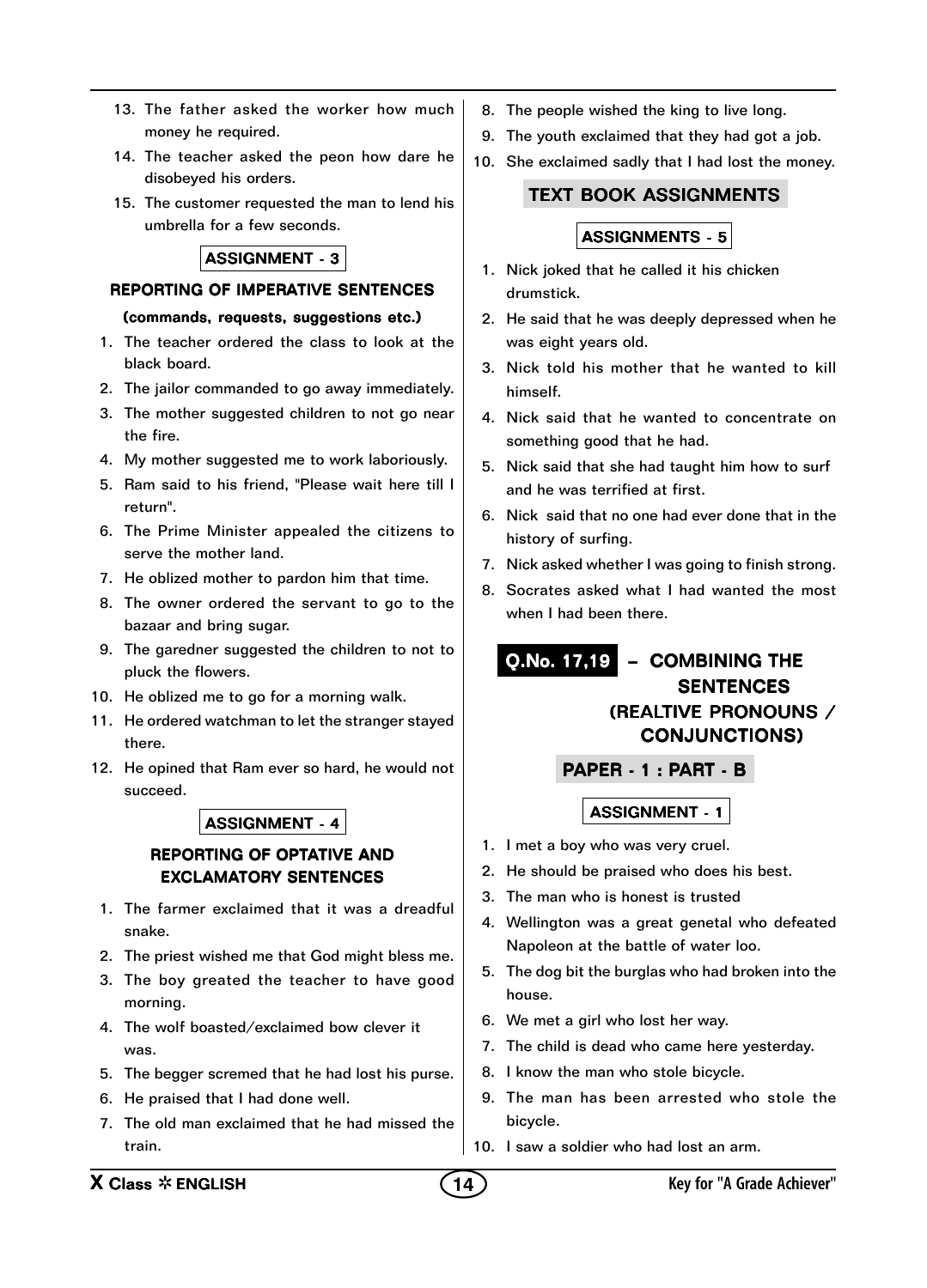- 1. Show the road which leads to Delhi.
- 2. I have found the umbrella which I lost it.
- 3. We saw the horse which was lame.
- 4. Here is the book which you were asking for.
- 5. Here is the pencil which you lost it yesterday.
- 6. Coal is found in Bengal which is a very useful mineral.
- 7. The letter which you sent reached me in this morning.
- 8. I heard a song which please me.
- 9. Here is a book which contains pictures.
- 10. Hare rode the bicycle which is a new one.

## ASSIGNMENT - 3

- 1. He should be praised that he does his best.
- 2. The man is trusted that he is honest.
- 3. We saw the horse that was lame.
- 4. I saw a girl that she was singing.
- 5. Here is the book that you were asking for the book.
- 6. Here is the pencil that you lost it yesterday.
- 7. The letter reached me this morning that you sent.
- 8. This is the house that Jack built.
- 9. I heard the song that pleased me.
- 10. The bicycle is a new one that Hari rode.

## ASSIGNMENT - 4

- 1. When I loved my father, he is dead.
- 2. When the teacher sent for the boy, he came once.
- 3. No one trusts him when he is a rogue.
- 4. You see him there when that boy bowls.
- 5. You spoke to the man when he is deaf.
- 6. When you see him there, the boy is my cousin.
- 7. When I was speaking of him, this is my cousin.
- 8. The child is dead when he came here yesterday.
- 9. When the ladies have arrived, I was speaking to them.
- 10. All people praise him when, this is the boy.

#### ASSIGNMENT - 5

- 1. Nick is mainly torso who plays football, gulf, swims and surfs.
- 2. Nick has a small foot on his left hip which helps him balance and enables to kick.
- 3. Nick was born in Australia who now lives in Los Angles.
- 4. Nick who had electric wheel chair for mobility was teased and bullied.
- 5. Nick read a newspaper article about a disabled man who had managed to achieve greatthings and help others.
- 6. Bethany Hamilton taught surfing to Nick who had been bitten by a shark.
- 7. The meeting was a great success which was held in town hall.
- 8. I know the man who steals the bicycle.
- 9. He posted the letter which wrote it last night.
- 10. When I was sitting down to breakfast, the telephone rang.

#### ASSIGNMENT - 6

- 1. He is hard working that everybody knows it.
- 2. I do not know whether he may be at home.
- 3. Except he speaks fast, he is a good teacher.
- 4. That was his hope that he would win the first prize.
- 5. This is his great fear that he may fail again.
- 6. I met my old friend who is now a police inspector.
- 7. The boy sits near me whose father is a philosopher.
- 8. This is the letter that Lila wrote.
- 9. This is the garden where the finest roses grow here
- 10. Tell me the reason why you did not come to school yesterday.

- 1. After they had children of their own, Bayaji was amused that his daughters that in this childish manner.
- 2. Sindhu closed the doors because she heard loud noises from outside.
- 3. I noticed the uneven road first time because I noticed my father's cracked feet for the first time.
- 4. Baiju you shouldn't lose your head simply, because you've set a side some money.
- 5. Bhujaba didn't respect Bayaji because the latter was a mahar.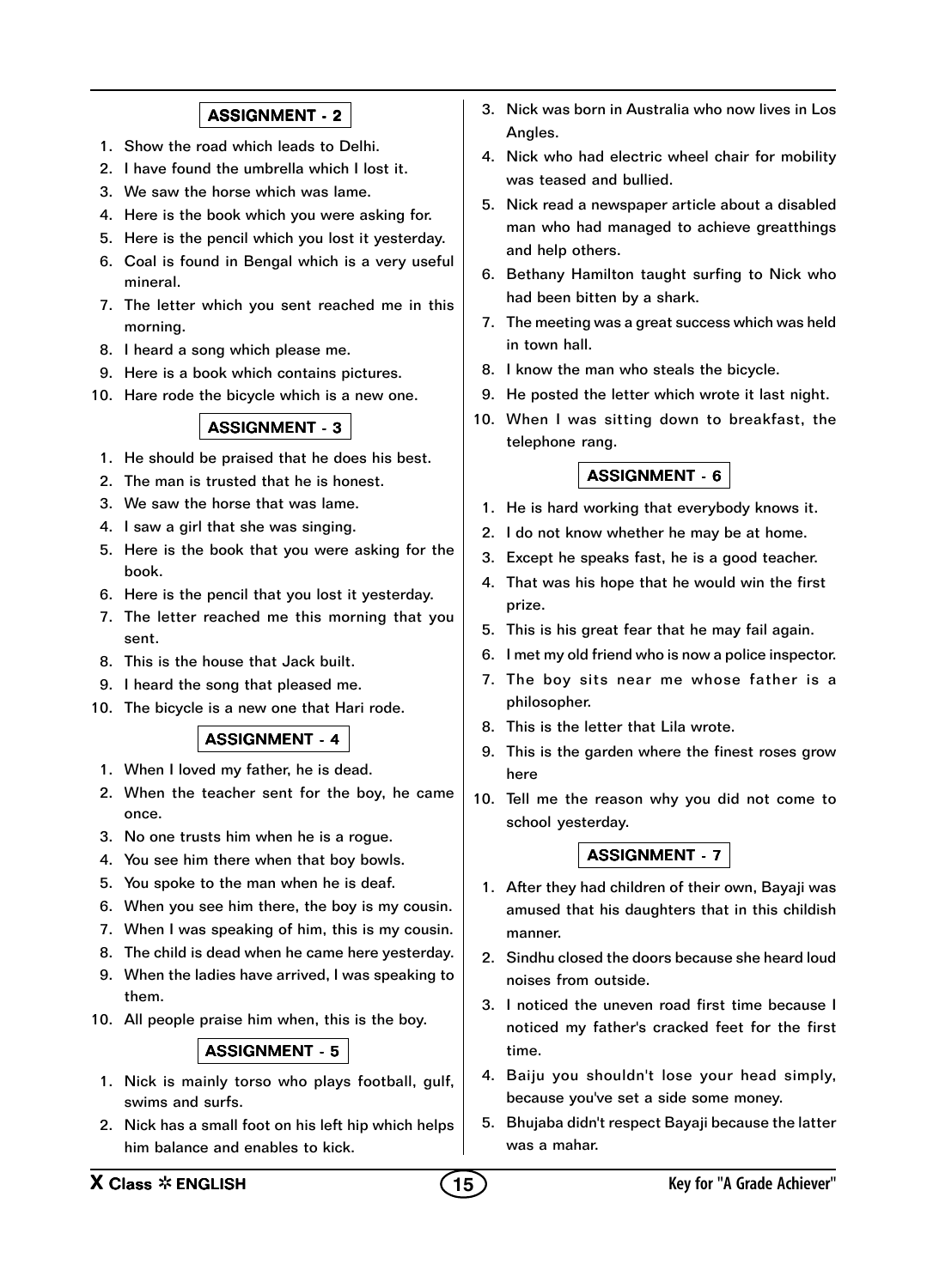- 6. As Bayaji reached Kadam's house, he saw Bhujaba coming towards him.
- 7. As Bayaji neared Buddavihar, the children came running to him.
- 8. As Bayaji came home, his wife felt very happy.
- 9. As Anand threw stones at the mango tree, the farmer shouted at him.
- 10. Since they knew that Bayaji was coming home for good, the elder son in service and the two daughters were already at home to greet him.

- 1. Since Bayaji's children came home, he returned.
- 2. I didnot come because you didnot call me.
- 3. He ran away because he was afraid.
- 4. He had gone, after I returned home.
- 5. He went out after the rain stopped.
- 6. He must start at once otherwise he will be late.
- 7. He went out when the stopped.
- 8. He must go to jail or pay the penalty.
- 9. Strike the iron while it is hot.
- 10. The Piper played when the children danced.

#### ASSIGNMENTS - 9

- 1. I entered my home while my wife was singing.
- 2. The girls sang while the boys played.
- 3. Since you wish it, it shall be done.
- 4. Since I saw Meena, I have been liking her.
- 5. Lest he ran away, he will be killed.
- 6. Krishna is lean besides he is short.
- 7. He was fired besides he was sintenced to six months of imprisonment.
- 8. Mukund as well as Rustum are fair.
- 9. Sohanlal as well as Rita deserves a prize.
- 10. Donot spend all your money lest you will come to want.

#### ASSIGNMENT - 10

- 1. He sells oranges and bananas.
- 2. I honour him as is a pandit.
- 3. Syed is rich but he is not happy.
- 4. You may go but I will stay.
- 5. Mother and father are at home.
- 6. He must do as he is told otherwise he will be punished.
- 7. We love Tommy because it is a faithful dog.
- 8. When the old man fell down, he broke his leg.
- 9. He was afraid of being late so he ran fast.
- 10. I shall sit still and listen to the music.

#### ASSIGNMENT - 11

- 1. It is Sutumn so leaves are falling.
- 2. Though he is wounded, he is cheerful.
- 3. Sita many tried to get up but she could not.
- 4. You must be quiet or leave the room.
- 5. There is life because there is hope.
- 6. Nitin is neither rich nor poor.
- 7. Yamuna Rao made a century but he was made out at the wicket.
- 8. Rekha has gone after Sarala has come.
- 9. Gopi works hard but his brother is idle.
- 10. I have neither spoken to her nor written to her.

#### ASSIGNMENT - 12

- 1. Though he is rich, he is discontented.
- 2. My brother either in the house or in the garden.
- 3. Since he returned from Bombay, I have not seen him.
- 4. The people look miserable and poor.
- 5. Many were called but a few were choosen.
- 6. The child is weeping when the mother has gone out
- 7. When the sun rose, the mist began to clear with.
- 8. If you promise to work hard, I will appoint you.
- 9. He is rather lame so he cannot run fast.
- 10. The man is tall and strong.

- 1. You will pass, if your working hard is a conditions.
- 2. Since he has worked hard, he will succeed.
- 3. He was fined because he has copied in the examination.
- 4. Unless you must work harder, you will not pass.
- 5. He worked hard that his object was to win a prize.
- 6. Until I will return, donot go till then.
- 7. I had left home before she came.
- 8. Lila is more intelligent than me.
- 9. As he is ill, he cannot attend office.
- 10. Though he is poor, he is contented.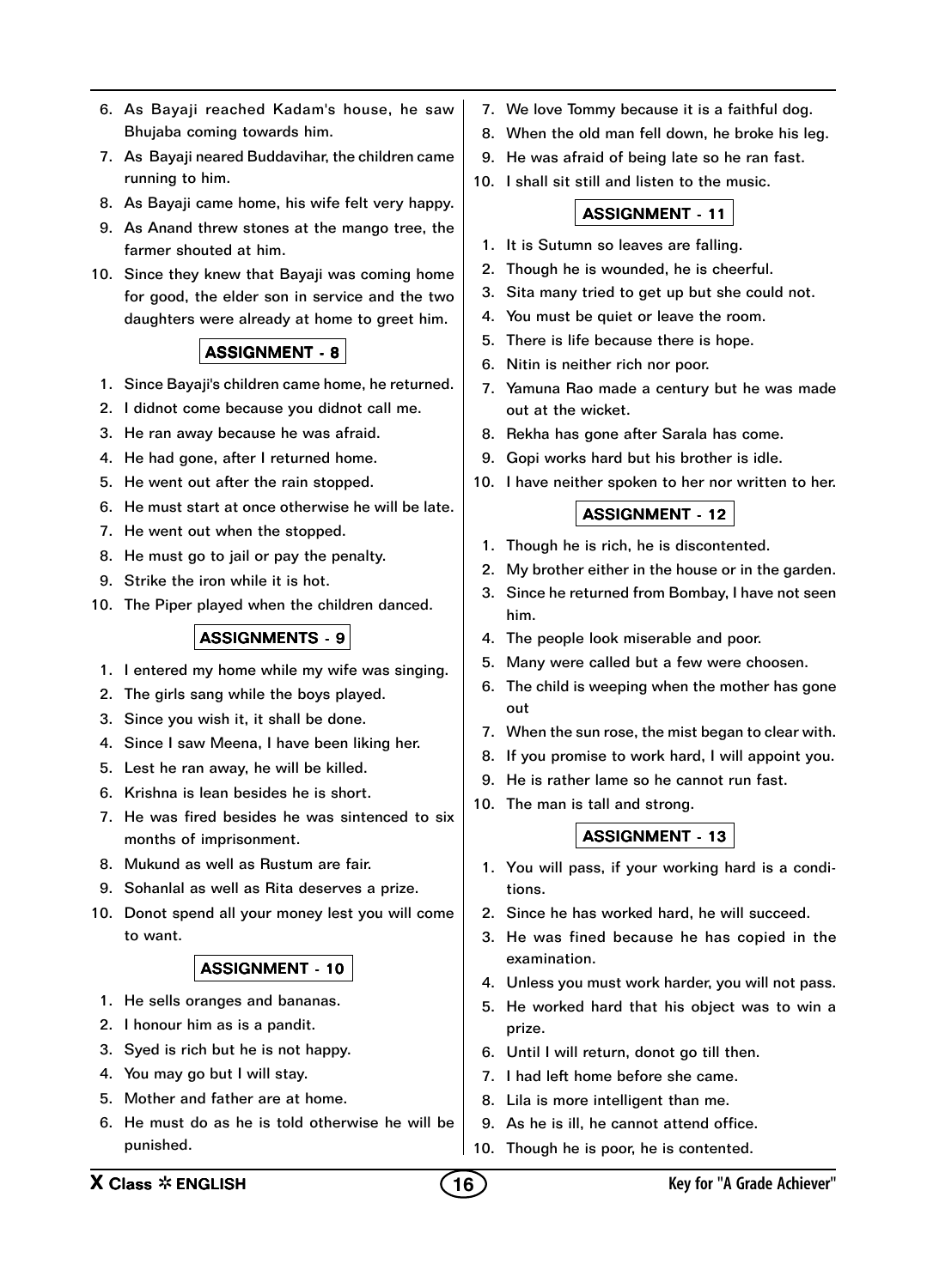- 1. As soon as the bell rang, they all came up at once.
- 2. Hamid is as clever as Ali.
- 3. She must weep (or) die.
- 4. Take medicine regularly else you will not get better.
- 5. Either he begins madness, he is mad.
- 6. He is neither idler nor a gambler.
- 7. Yet he may slay me, I will trust one.
- 8. Wisemen love turth where as fools shame it.
- 9. He was found guilty therefore he was hanged.

10.

Q.No.18 – VOICE (Active & Passive)

#### PAPER -1 : PART - B

#### ASSIGNMENT - 1

#### SIMPLE PRESENT TENSE

- 1. Games are liked by boys.
- 2. A kite is made by him.
- 3. A kite is made by them.
- 4. Milk is drunk by me.
- 5. A poem is read by me.
- 6. I am scolded by him.
- 7. Flowers are plucked by her.
- 8. The flute is played on by Ram.
- 9. She is not liked by you.
- 10. Is the book read by you ?

#### ASSIGNMENT - 2

- 1. A shirt is being stitched by her.
- 2. A letter is being written by me.
- 3. The dog is being beaten by him.
- 4. Is a picture being drawn by you ?
- 5. Why a noise is being made by you ?
- 6. What is being done by you ?
- 7. You are not being listen by us.
- 8. The beggar is beig laughted at by the boys.
- 9. The roll is not being called by the teacher.
- 10. A sweet song is being sung by Susanth.

#### ASSIGNMENT - 3

#### PRESENT PERFECT TENSE

#### RULE : subject + has / have + been + past participle + by + object

- 1. I have been insulted by him.
- 2. The pen has been stolen by them.
- 3. You have been helped by us.
- 4. I have not been listened by them.
- 5. We have been invited by her.
- 6. A song has not been sung by me.
- 7. The papers have not been delivered by the speaker.
- 8. The letter has not been posted by the peon.
- 9. Has the lunch been left by him ?
- 10. Has the road been repaired by you ?

#### ASSIGNMENT - 4

#### SIMPLE PAST TENSE

#### Rule : Subject + was / were + past participle + by + object

- 1. You were taught by us.
- 2. A song was sung by her.
- 3. The flower was snatched by me.
- 4. You were not disobeyed by me.
- 5. The sari was not liked by me.
- 6. You were not taught by us.
- 7. The first gramphone was invented by edison.
- 8. All the milk was drunk by the cat.
- 9. I was not expected by them.
- 10. Where was the diary found by you ?

#### ASSIGNMENT - 5

#### PAST CONTINUOUS TENSE

#### Rule : Subject + was /were + being + past participle + by + object

- 1. A story was being told by my grand father.
- 2. Goodnews was being expected by the students.
- 3. The students were being taught by the teacher.
- 4. The question was not being discussed by me.
- 5. My orders were not being carried by him.
- 6. A race was not being run by you.
- 7. The rolls were being called by the teacher.
- 8. The house was not being built by the masons.
- 9. The thief was being chased by them.
- 10. A game was being played by them.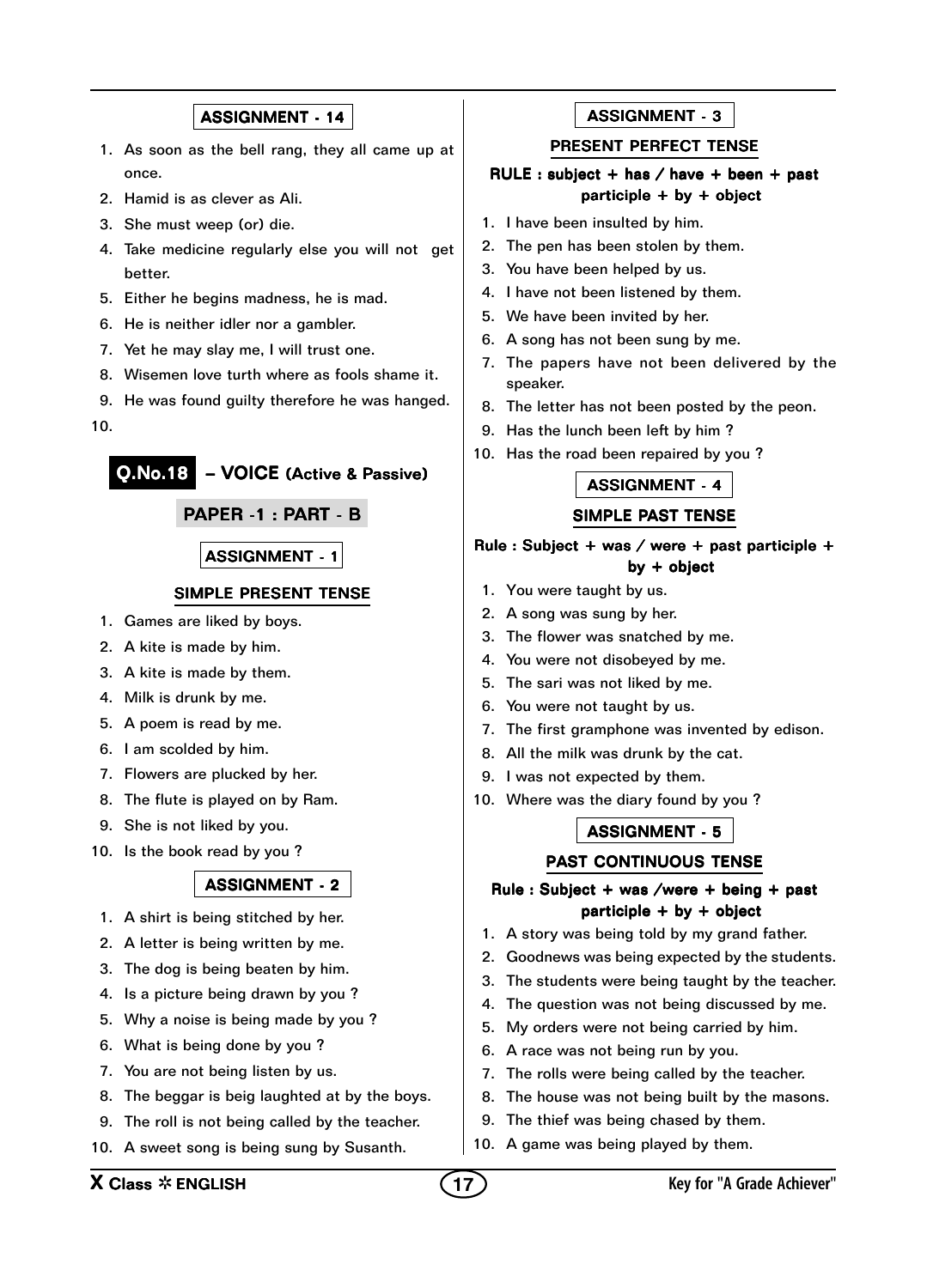|                                       |              |                        |              | Q.No. 20 - FILL IN THE BLANKS WITH |    |         |                |         | <b>ASSIGNMENT - 12</b> |                            |
|---------------------------------------|--------------|------------------------|--------------|------------------------------------|----|---------|----------------|---------|------------------------|----------------------------|
|                                       |              |                        |              | <b>CORRECT CHOICES</b>             |    | 1) a    | 2) a           | 3) c    | 4) c                   | 5) a                       |
|                                       |              | PAPER - I: PART - B    |              |                                    |    | $6$ ) c | 7) a           | 8) a    | 9) b                   | $10$ ) c                   |
|                                       |              | <b>ASSIGNMENT - 1</b>  |              |                                    |    |         |                |         | <b>ASSIGNMENT - 13</b> |                            |
|                                       |              |                        |              |                                    |    | 1) b    | 2) b           | 3) b    | 4) b                   | $5$ ) c                    |
| $1)$ e                                | 2) b         | 3) a                   | 4) b         | 5) b                               |    | 6) a    | 7) b           | 8) b    | 9) a                   | 10) a                      |
| 6) a                                  | 7) b         | 8) c                   | 9) a         | 10 <sub>0</sub> a                  |    |         |                |         | <b>ASSIGNMENT - 14</b> |                            |
|                                       |              | <b>ASSIGNMENT - 2</b>  |              |                                    |    | $1)$ c  | 2) b           | 3) a    | 4) b                   | 5) a                       |
| $1)$ c                                | 2) d         | 3) d                   | 4) b         | $5$ ) c                            |    | 6) b    | 7) c           | 8) c    | 9) b                   | 10) c                      |
| 6) c                                  | 7) c         | 8) b                   | 9) b         | $10$ ) c                           |    |         |                |         |                        |                            |
|                                       |              | <b>ASSIGNMENT - 3</b>  |              |                                    |    |         |                |         | <b>ASSIGNMENT - 15</b> |                            |
| 1) a                                  | 2) b         | 3) b                   | 4) d         | 5) b                               |    | $1)$ c  | 2) c           | 3) b    | 4) b                   | 5) c                       |
| 6) a                                  | 7) c         | 8) c                   | 9) d         | 10) b                              |    | $6$ ) c | 7) a           | 8) a    | 9) a                   | $10$ ) c                   |
|                                       |              | <b>ASSIGNMENT - 4</b>  |              |                                    |    |         |                |         | <b>ASSIGNMENT - 16</b> |                            |
| 1) a                                  | 2) b         | 3) b                   | 4) с         | $5$ ) c                            |    | 1) b    | 2) c           | 3) a    | 4) a                   | 5) a                       |
| 6) a                                  | 7) d         | 8) c                   | 9) b         | $10$ ) c                           |    | 6) c    | 7) a           | 8) c    | 9) a                   | 10) a                      |
|                                       |              | <b>ASSIGNMENT - 5</b>  |              |                                    |    |         |                |         | <b>ASSIGNMENT - 17</b> |                            |
|                                       |              |                        |              |                                    |    | $1)$ c  | 2) b           | 3) c    | 4) c                   | 5) b                       |
| 1) d<br>6) a                          | 2) d<br>7) b | 3) a<br>8) c           | 4) e<br>9) e | $5$ ) c<br>10) d                   |    | 6) b    | 7) c           | 8) a    | 9) c                   | $10$ ) c                   |
|                                       |              |                        |              |                                    |    |         |                |         | <b>ASSIGNMENT - 18</b> |                            |
|                                       |              | <b>ASSIGNMENT - 6</b>  |              |                                    |    | 1) b    | 2) b           | 3) b    | 4) c                   | 5) c                       |
| $1)$ c                                | $2)$ c       | 3) b                   | 4) b         | 5) d                               |    | 6) b    | 7) c           | 8) c    | 9) b                   | $10$ ) c                   |
| 6) b                                  | 7) b         | 8) a                   | 9) d         | 10) e                              |    |         |                |         | <b>ASSIGNMENT - 19</b> |                            |
|                                       |              | <b>ASSIGNMENT - 7</b>  |              |                                    |    |         |                |         |                        |                            |
| 1) a                                  | 2) a         | 3) b                   | 4) a         | 5) d                               |    | 1) a    | 2) b           | 3) c    | 4) c                   | $5$ ) c                    |
| 6) b                                  | 7) a         | 8) b                   | 9) a         | 10) d                              |    | 6) a    | 7) b           | 8) a    | 9) a                   | 10) b                      |
|                                       |              | <b>ASSIGNMENT - 8</b>  |              |                                    |    |         |                |         | <b>ASSIGNMENT - 20</b> |                            |
| 1) a                                  | 2) c         | 3) b                   | 4) b         | 5) b                               |    | 1) b    | 2) a           | 3) b    | 4) a                   | 5) c                       |
| 6) d                                  | 7) a         | 8) a                   | 9) b         | $10$ ) c                           |    | 6) b    | 7) a           | 8) c    | 9) a                   | $10$ ) a                   |
|                                       |              | <b>ASSIGNMENT - 9</b>  |              |                                    |    |         | <b>Q.No.21</b> |         | - PREPOSITIONS         |                            |
| 1) d                                  | 2) b         | 3) d                   | 4) a         | 5) b                               |    |         |                |         | PAPER - I: PART - B    |                            |
| 6) a                                  | 7) a         | 8) b                   | 9) b         | $10$ ) $b$                         |    |         |                |         |                        |                            |
|                                       |              | <b>ASSIGNMENT - 10</b> |              |                                    |    |         |                |         | <b>ASSIGNMENT - 1</b>  |                            |
| 1) b                                  | 2) a         | 3) b                   | 4) d         | 5) a                               |    | $1)$ in |                | $2)$ to | 3) at                  | $4)$ to                    |
| 6) d                                  | 7) c         | 8) a                   | 9) c         | 10) d                              |    | 5) in   |                | 6) at   | 7) in                  | 8) to                      |
|                                       |              | <b>ASSIGNMENT - 11</b> |              |                                    |    |         |                |         | <b>ASSIGNMENT - 2</b>  |                            |
| 1) b                                  | 2) a         | $3)$ c                 | 4) a         | 5) c                               |    | $1)$ in |                | $2)$ in | 3) none                | 4) at                      |
| 6) b                                  | 7) c         | 8) a                   | 9) c         | $10$ ) c                           |    | 5) none |                | 6) in   | 7) at                  | 8) for                     |
| <b>X Class <math>*</math> ENGLISH</b> |              |                        |              |                                    | 18 |         |                |         |                        | Key for "A Grade Achiever" |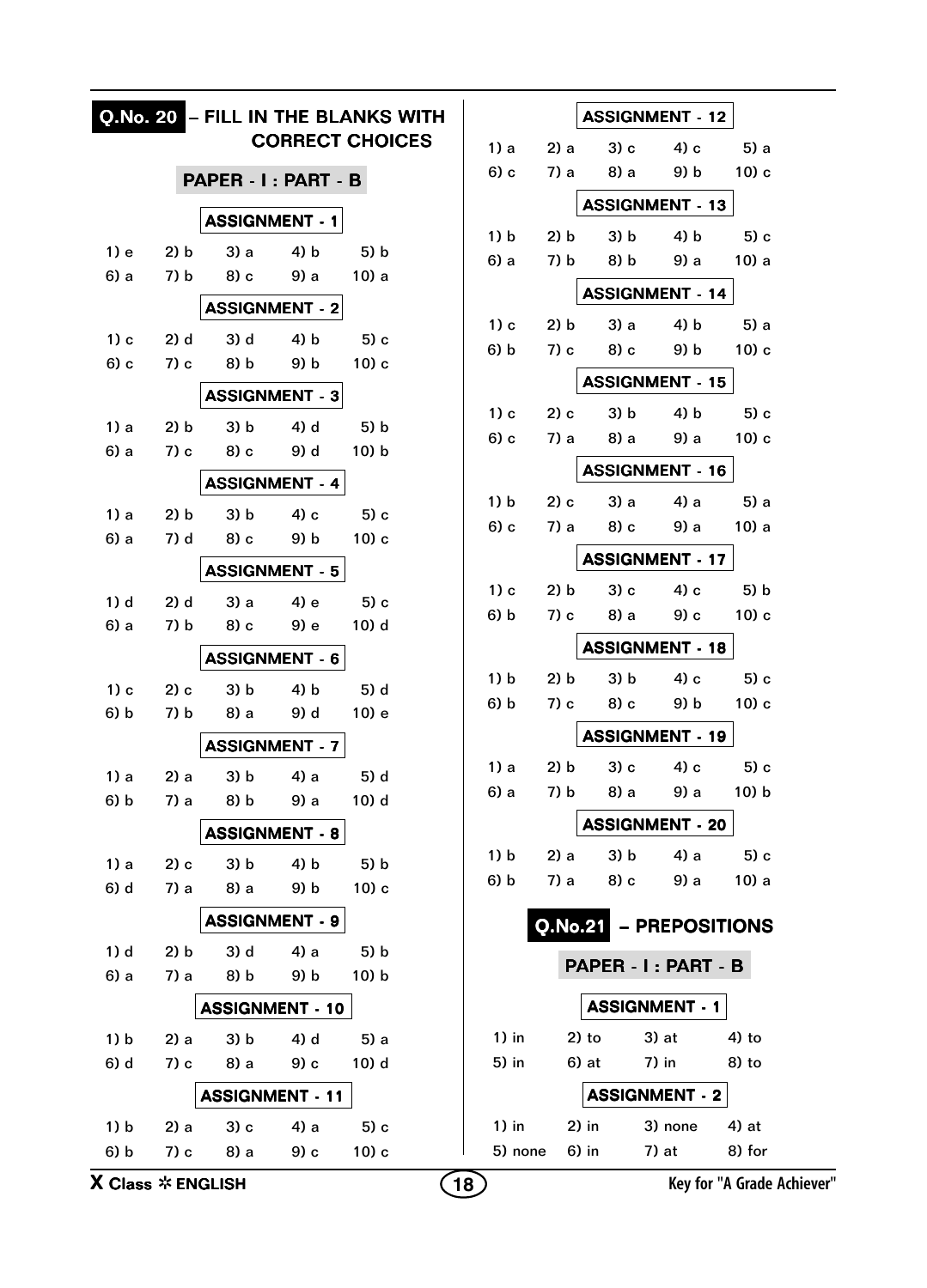|                             |                       |                         | <b>ASSIGNMENT - 3</b>  |       |                  |
|-----------------------------|-----------------------|-------------------------|------------------------|-------|------------------|
| 1) during 2) for $\,$ 3) in |                       |                         |                        |       | 4) in            |
| 5) for                      |                       | 6) for                  | 7) into                |       | 8) for           |
|                             | <b>ASSIGNMENT - 4</b> |                         |                        |       |                  |
| 1) at                       |                       | $2)$ in                 | 3) in                  |       | 4) on            |
| 5) on                       |                       | $6)$ on                 | 7) in                  |       | 8) at            |
|                             |                       |                         |                        |       |                  |
|                             |                       |                         | <b>ASSIGNMENT - 5</b>  |       |                  |
| 1) in                       |                       | $2)$ at                 | 3) in                  |       | 4) at            |
| 5) in                       |                       | $6)$ for                | 7) on                  |       | 8) of            |
|                             |                       |                         | <b>ASSIGNMENT - 6</b>  |       |                  |
| 1) to                       |                       | 2) of                   | 3) for                 |       | 4) in            |
| 5) from                     |                       | 6) with                 | $7)$ on                |       | 8) about         |
|                             |                       |                         | <b>ASSIGNMENT - 7</b>  |       |                  |
| 1) on                       |                       | $2)$ to                 | $3)$ of                |       | 4) to            |
| 5) at                       |                       | $6)$ on                 | 7) for                 |       | 8) for           |
|                             |                       |                         | <b>ASSIGNMENT - 8</b>  |       |                  |
| 1) in                       |                       | 2) at                   | 3) with                |       | 4) with          |
| 5) in                       |                       | 6) with                 | 7) of                  |       | 8) for           |
|                             |                       |                         | <b>ASSIGNMENT - 9</b>  |       |                  |
| 1) with                     | $2)$ in               |                         | 3) of                  |       | 4) of            |
| 5) of                       |                       | $6)$ to                 | 7) for                 |       | 8) in            |
|                             |                       |                         | <b>ASSIGNMENT - 10</b> |       |                  |
| $1)$ in                     |                       | 2) with                 | 3) by                  |       | 4) for           |
| 5) in                       |                       | 6) on the set of $\sim$ | 7) of                  |       | 8) by            |
|                             |                       |                         | <b>ASSIGNMENT - 11</b> |       |                  |
| 1) for                      |                       | $2)$ for                | 3) by                  |       | $4)$ of          |
| 5) in                       |                       | 6) in                   | 7) in                  |       | 8) in            |
|                             |                       |                         | <b>ASSIGNMENT - 12</b> |       |                  |
| $1)$ in                     |                       | $2)$ in                 | 3) in                  | 4) in |                  |
| 5) at                       |                       | 6) in                   | $7)$ at                |       | 8) at            |
|                             |                       |                         | <b>ASSIGNMENT - 13</b> |       |                  |
|                             |                       |                         |                        |       |                  |
| 1) to<br>5) with            |                       | 2) for<br>6) at         | 3) for<br>7) for       |       | $4)$ to<br>8) of |
|                             |                       |                         |                        |       |                  |
|                             |                       |                         | <b>ASSIGNMENT - 14</b> |       |                  |
| 1) of                       |                       | $2)$ in                 | $3)$ on                |       | 4) in            |
| $5)$ to                     |                       | $6)$ in                 | 7) for                 |       | 8) from          |

|          |                        |                              | <b>ASSIGNMENT - 15</b>         |             |            |  |  |  |  |  |
|----------|------------------------|------------------------------|--------------------------------|-------------|------------|--|--|--|--|--|
| 1) of    |                        | $2)$ in                      | $3)$ of                        | 4) in       |            |  |  |  |  |  |
|          | 5) with                | $6)$ to                      | 7) in                          | 8) of       |            |  |  |  |  |  |
|          | <b>ASSIGNMENT - 16</b> |                              |                                |             |            |  |  |  |  |  |
|          | 1) during              | 2) during                    |                                | 3) while    |            |  |  |  |  |  |
|          | 4) while               | 5) while                     |                                | 6) while    |            |  |  |  |  |  |
|          |                        |                              | <b>ASSIGNMENT - 17</b>         |             |            |  |  |  |  |  |
| $1)$ in  |                        | 2) on                        | 3) at                          | 4) at       |            |  |  |  |  |  |
| 5) on    |                        | 6) in                        | 7) in                          | $8)$ in     |            |  |  |  |  |  |
| 9) in    |                        | 10) in                       | 11) in                         | 12) in      |            |  |  |  |  |  |
|          |                        |                              | <b>ASSIGNMENT - 18</b>         |             |            |  |  |  |  |  |
|          |                        | 1) on ; at ; in $2)$ on ; at |                                | 3) at ; on  |            |  |  |  |  |  |
|          | 4) in ; in             | 5) on                        |                                | 6) on       |            |  |  |  |  |  |
| 7) in    |                        | 8) on                        |                                | $9)$ at ;on |            |  |  |  |  |  |
|          |                        |                              | <b>ASSIGNMENT - 19</b>         |             |            |  |  |  |  |  |
| $1)$ at  |                        | $2)$ in                      | 3) at                          |             | 4) in ; at |  |  |  |  |  |
| 5) at    |                        | 6) on                        | $7)$ in                        | 8) on       |            |  |  |  |  |  |
| 9) in    |                        | 10) no preposition           |                                |             |            |  |  |  |  |  |
|          |                        | 11) no preposition           | 12) in                         | 13) in      |            |  |  |  |  |  |
| 14) on   |                        | 15) on                       | 16) in                         | 17) on      |            |  |  |  |  |  |
| 18) in   |                        | 19) in                       | 20) on                         |             |            |  |  |  |  |  |
|          |                        |                              | <b>ASSIGNMENT - 20</b>         |             |            |  |  |  |  |  |
| $1)$ in  |                        | 2) for                       | $3)$ to                        |             | 4) from    |  |  |  |  |  |
| 5) for   |                        | 6) on                        | 7) in                          | 8) to       |            |  |  |  |  |  |
| 9) to    |                        | 10) for                      | $11$ ) to                      | $12)$ for   |            |  |  |  |  |  |
| $13)$ to |                        |                              | 14) about 15) from             | $16)$ in    |            |  |  |  |  |  |
|          |                        |                              | 17) on 18) for 19) in 20) to   |             |            |  |  |  |  |  |
|          |                        |                              | <b>ASSIGNMENT - 21</b>         |             |            |  |  |  |  |  |
|          | 1) for                 |                              | 2) of 3) in 4) for             |             |            |  |  |  |  |  |
|          | 5) in                  |                              | 6) to 7) in 8) to              |             |            |  |  |  |  |  |
|          | 9) of                  |                              | 10) to 11) for 12) of          |             |            |  |  |  |  |  |
|          | 13) in                 |                              | 14) to 15) in 16) with         |             |            |  |  |  |  |  |
|          | 17) in                 |                              | 18) to 19) to 20) of           |             |            |  |  |  |  |  |
|          |                        |                              | <b>ASSIGNMENT - 22</b>         |             |            |  |  |  |  |  |
|          |                        | 1) about 2) for 3) in        |                                | 4) for      |            |  |  |  |  |  |
|          |                        |                              | 5) to 6) on 7) in              | 8) to       |            |  |  |  |  |  |
|          |                        |                              | 9) for 10) to 11) for 12) in   |             |            |  |  |  |  |  |
|          |                        |                              | 13) about 14) to 15) in 16) to |             |            |  |  |  |  |  |
|          |                        |                              | 17) to 18) on 19) from 20) in  |             |            |  |  |  |  |  |

**19 19 Key for "A Grade Achiever" 19 Key for "A Grade Achiever"**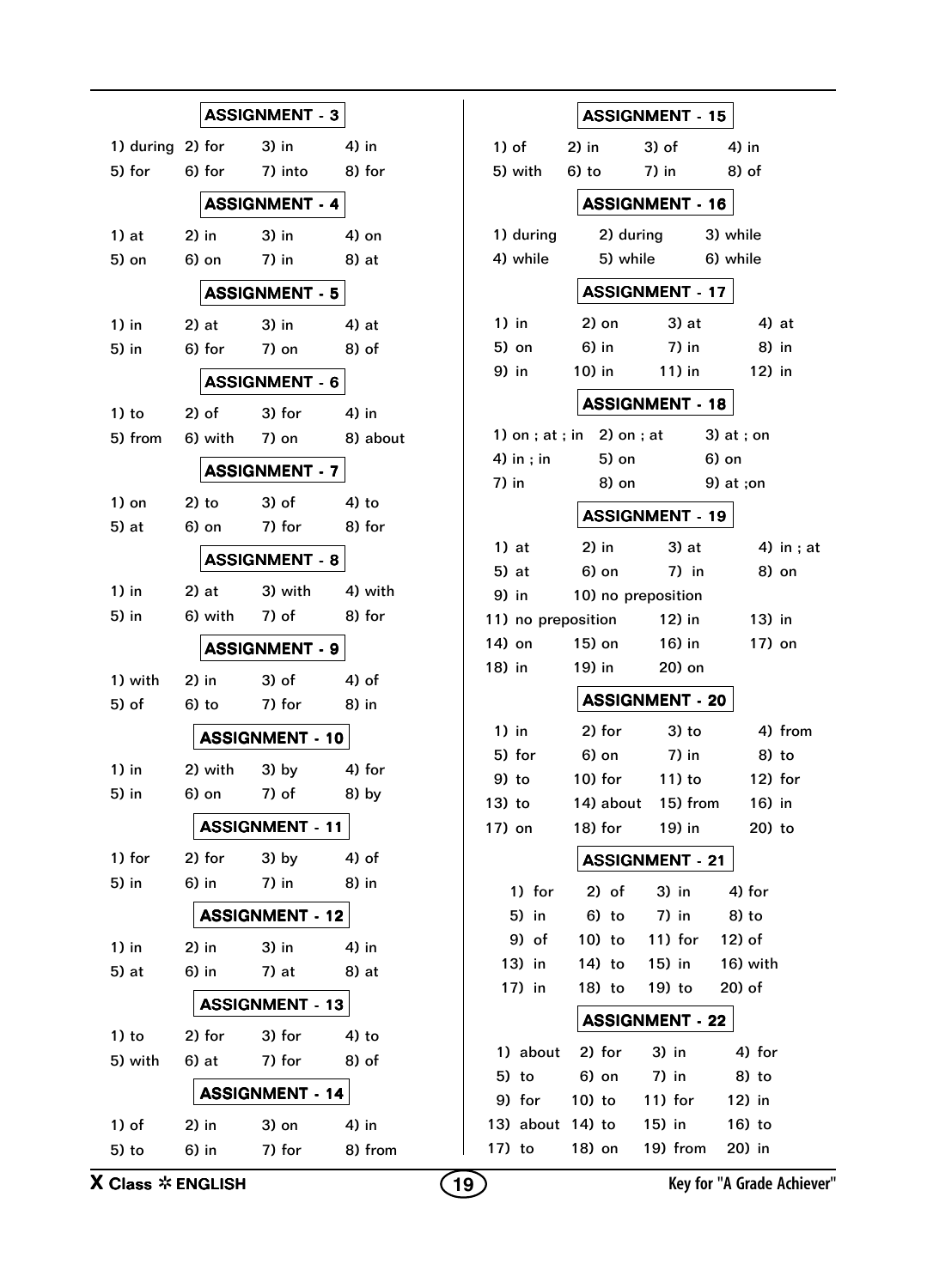| Q.No. 22<br>- SYNONYMS                        | <b>ASSIGNMENT - 7</b>                                              |
|-----------------------------------------------|--------------------------------------------------------------------|
| PAPER - I: PART - B                           | 1) sincere<br>2) weariness                                         |
|                                               | 4) shorten<br>3) pleasing                                          |
| <b>ASSIGNMENT - 1</b>                         | 5) first<br>6) clear                                               |
| 1) indulge<br>2) poverty                      | 8) rational<br>7) agree                                            |
| 3) floats<br>4) disappointed                  | 9) furtile<br>10) flippantly humorous                              |
| 5) peered<br>6) plague                        | <b>ASSIGNMENT - 8</b>                                              |
| 7) famous<br>8) devastating                   |                                                                    |
| 9) recognition<br>10) urge                    | 1) bold<br>2) uneasy                                               |
| <b>ASSIGNMENT - 2</b>                         | 4) continued bravely<br>3) drained away<br>6) suitable<br>5) break |
| 1) broken<br>2) ground                        | 7) increased<br>8) poor                                            |
| 4) froze<br>3) searched                       | 9) unashamed<br>10) picturesque                                    |
| 5) insufficient<br>6) clear                   |                                                                    |
| 7) cardially<br>8) giveup                     | <b>ASSIGNMENT - 9</b>                                              |
| 9) fragile<br>10) remembering                 | 1) good judgement<br>2) ignored                                    |
| <b>ASSIGNMENT - 3</b>                         | 3) sleep<br>4) flattering                                          |
| 1) suited<br>2) beginning                     | 5) elasticity<br>$6)$ aim                                          |
| 3) throat<br>4) several                       | 7) obligatory<br>8) amazing                                        |
| 6) childishness<br>5) rage                    | 9) promote<br>10) weakened                                         |
| 7) frank<br>8) unsatisfiable                  | <b>ASSIGNMENT - 10</b>                                             |
| 9) disgraceful action<br>10) censured         |                                                                    |
|                                               | 2) feebleness<br>1) an instant                                     |
| <b>ASSIGNMENT - 4</b>                         | 3) passing slanderousremarks                                       |
| 2) forcefully<br>1) remedy for                | 4) pretender<br>5) easily perceived                                |
| 3) odd<br>4) lively                           | 6) hard working<br>7) protest                                      |
| 5) clear and certain<br>6) spite              | 8) friendship<br>9) dry                                            |
| 8) rising<br>7) exactly                       | 10) briskness                                                      |
| 9) reflective<br>10) avoiding.                | <b>ASSIGNMENT - 11</b>                                             |
| <b>ASSIGNMENT - 5</b>                         | 1) talkative<br>2) church yard                                     |
| 1) ultimately<br>2) a security bond           | 4) not needed<br>3) front                                          |
| 4) obscure<br>3) continue                     | 5) begrudge<br>6) sagacious                                        |
| 5) complete change 6) establish the genuiness | 7) unquestionable<br>8) sleepiness                                 |
| 7) suffering<br>8) ungracious                 | 9) progress<br>10) excessively-respectful                          |
| 9) judgement<br>10) hint                      |                                                                    |
| <b>ASSIGNMENT - 6</b>                         | <b>ASSIGNMENT - 12</b>                                             |
| 2) effort<br>1) pervades                      | 1) think<br>2) interfere                                           |
| 3) clear<br>4) stopped                        | 3) recently<br>4) enraged                                          |
| 6) unfeeling<br>5) quarrel                    | 6) collected<br>5) composure                                       |
| 8) credentials<br>7) audacity                 | 8) kindness<br>7) irregular                                        |
| 9) flatters<br>10) vociferous                 | 9) believable<br>10) irregular                                     |
| <b>X Class <math>*</math> ENGLISH</b>         | Key for "A Grade Achiever"<br>20                                   |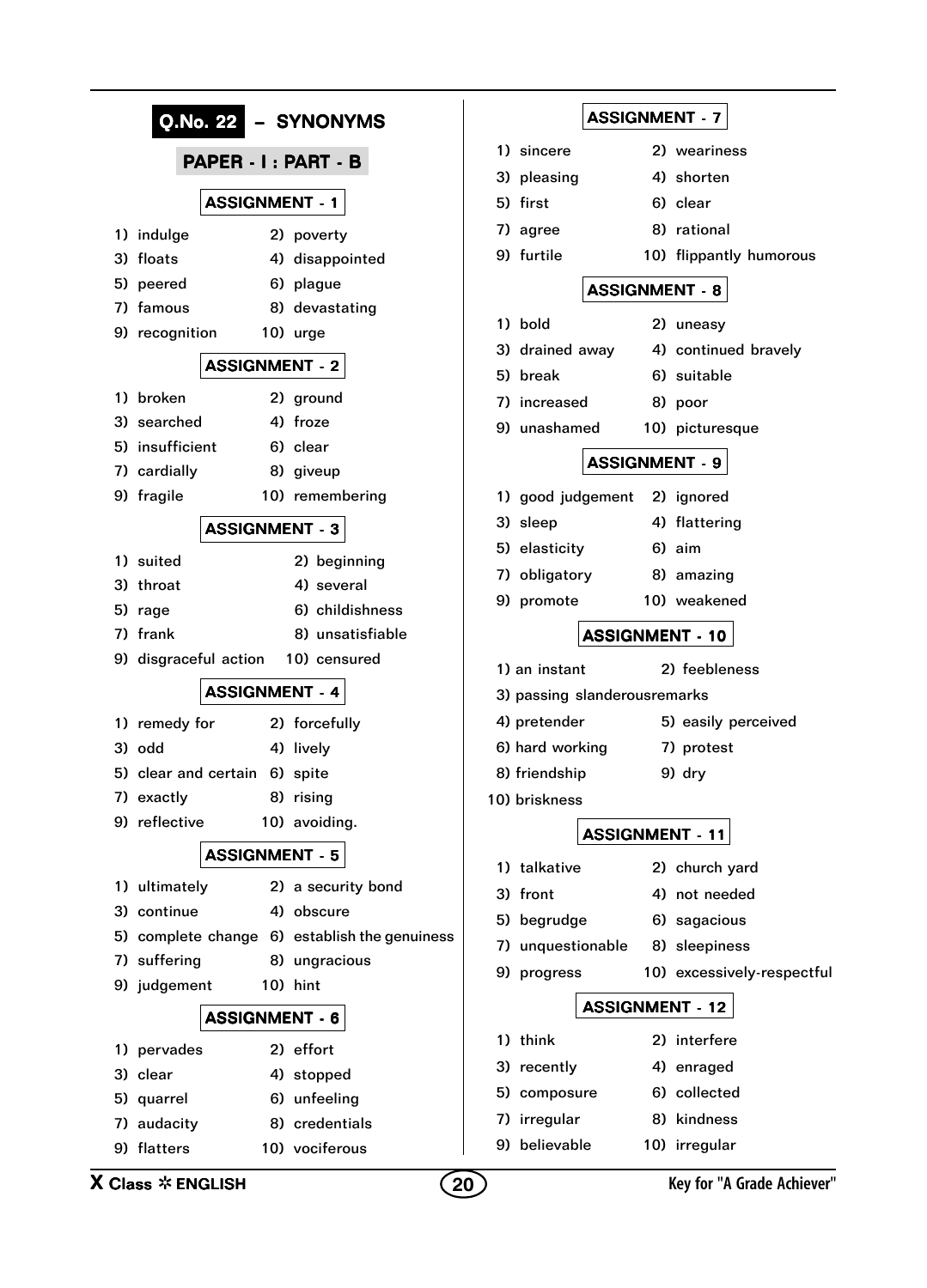|                                             | <b>ASSIGNMENT - 13</b> |                                         |    |                 | <b>ASSIGNMENT - 19</b>            |            |                            |
|---------------------------------------------|------------------------|-----------------------------------------|----|-----------------|-----------------------------------|------------|----------------------------|
| 1) uproot                                   |                        | 2) repititive                           |    | 1) fruitful     |                                   |            | 2) convincing              |
| 3) wonderful                                |                        | 4) unusual                              |    | 3) guages       |                                   |            | 4) confirmed               |
| 5) dangerous                                |                        | 6) feast                                |    | 5) stands       |                                   |            | 6) turst worthiness        |
| 7) lustful                                  |                        | 8) deviation                            |    | 7) unnatural    |                                   | 8) weak    |                            |
| 9) uneasiness                               |                        | 10) gave assistance                     |    | 9) admirable    |                                   |            | 10) optimistic             |
|                                             | <b>ASSIGNMENT - 14</b> |                                         |    |                 |                                   |            |                            |
| 1) impute                                   |                        |                                         |    |                 | <b>ASSIGNMENT - 20</b>            |            |                            |
| 3) forged                                   |                        | 2) sycophants<br>4) hackneyed           |    | 1) take part in |                                   | 2) poverty |                            |
| 5) disorderly scene                         |                        | 6) desertion                            |    | 3) drifts       |                                   | 4) worried |                            |
| 7) prudent                                  |                        | 8) pretty                               |    |                 | 5) looked carefully               | 6) plague  |                            |
| 9) scholarly                                |                        | 10) avenue                              |    | 7) famous       |                                   |            | 8) devastating             |
|                                             |                        |                                         |    | 9) praise       |                                   |            | 10) encourage              |
|                                             | <b>ASSIGNMENT - 15</b> |                                         |    |                 | <b>ASSIGNMENT - 21</b>            |            |                            |
| 1) coax                                     |                        | 2) prenicious                           |    |                 |                                   |            |                            |
| 3) failed                                   |                        | 4) fussy                                |    | 1) broken       |                                   |            | 2) clearing                |
|                                             |                        | 5) natural tendency 6) profitable       |    | 3) searched     |                                   |            | 4) stopped moving          |
| 7) non-existent                             |                        | 8) protested                            |    | 5) insufficient |                                   |            | 6) clear                   |
| 9) consiliate                               |                        | 10) conviction                          |    |                 | 7) in a friendly manner 8) giveup |            |                            |
|                                             | <b>ASSIGNMENT - 16</b> |                                         |    | 9) breakable    |                                   |            | 10) remembering            |
| 1) violence                                 |                        | 2) a hint                               |    |                 | <b>ASSIGNMENT - 22</b>            |            |                            |
| 3) or                                       |                        | 4) drink                                |    | 1) worry        |                                   | 2) cheated |                            |
| 5) too difficult to overcome                |                        |                                         |    | 3) calmness     |                                   |            | 4) long after              |
| 6) revoke                                   |                        | 7) surroundings                         |    | 5) uncover      |                                   |            | 6) unnoticed               |
| 8) impressionistic                          |                        | 9) sufficient                           |    |                 | 7) utter a shrill cry             |            |                            |
| 10) magnetic appeal                         |                        |                                         |    |                 | 8) breaking of wars on the share  |            |                            |
|                                             | <b>ASSIGNMENT - 17</b> |                                         |    | 9) out of shape |                                   |            | 10) sitting room           |
|                                             |                        |                                         |    |                 |                                   |            |                            |
| 1) excessively enthusiastic<br>2) unmindful |                        |                                         |    |                 | <b>ASSIGNMENT - 23</b>            |            |                            |
| 4) soften                                   |                        | 3) destroyed<br>5) imitate to excel     |    | 1) small        |                                   |            | 2) whole heartedly         |
| 6) justify                                  |                        | 7) convert                              |    | 3) dried        |                                   |            | 4) lukewarm                |
| 8) passage of time                          |                        | 9) reward                               |    | 5) efforts      |                                   |            | 6) remote                  |
| 10) difficult                               |                        |                                         |    | 7) ordinary     |                                   |            | 8) products                |
|                                             |                        |                                         |    | 9) released     |                                   |            | 10) extent                 |
|                                             | <b>ASSIGNMENT - 18</b> |                                         |    |                 | <b>ASSIGNMENT - 24</b>            |            |                            |
| 1) mercy                                    |                        | 2) primitive                            |    |                 |                                   |            |                            |
| 3) watchful                                 |                        | 4) face                                 |    |                 | 1) advertisements                 |            | 2) honesty                 |
|                                             |                        | 5) efforts made with critical awareness |    | 3) match        |                                   |            | 4) wasteful                |
| 6) entertain                                |                        | 7) peculiar                             |    | 5) common       |                                   |            | 6) praise recognition      |
| 8) later                                    |                        | 9) unruly                               |    | 7) bold         |                                   |            | 8) determined              |
| 10) imaginative                             |                        |                                         |    | 9) unknown      |                                   |            | 10) abandoned              |
| <b>X Class <math>*</math> ENGLISH</b>       |                        |                                         | 21 |                 |                                   |            | Key for "A Grade Achiever" |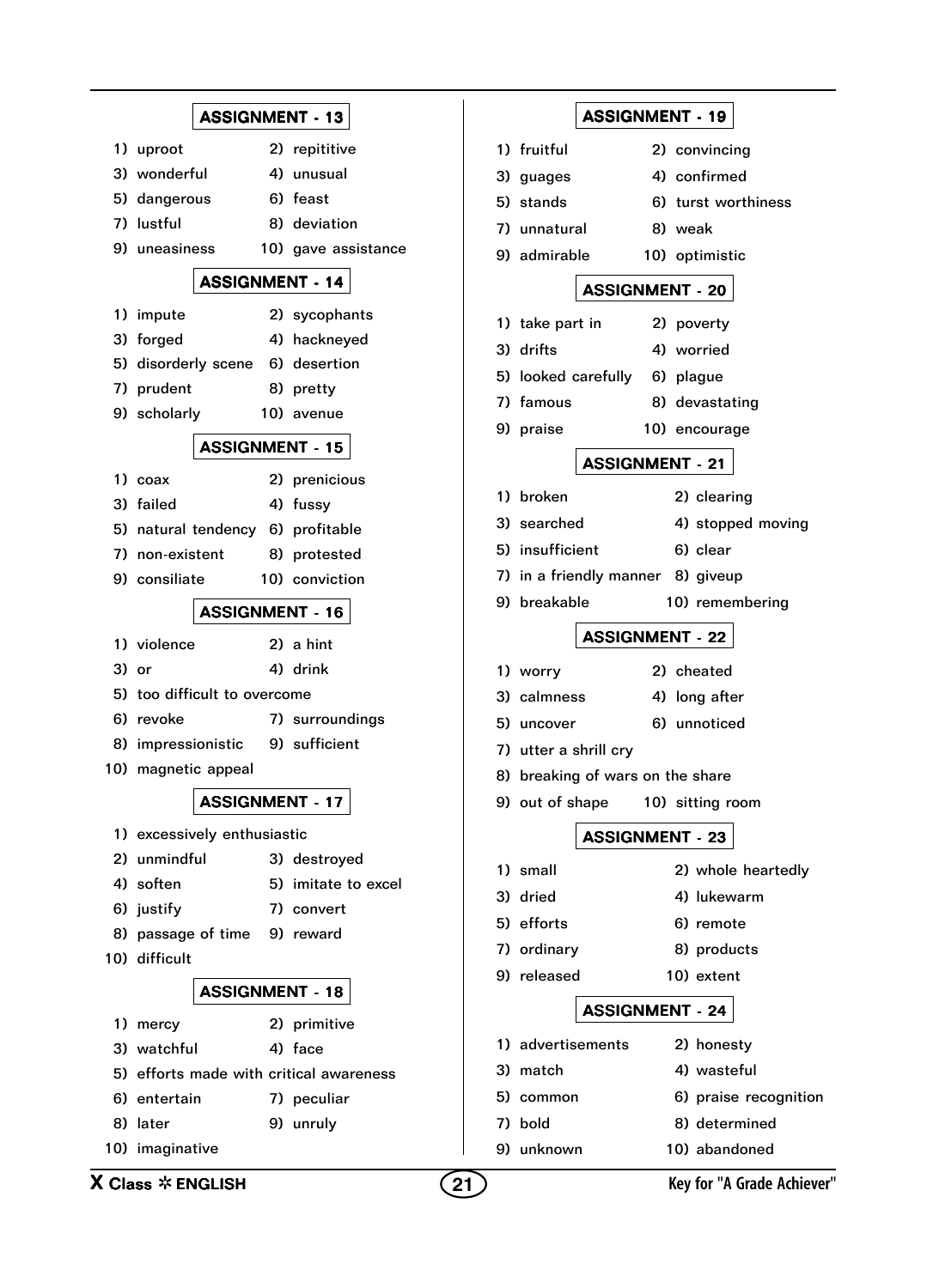|                                           | <b>ASSIGNMENT - 25</b> |                |
|-------------------------------------------|------------------------|----------------|
|                                           |                        |                |
| 1) simple                                 | 2) hurried out         |                |
| 3) calmness                               | 4) hatred              |                |
| 5) surprised                              | 6) stopped             |                |
| 7)<br>cut off                             | 8) reveal              | a)             |
| 9)<br>met                                 | 10) spread over        | 1              |
| <b>ASSIGNMENT - 26</b>                    |                        | 2              |
| 1) give up                                | 2) excuse              |                |
| confirms<br>3)                            | 4) simple              | 4              |
| 5)<br>explained                           | 6) barely              | b)             |
| hated<br>7)                               | 8) joyful              | 1              |
| 9) competing with                         | 10) talkative          | $\overline{c}$ |
|                                           | <b>ASSIGNMENT - 27</b> |                |
| 1) understand                             | 2) concentrated on     | 4              |
| 3) with great interest 4) falsely assumes |                        | c)             |
| 5)<br>unnecessary                         | 6) with out training   | 1              |
| 7) worn-out                               | 8) large               | 2              |
| 9) peacefulness                           | 10) hatred             | 4              |
|                                           |                        |                |
|                                           |                        |                |
|                                           | <b>ASSIGNMENT - 28</b> | d)<br>1        |
| 1) released                               | 2) scolded             | 2              |
| 3)<br>advertisement                       | 4) extent              | 3              |
| 5)<br>fix                                 | 6) simple              | 4              |
| 7) exploited                              | 8) empty               | e)             |
| 9) wore                                   | 10) involuntarily      |                |
|                                           | <b>ASSIGNMENT - 29</b> | $\overline{a}$ |
| 1) shocking                               | 2) very big            | 3              |
| 3) worn out                               | 4) give                | 4              |
| 5)<br>sprit and courage                   | 6) dangerous           | f)             |
| 7)<br>given                               | 8) go                  | 1              |
| 9)<br>ranfaster                           | 10) moving             | 2              |
| <b>ASSIGNMENT - 30</b>                    |                        |                |
|                                           | 2) calmness            | 4              |
| 1) empty<br>3)<br>blew out                | 4) hatred              | g)             |
| 5)<br>triedhard                           | 6) scolded             | 1              |
| 7)<br>lukewarm                            | 8) advanced            | 2              |

|   |                       |  | Q.No. 25 - PUTTING THE WORDS |    | <b>UNDER CORRECT HEADINGS</b> |  |  |  |  |  |  |
|---|-----------------------|--|------------------------------|----|-------------------------------|--|--|--|--|--|--|
|   |                       |  | PAPER -I : PART - B          |    |                               |  |  |  |  |  |  |
|   | <b>ASSIGNMENT - 1</b> |  |                              |    |                               |  |  |  |  |  |  |
|   | a)                    |  | People                       |    | <b>Things</b>                 |  |  |  |  |  |  |
|   |                       |  | 1) comrade                   |    | 1) computer                   |  |  |  |  |  |  |
|   |                       |  | 2) fodder                    |    | 2) mixture                    |  |  |  |  |  |  |
|   |                       |  | 3) murder                    |    | 3) treasure                   |  |  |  |  |  |  |
|   |                       |  | 4) teenage                   |    | 4) peasant                    |  |  |  |  |  |  |
|   | b)                    |  | Workmen                      |    | <b>Tools</b>                  |  |  |  |  |  |  |
|   |                       |  | 1) potter                    |    | 1) saw                        |  |  |  |  |  |  |
|   |                       |  | 2) black smith               |    | 2) diamonds                   |  |  |  |  |  |  |
|   |                       |  | 3) gold smith                |    | 3) wheel                      |  |  |  |  |  |  |
|   |                       |  | 4) gabler                    |    | 4) nails                      |  |  |  |  |  |  |
| ٦ | c)                    |  | <b>Speakers</b>              |    | <b>Writers</b>                |  |  |  |  |  |  |
|   |                       |  | 1) lecturers                 |    | 1) novelist                   |  |  |  |  |  |  |
| g |                       |  | 2) orators                   |    | 2) poet                       |  |  |  |  |  |  |
|   |                       |  | 3) speakers                  |    | 3) essayist                   |  |  |  |  |  |  |
|   |                       |  | 4) preacher                  |    | 4) biographer                 |  |  |  |  |  |  |
|   | d)                    |  | <b>Professions</b>           |    | <b>Persons</b>                |  |  |  |  |  |  |
|   |                       |  | 1) architecture              |    | 1) cricketer                  |  |  |  |  |  |  |
|   |                       |  | 2) nursing                   |    | 2) reporter                   |  |  |  |  |  |  |
|   |                       |  | 3) medicine                  |    | 3) acrelogist                 |  |  |  |  |  |  |
|   |                       |  | 4) engineering               |    | 4) scientist                  |  |  |  |  |  |  |
|   | e)                    |  | People                       |    | <b>Subjects</b>               |  |  |  |  |  |  |
|   |                       |  | 1) musician                  | 1) | physiotherapy                 |  |  |  |  |  |  |
|   |                       |  | 2) chemist                   | 2) | forestry                      |  |  |  |  |  |  |
|   |                       |  | 3) architect                 | 3) | socialogy                     |  |  |  |  |  |  |
|   |                       |  | 4) pharmacist                | 4) | archeolohy                    |  |  |  |  |  |  |
|   | f)                    |  | People                       |    | <b>Places</b>                 |  |  |  |  |  |  |
|   |                       |  | 1) minister                  | 1) | airport                       |  |  |  |  |  |  |
|   |                       |  | 2) employer                  |    | 2) cinema hall                |  |  |  |  |  |  |
|   |                       |  | 3) thief                     | 3) | auditorium                    |  |  |  |  |  |  |
|   |                       |  | 4) gambler                   | 4) | museum                        |  |  |  |  |  |  |
|   | g)                    |  | Person                       |    | <b>Places</b>                 |  |  |  |  |  |  |
|   |                       |  | 1) Pharmacist                | 1) | forest                        |  |  |  |  |  |  |
|   |                       |  | 2) chemist                   |    | 2) factory                    |  |  |  |  |  |  |
|   |                       |  | 3) president                 | 3) | court                         |  |  |  |  |  |  |
|   |                       |  | 4) priest                    | 4) | station                       |  |  |  |  |  |  |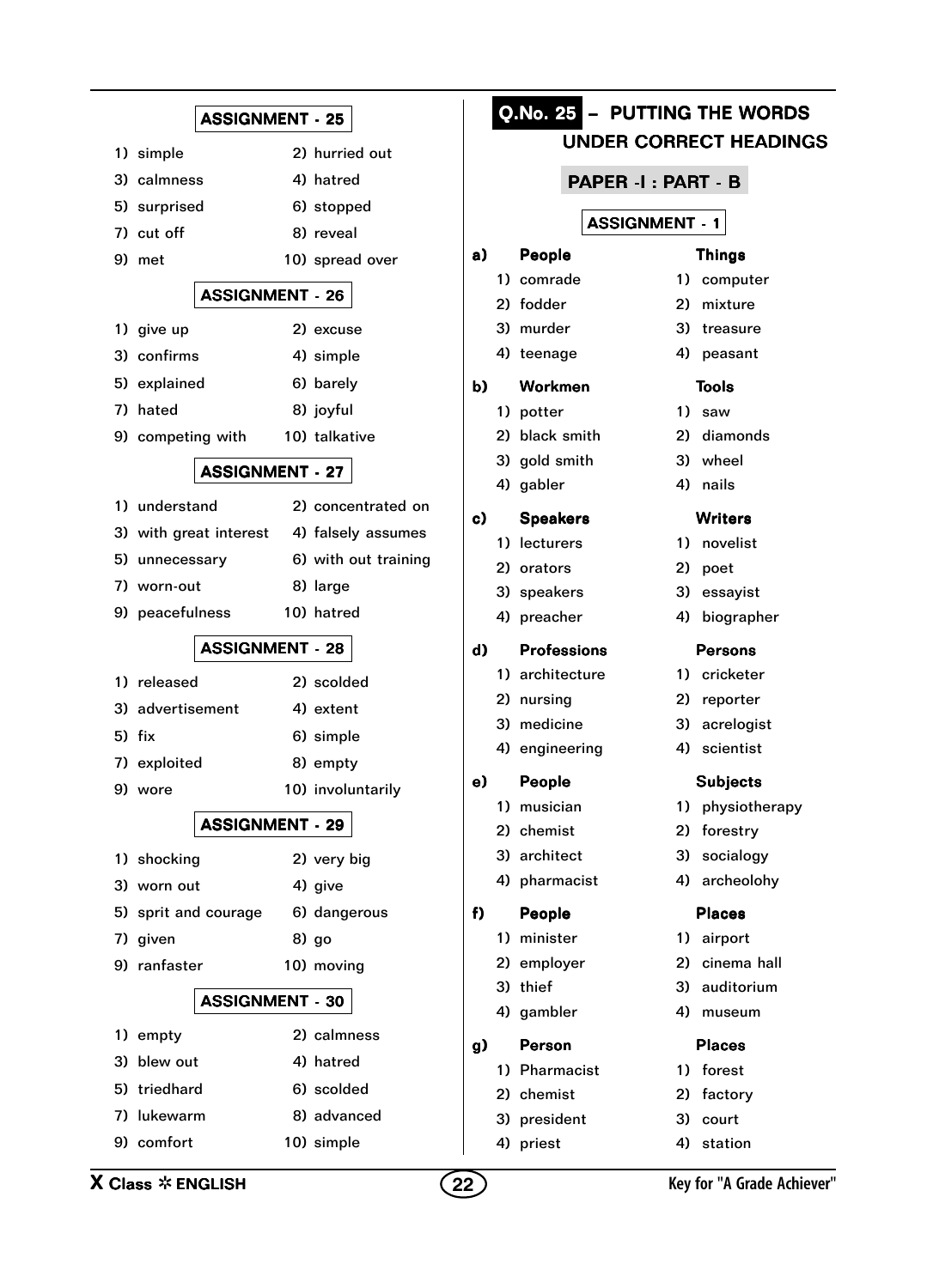| h) |                                             | People                   |                           |    | <b>Qualities</b>          | g) | <b>Verb forms</b> |                    |                       | <b>Noun forms</b>                   |  |
|----|---------------------------------------------|--------------------------|---------------------------|----|---------------------------|----|-------------------|--------------------|-----------------------|-------------------------------------|--|
|    |                                             | 1) consultant            |                           |    | 1) violent                |    |                   | 1) transfer        |                       | 1) Government                       |  |
|    |                                             | 2) accountant            |                           | 2) | confident                 |    |                   | 2) discover        | 2)                    | platform                            |  |
|    |                                             | 3) applicant             |                           | 3) | adoloscent                |    |                   | 3) clear           | 3)                    | sunshade                            |  |
|    |                                             | 4) ignorant              |                           |    | 4) magnificant            |    |                   | 4) teach           |                       | 4) protection                       |  |
| i) |                                             | <b>Persons</b>           |                           |    | <b>Activities</b>         | h) |                   |                    |                       | Propositional phrases Phrasal verbs |  |
|    |                                             | 1) dermotologist         |                           |    | 1) the skin               |    |                   | 1) due to          |                       | 1) fit up                           |  |
|    |                                             | 2) orthopaedist          |                           | 2) | the bones                 |    |                   | 2) apart from      | 2)                    | bring up                            |  |
|    |                                             | 3) cardiologist          |                           | 3) | the heart                 |    |                   | 3) along with      |                       | 3) take after                       |  |
|    |                                             | 4) psychiatrist          |                           |    | 4) the mind               |    |                   | 4) by way of       |                       | 4) wear out                         |  |
|    |                                             |                          | <b>ASSIGNMENT - 2</b>     |    |                           | i) |                   | <b>Idioms</b>      |                       | <b>Binomials</b>                    |  |
| a) |                                             | <b>Animals</b>           |                           |    | <b>Sounds</b>             |    |                   | 1) bread & butter  |                       | 1) get rid of                       |  |
|    |                                             | 1) elephants             |                           |    | 1) neigh                  |    |                   | 2) heart and soul  |                       | 2) tooking by surprise              |  |
|    |                                             | 2) horses                |                           | 2) | hiss                      |    |                   | 3) part and parcel |                       | 3) at length                        |  |
|    |                                             | 3) snakes                |                           |    | 3) bark                   |    |                   | 4) give and take   |                       | $4) -$                              |  |
|    |                                             | 4) dogs                  |                           |    | 4) trumpet                |    |                   |                    | <b>ASSIGNMENT - 3</b> |                                     |  |
| b) |                                             | People                   |                           |    | <b>Subjects</b>           | a) |                   | <b>Verb</b>        |                       | <b>Adjective</b>                    |  |
|    |                                             | 1) musician              |                           |    | 1) commerce               |    |                   | 1) animate         |                       | 1) modern                           |  |
|    |                                             | 2) agriculturist         |                           | 2) | physiotherapy             |    |                   | 2) accept          | 2)                    | agreeable                           |  |
|    |                                             | 3) achaeologist          |                           | 3) | forestry                  |    | 3)                | inanimate          | 3)                    | ancient                             |  |
|    |                                             | 4) pilgrim               |                           | 4) |                           |    |                   | 4) reject          |                       | 4) differ                           |  |
| c) |                                             | <b>Prefixes</b>          |                           |    | <b>Suffixes</b>           |    |                   |                    |                       |                                     |  |
|    |                                             | 1) discovery             |                           |    | 1) examination            | b) |                   | <b>Alternative</b> |                       | <b>Rhyming</b>                      |  |
|    |                                             | 2) improper              |                           |    | 2) temperment             |    |                   | 1) tick-tack       |                       | 1) super-duper                      |  |
|    |                                             | 3) intention             |                           | 3) | necessarily               |    |                   | 2) zig-zag         |                       | 2) tip-top                          |  |
|    |                                             | 4) unbelief              |                           |    | 4) employment             |    |                   | 3) letter-skelter  |                       | 3) hurry burry                      |  |
| d) |                                             |                          | <b>Positive qualities</b> |    | <b>Negative qualities</b> |    |                   | 4) see-saw         |                       | 4) hurly-burly                      |  |
|    |                                             | 1) solvingly             |                           | 1) | meticulous                | c) |                   | <b>Verb forms</b>  |                       | <b>Noun forms</b>                   |  |
|    |                                             | 2) logical               |                           | 2) | malicious                 |    |                   | 1) degrade         |                       | 1) development                      |  |
|    |                                             | 3) cultured              |                           | 3) | finicky                   |    |                   | 2) transfer        | 2)                    | transformition                      |  |
|    |                                             | 4) interpid              |                           |    | 4) fossy                  |    |                   | 3) respond         |                       | 3) transplantation                  |  |
| e) |                                             | <b>Duplicative</b>       |                           |    | <b>Alternative</b>        |    |                   | 4) develop         |                       | 4) displacement                     |  |
|    |                                             | 1) chuk-chuk             |                           |    | 1) pitter-patter          | d) |                   | Latin plurals      |                       | <b>Greek plurals</b>                |  |
|    |                                             | 2) ta-ta                 |                           | 2) | see-saw                   |    |                   | 1) errata          |                       | 1) crises                           |  |
|    |                                             |                          |                           | 3) | chit-chat                 |    |                   | 2) data            | 2)                    | theses                              |  |
|    |                                             | 3) bye-bye<br>4) hip-hip |                           | 4) | dilly-dilly               |    |                   | 3) phenomena       | 3)                    | diagnoses                           |  |
|    |                                             |                          |                           |    |                           |    |                   | 4) sullabi         |                       | 4) species                          |  |
| f) |                                             |                          | <b>Closed compound</b>    |    | Open compound             |    |                   |                    |                       |                                     |  |
|    |                                             | words                    |                           |    | words                     | e) |                   | <b>Prefixes</b>    |                       | <b>Suffixes</b>                     |  |
|    |                                             | 1) bed room              |                           |    | 1) week end               |    |                   | 1) discomfort      |                       | 1) protection                       |  |
|    |                                             | 2) naval force           |                           |    | 2) whenever               |    |                   | 2) disconnect      | 2)                    | prologue                            |  |
|    |                                             | 3) foot rest             |                           | 3) | lawn tennis               |    |                   | 3) precommon       | 3)                    | employment                          |  |
|    |                                             | 4) post office           |                           | 4) | base ball                 |    |                   | 4) proclamation    | 4)                    | detection                           |  |
|    | <b>X Class <math>*</math> ENGLISH</b><br>23 |                          |                           |    |                           |    |                   |                    |                       | Key for "A Grade Achiever"          |  |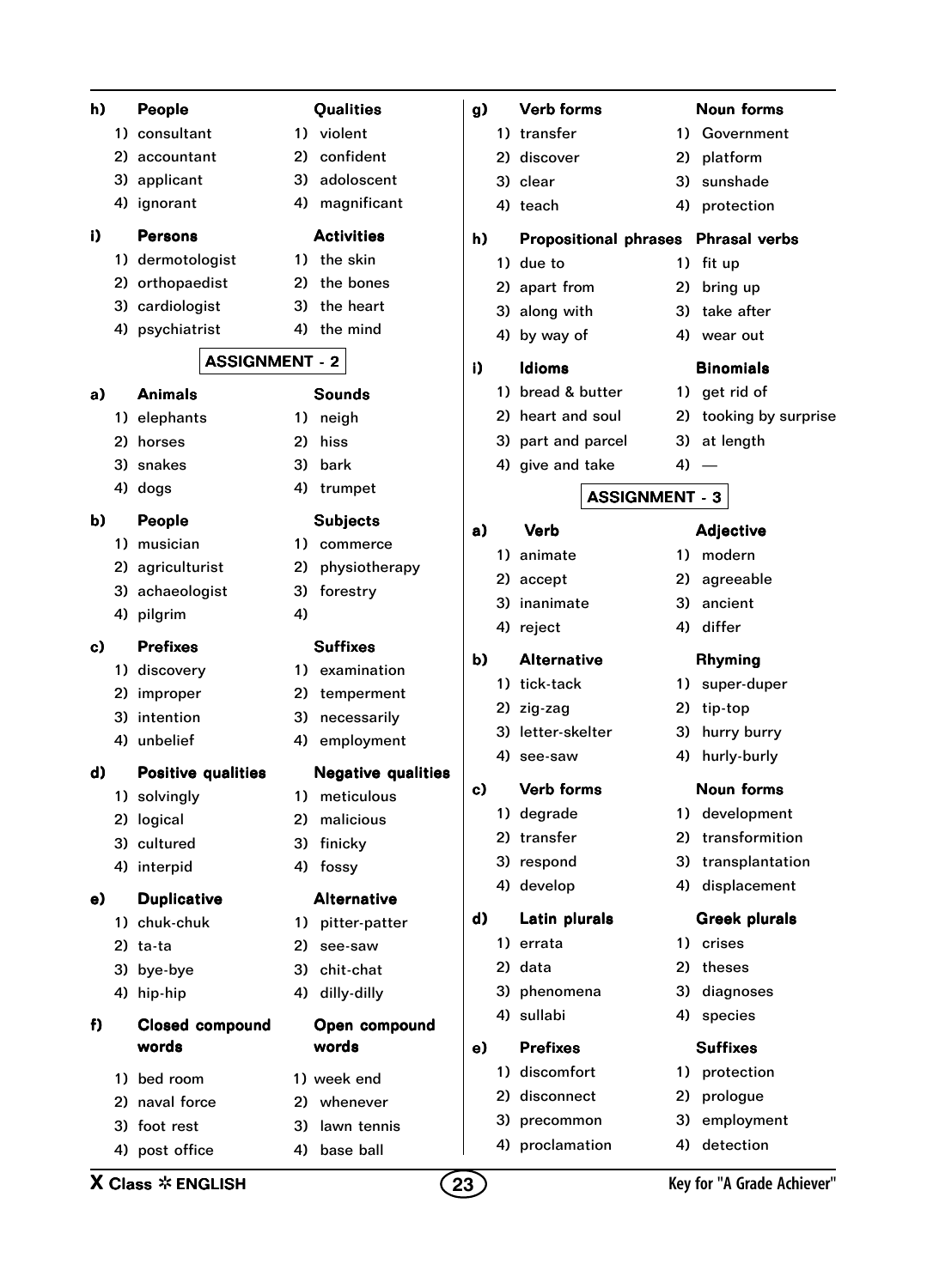| f) |    | People                                |    | <b>Arts</b>                | e) | <b>Binomial</b>                              |    | <b>Meaning</b>             |
|----|----|---------------------------------------|----|----------------------------|----|----------------------------------------------|----|----------------------------|
|    |    | 1) neighbour                          |    | 1) excavation              |    | 1) bread and butter                          |    | 1) an integral             |
|    | 2) | discoverer                            | 2) | therapy                    |    | 2) leaps and bounds                          | 2) | almost finished            |
|    | 3) | audience                              | 3) | surgery                    |    | 3) rough and ready                           | 3) | livelihood                 |
|    |    | 4) excavator                          |    | 4) march                   |    | 4) part and parcel                           |    | 4) big leaps               |
| g) |    | People                                |    | Tools/instruments          | f) | <b>Binomial</b>                              |    | <b>Meanings</b>            |
|    |    | 1) treasurer                          |    | 1) cooker                  |    | 1) give and take                             |    | 1) indifficult times       |
|    | 2) | instructor                            |    | 2) computer                |    | 2) heart and soul                            | 2) | unimportant                |
|    |    | 3) sculpture                          | 3) | refrigerator               |    | 3) odds and ends                             |    | 3) things a large choice   |
|    |    | 4) explorer                           |    | 4) type writer             |    | 4) thick and thin                            |    | 4) help one another        |
| h) |    | Personnel                             |    | <b>Places of work</b>      |    |                                              |    |                            |
|    |    | 1) editor                             |    | 1) library                 | g) | <b>Good qualities</b>                        |    | <b>Bad qualities</b>       |
|    | 2) | accountant                            | 2) | bank                       |    | 1) exercises                                 |    | 1) stealing                |
|    |    | 3) doctor                             |    | 3) press                   |    | 2) honesty                                   | 2) | laziness                   |
|    |    | 4) secretary                          | 4) | hospital                   |    | 3) teaching                                  |    | 3) gambling                |
| i) |    | <b>Persons</b>                        |    | <b>Places</b>              |    | 4) cooperation                               |    | 4) drinking                |
|    |    | 1) poet                               |    | 1) theatre                 | h) | Place of work                                |    | <b>Personnel</b>           |
|    | 2) | dances                                | 2) | chamber                    |    | 1) library                                   |    | 1) accountant              |
|    |    | 3) audience                           | 3) | studio                     |    | 2) clinic                                    |    | 2) secretary               |
|    |    | 4) biographes                         | 4) | auditorium                 |    | 3) press                                     | 3) | doctor                     |
|    |    | <b>ASSIGNMENT - 4</b>                 |    |                            |    | 4) bank                                      |    | 4) editor                  |
|    |    |                                       |    |                            | i) | <b>Persons</b>                               |    | <b>Disability</b>          |
| a) |    | <b>Adjectives</b>                     |    | <b>Compound adjectives</b> |    | 1) blind                                     |    | 1) loss of speech          |
|    |    | 1) weak                               | 1) | old fashioned              |    | 2) mute                                      | 2) | loss of hearing            |
|    |    | 2) strong                             | 2) | double red                 |    | 3) deaf                                      | 3) | loss of vision             |
|    |    | 3) beautiful                          | 3) | business life              |    | 4) spastic                                   |    | 4) loss of memory          |
|    |    | 4) arrogant                           | 4) | blueish-grey               |    |                                              |    |                            |
| b) |    | <b>Singulars</b>                      |    | <b>Plurals</b>             |    | <b>O.No. 26</b>                              |    | - COMPLETING THE WORDS     |
|    |    | 1) basket                             | 1) | books                      |    | <b>WITH LETTERS</b>                          |    |                            |
|    |    | 2) pencil                             | 2) | schools                    |    |                                              |    |                            |
|    |    | 3) girl                               |    | 3) feet                    |    | PAPER - I: PART - B                          |    |                            |
|    |    | 4) boy                                |    | 4) carpets                 |    | <b>ASSIGNMENT - 1</b>                        |    |                            |
| c) |    | <b>Words</b>                          |    | <b>Meanings</b>            |    |                                              |    |                            |
|    |    | 1) fraudulent                         |    | 1) intended to cheat       |    | 1) e, a<br>2) i, e                           |    | 3) u, i                    |
|    |    | 2) conceive                           |    | 2) old and damaged         |    | 4) i, o<br>5) e, e                           |    | 6) o, u                    |
|    |    | 3) attorney                           |    | 3) to from an idea         |    | 7) e, i<br>8) o, u                           |    | 9) e, a                    |
|    |    | 4) beat up                            |    | 4) a lawyer                |    | 10) o, u<br>11) u, i                         |    | 12) u, a                   |
| d) |    | People                                |    | Qualities                  |    | 13) e, s<br>14) i, e                         |    | 15) u, e                   |
|    |    | 1) accountant                         |    | 1) confident               |    | 16) o, u<br>17) a, i                         |    | 18) i, e                   |
|    |    | 2) applicant                          |    | 2) violent                 |    | 19) e, o<br>20) a, i                         |    | 21) e, a                   |
|    |    | 3) consultant                         |    | 3) adolescent              |    | 22) e, a<br>23) i, e<br>25) i, a<br>26) i, e |    | 24) o, u<br>27) e, o       |
|    |    | 4) ignorant                           | 4) | magnificient               |    | 28) e, a<br>29) i, a                         |    | 30) u, e                   |
|    |    |                                       |    |                            |    |                                              |    |                            |
|    |    | <b>X Class <math>*</math> ENGLISH</b> |    |                            | 24 |                                              |    | Key for "A Grade Achiever" |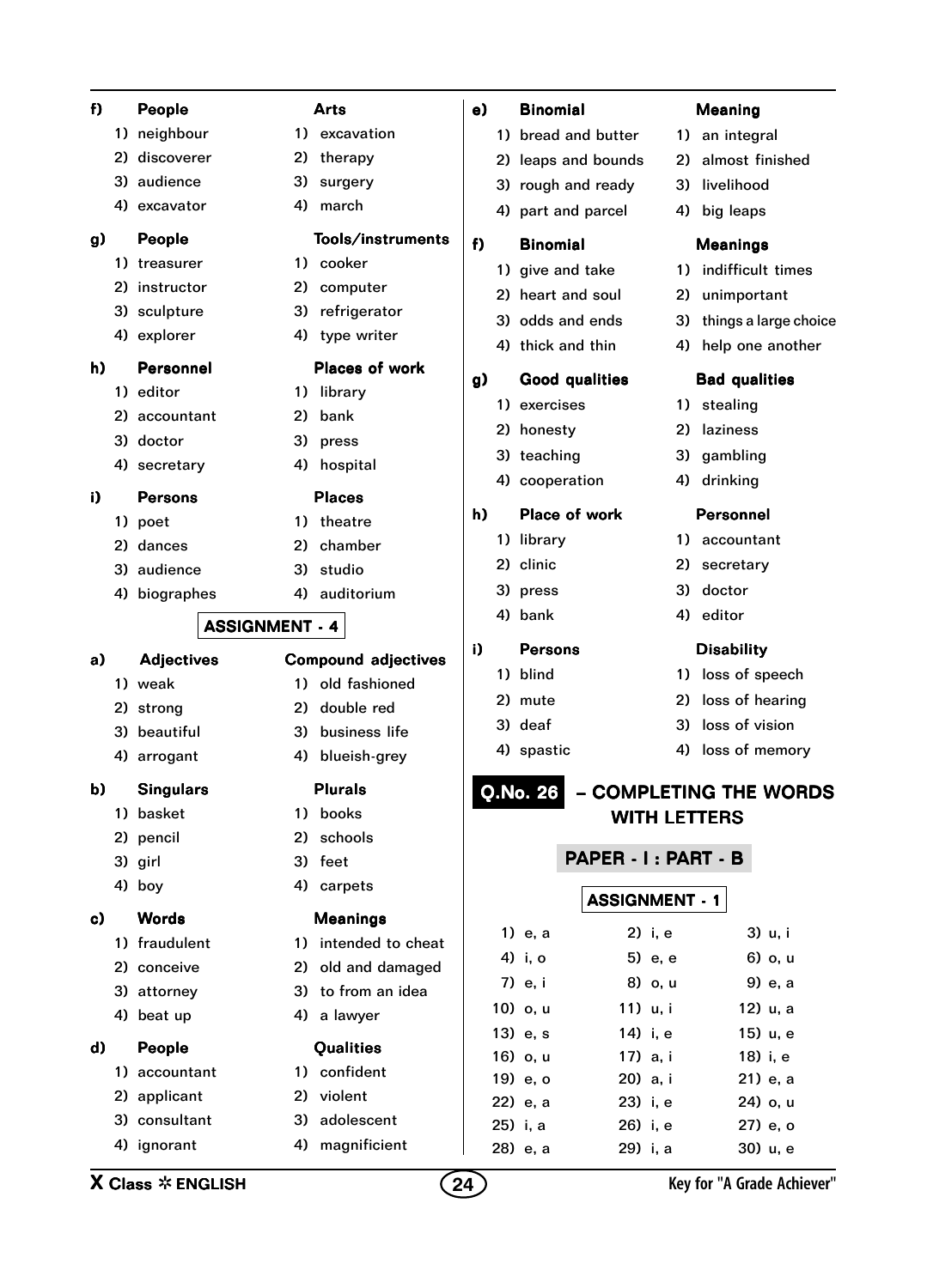|                                       | <b>ASSIGNMENT - 2</b>        |            | <b>ASSIGNMENT - 3</b>                           |
|---------------------------------------|------------------------------|------------|-------------------------------------------------|
| 1) e, a                               | 2) e, a                      | 3) e, e    | 2) ance<br>3) ant<br>4) ble<br>1) sal           |
| 4) a, i                               | 5) e, a                      | 6) e, a    | 6) ble<br>8) er<br>5) al<br>7) age              |
| 7) o, u                               | 8) o, u                      | 9) e, a    | $12)$ ent<br>$10)$ age<br>11) or<br>9) ery      |
| 10) e, a                              | 11) a, i                     | 12) i, e   | 16) al<br>13) or<br>14) ery<br>$15)$ ary        |
| 13) o, u                              | 14) a, i                     | 15) e, u   | 17) al<br>18) tion<br>19) ent<br>20) ive        |
| 16) i, a                              | 17) i, e                     | 18) a, u   | <b>ASSIGNMENT - 4</b>                           |
| 19) e, o                              | 20) o, u                     | 21) u, a   |                                                 |
| 22) o, u                              | 23) o, u                     | 24) a, u   | 1) or<br>2) ancy<br>3) ary<br>4) er             |
| 25) o, u                              | 26) o, u                     | 27) i, o   | 5) al<br>6) age<br>7) sity<br>8) tion           |
| 28) o, u                              | 29) i, a                     | 30) u, a   | 10) ance 11) el<br>12) ance<br>9) ary           |
|                                       | <b>ASSIGNMENT - 3</b>        |            | 14) sion<br>13) ssion<br>$15)$ ant<br>$16)$ age |
| 1) o, u                               | 2) i, e                      | 3) e, a    | 17) ation<br>18) er<br>19) al<br>20) on         |
| 4) e, i                               | 5) a, i                      | 6) e, a    | - SPELLING POTENCY<br>Q.No. 28                  |
| 7) e, e                               | 8) a, i                      | 9) e, a    |                                                 |
| 10) e, a                              | 11) i, e                     | 12) i, o   | PAPER - I : PART - B                            |
| 13) u, e                              | 14) i, a                     | 15) u, a   | <b>ASSIGNMENT - 1</b>                           |
| 16) e, a                              | 17) e, a                     | 18) e, a   |                                                 |
| 19) i, e                              | 20) e, a                     | 21) e, e   | 1) puddle<br>2) truly                           |
| 22) i, e                              | 23) a, i                     | 24) a, i   | 3) quirky<br>4) stationary                      |
| 25) a, i                              | 26) i, o                     | 27) i, a   | 5) disappointed<br>6) remarkable                |
| 28) e, a                              | 29) e, a                     | 30) e, a   | 7) bleat<br>8) lipstik                          |
| Q.No. 27                              | - SYLLABLES - USAGE          |            | <b>ASSIGNMENT - 2</b>                           |
|                                       |                              |            | 1) obedience<br>2) humorous                     |
|                                       | PAPER - I: PART - B          |            | 3) absorbent<br>4) venomous                     |
|                                       | <b>ASSIGNMENT - 1</b>        |            | 5) intelligent<br>6) topic                      |
| $1)$ est                              | $2)$ ist                     | 4) cial    | $7) -$<br>8) accomodation                       |
| 5) ful                                | 3) ancy<br>6) ery<br>7) ance | 8) ance    | <b>ASSIGNMENT - 3</b>                           |
| 9) ache                               | 10) ar<br>$11)$ ent          | 12) ence   | 1) zeal<br>2) yield                             |
| 13) ance                              | 14) ance 15) al              | 16) tional | 3) conceive<br>4) necessary                     |
| 17) al                                | 18) al<br>19) ate            | 20) tion   | 5) scurry<br>6) take                            |
|                                       | <b>ASSIGNMENT - 2</b>        |            | 7) please<br>8) weed                            |
| 1) age                                | 2) sion<br>3) ent            | 4) ence    | <b>ASSIGNMENT - 4</b>                           |
| 5) sity                               | 6) ence<br>7) al             | 8) ance    | 1) necessarily<br>2) alignment                  |
| 9) er                                 | 10) tion<br>11) ance         | 12) ment   | 4) somersault<br>3) amputate                    |
| 13) tion                              | 14) ence 15) tion            | 16) sity   | 5) necessiate<br>6) sincerely                   |
| 17) ment                              | $18)$ ary<br>19) tion        | 20) ance   | 8) humorous<br>$7) -$                           |
| <b>X Class <math>*</math> ENGLISH</b> |                              |            | Key for "A Grade Achiever"<br>25                |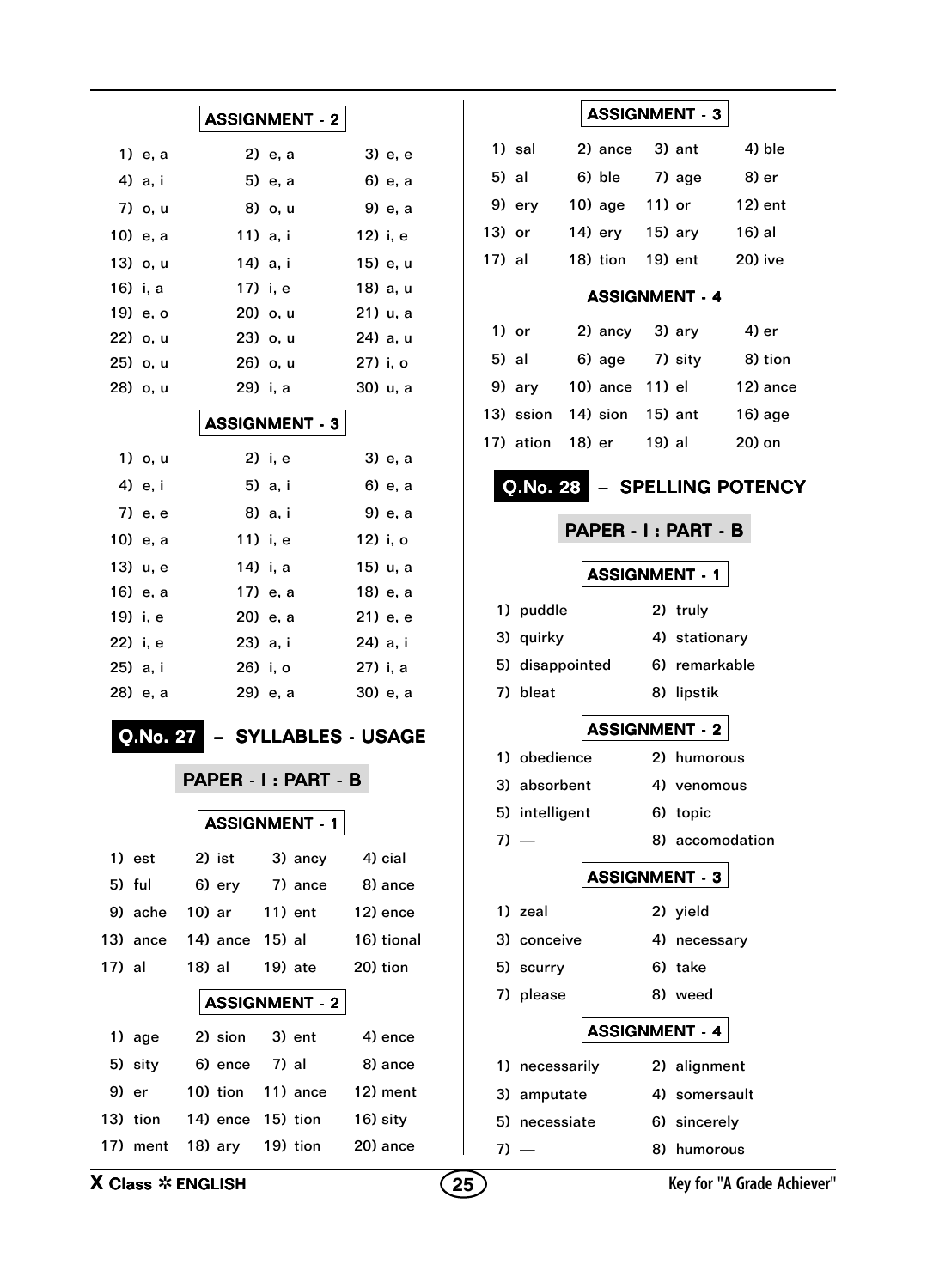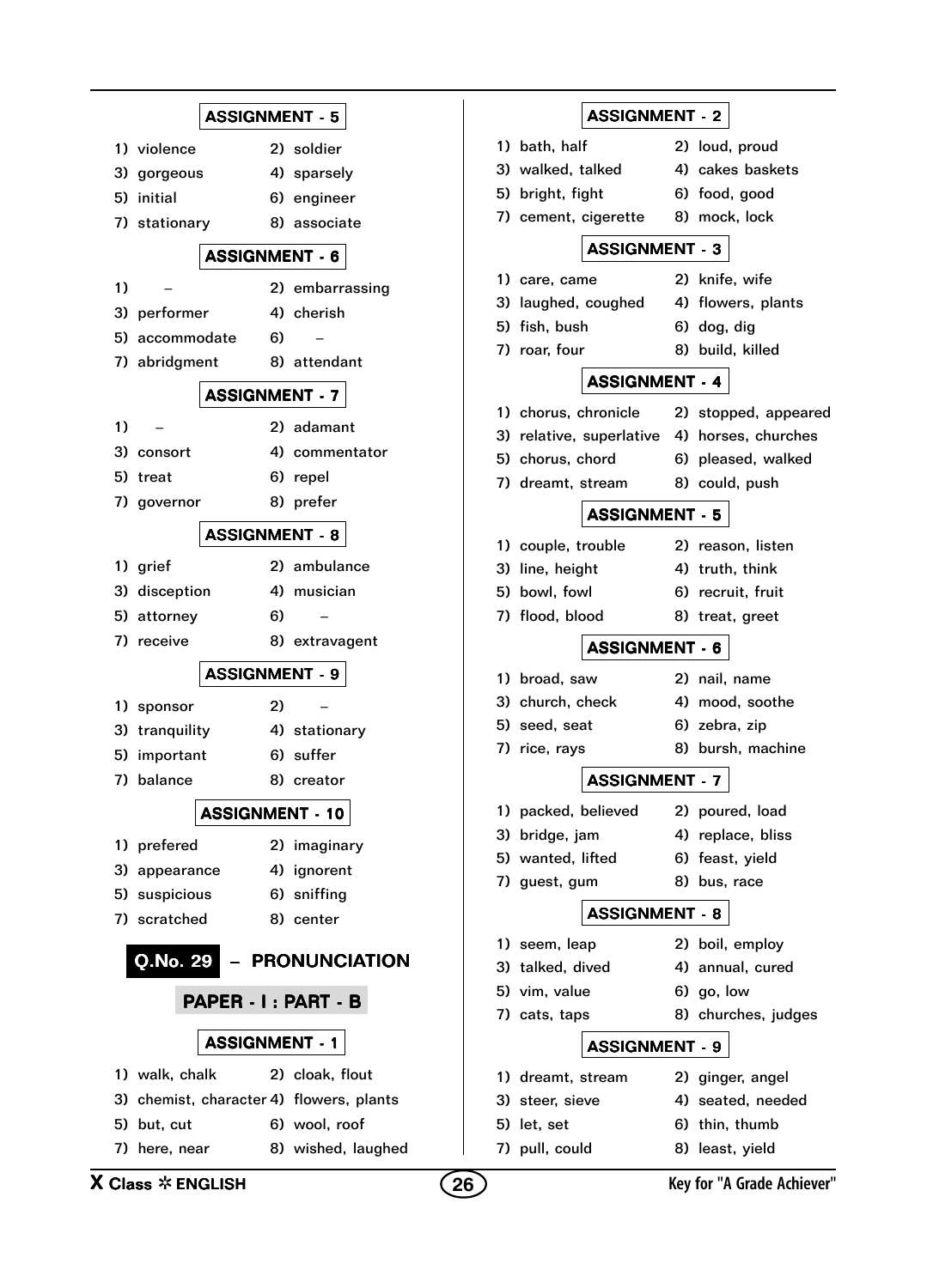- 1) eager, east 2) architect, almost
- 3) peace, meal 4) sense, comprehensive
	-
- 5) fan, rough 6) care, cave
- 7) chin, chit 8) pin, sin

## Q.No. 30 – ARRANGE IN ALPHABETICAL ORDER

#### PAPER - I : PART - B

#### ASSIGNMENT - 1

- 1. dial, lottery, moment, pool
- 2. ghost, religion, relish, remember
- 3. narrow, oxygen, plum, seminar
- 4. angel, dwell, goose, pile
- 5. dusk, ginger, mystery, report
- 6. dust, forest, ginger, release
- 7. deed, middle, prayer, select
- 8. goat, prayer, relax, sentance

#### ASSIGNMENT - 2

- 1. book, confess, result, sensor
- 2. band, comfort, purpose, symbol
- 3. bore, different, response, stream
- 4. belief, counter, presume, rather
- 5. automatic, control, gather, sensor
- 6. chase, forest, permission, stick
- 7. guilty, midday, ownership, transfer
- 8. chase, permission, result, sincere

#### ASSIGNMENT - 3

- 1. alabaster, grocer, prayer, remove
- 2. automatic, batter, chase, prominent
- 3. rather, remove, restrict, round
- 4. burst, business, compact, crown
- 5. around, assemble, blast, genius
- 6. amputate, custome, gallery, result
- 7. account, arrive, capacity, character
- 8. arrange, forest, relax, routine

#### ASSIGNMENT - 4

- 1. album, capable, cure, mountain
- 2. cost, example, system, tomb
- 3. maintain, maintenance, moon, mountain
- 4. advice, advocate, street, strong
- 5. care, exact slavery, tomb
- 6. exact, example, slavery, tour
- 7. maintain, moon, system, tomb
- 8. arrange, exact, example, stimulus

#### ASSIGNMENT - 5

- 1. friend, neighbour, serious, wish
- 2. children, greeting, message, witness
- 3. passenger, person,playway, pleasant
- 4. bicker, develop, difference, furious
- 5. basic, children, withdrawl, witness
- 6. major, stream, strong, summary
- 7. commerce, concern, garden, wipe
- 8. advice, advise, ambiguous, ambition

#### ASSIGNMENT - 6

- 1. account, money, more, symbol
- 2. drum, mother, natural, stream
- 3. exercise, mother, relish, remove
- 4. amputate, natural, niece, notorious
- 5. doubt, jealous, remove, season
- 6. naughty, normal, remove, strength
- 7. donate, morning, mother, notorious
- 8. meaning, monster, person, pleasant

- 1. blood, bring, vulture, worry
- 2. bang, bough, plough, sang
- 3. bald, leisure, pleasure, provoke
- 4. curry, plait, source, spring
- 5. gratitous, great, height, leave
- 6. believe, mutter, shirt, slim
- 7. dome, flood, height, laugh
- 8. guilty, quilt, space, stood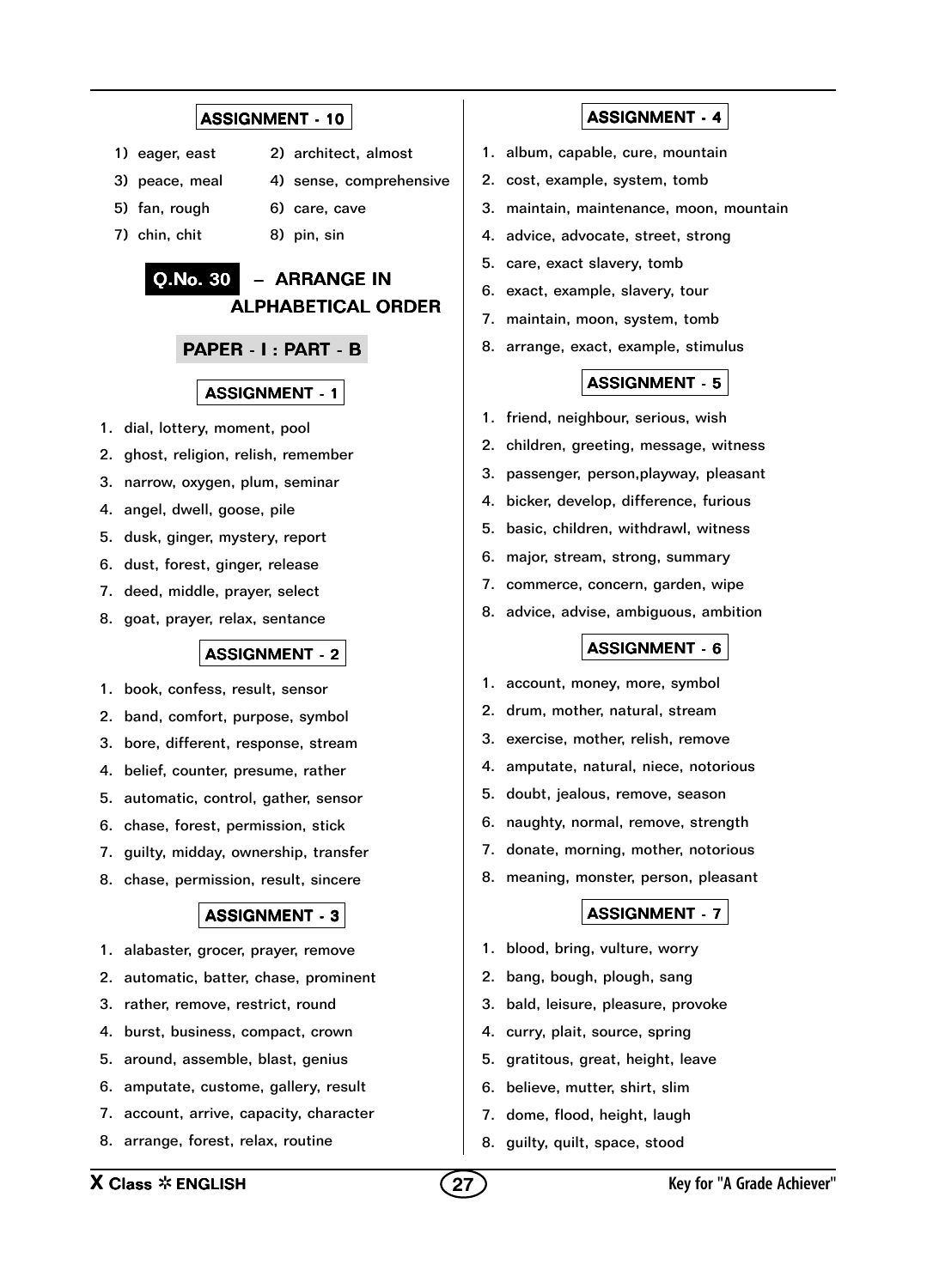

- 4. Dear Sir ! Excuse me ! Can I have your pen once please.
- 5. Respected teacher ! Kindly grant me leave for one day.
- 6. Uncle ! You are smoking heavy. You should stop it.
- 7. My dear brother ! I want to buy a new bicycle. Could you please lend me some money.
- 8. My dear friend ! You should first finish your home work.

## Q.No. 32 – IDENTIFYING MOOD OF **SENTENCE**

|      |                        | PAPER - I : PART - B                                           |       |  |  |  |
|------|------------------------|----------------------------------------------------------------|-------|--|--|--|
|      |                        | <b>ASSIGNMENT - 1</b>                                          |       |  |  |  |
| 1) b | $2)$ c                 | 3) a                                                           | 4) b  |  |  |  |
| 5) c | 6) a                   | 7) a                                                           | 8) b  |  |  |  |
|      |                        | ASSIGNMENT - 2                                                 |       |  |  |  |
| 1) d | 2) b                   | $3)$ c                                                         | 4) a  |  |  |  |
| 5) a | 6) a                   | 7) a                                                           | -8) a |  |  |  |
|      | ASSIGNMENT - 3 $\vert$ |                                                                |       |  |  |  |
| 1) c | $2)$ c                 | 3) b                                                           | 4) b  |  |  |  |
| 5) a | $6$ ) c                | 7) a                                                           | 8) а  |  |  |  |
|      |                        | ASSIGNMENT $-$ 4 $\vert$                                       |       |  |  |  |
| 1) d | $2)$ c                 | 3) c                                                           | 4) с  |  |  |  |
| 5) a | 6) b                   | 7) a                                                           | 8) c  |  |  |  |
|      |                        | ASSIGNMENT $\overline{\phantom{0}}$ 5 $\overline{\phantom{0}}$ |       |  |  |  |
| 1) a | 2) d                   | $\sim$ 3) $\circ$                                              | 4) a  |  |  |  |
| 5) c | 6) c                   | 7) с                                                           | -8) a |  |  |  |
|      |                        |                                                                |       |  |  |  |

## Q.No. 33 – MAKING REQUESTS & SUGGESTIONS

PAPER - I : PART - B

- 1. Please, give me, one kilo of wheat !
- 2. Could you please, give me your pencil !
- 3. Please tell me, what do you want from me ?
- 4. Could you please permitt me to, attend the class!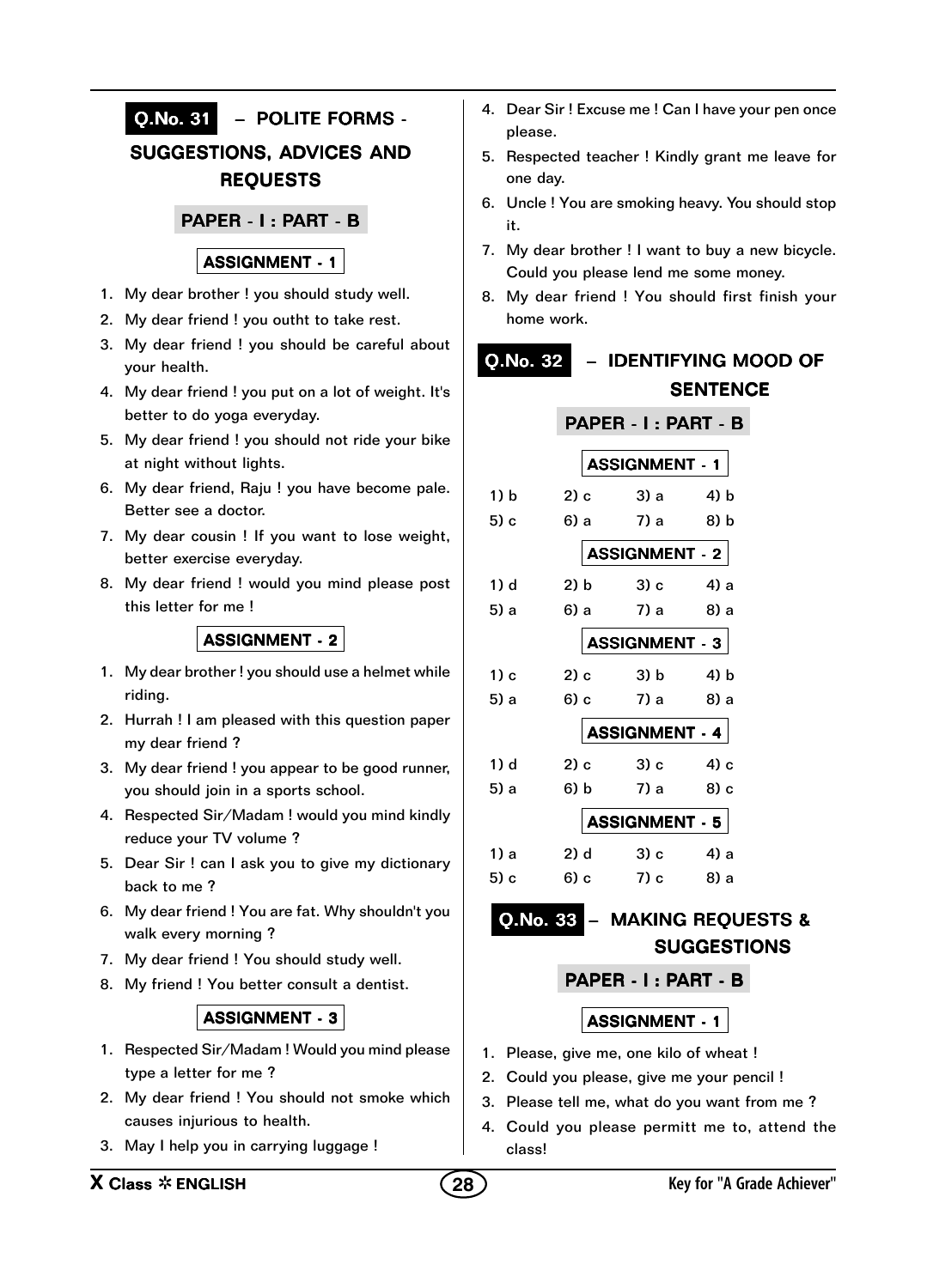- 5. Could you please, look after my pet a hour, I have to attend some urgent work !
- 6. It is better to practise yoga for your back pain !
- 7. It is better to take the medicine !
- 8. Could you please tell me where is the hospital ?

- 1. It is better, to drink the medicine !
- 2. Could you please change the leaking oil packet at once !
- 3. Could you please, give me your pen!
- 4. Could you please, give me a different one, This note is torn.
- 5. Young man! Stop smoking ! in bus.
- 6. Could you please, tell me ,where is the hospital.
- 7. It is bette to take your medicine regularly !
- 8. Could you please give permission to leave the room !

ASSIGNMENTS - 3

- 1. Young man ! Could you please, put my box on the top rock !
- 2. Could you please, give me your pen !
- 3. Please, show me pens. I want to buy a pen !
- 4. Could you please, show me the way to the hospital !
- 5. Could you please, permit me to use your bicycle!
- 6. Could you please allow me, to see your album !
- 7. Could you please, permit me to use your computer once.
- 8. Could you please, allow me to pay the fee next month.

### ASSIGNMENTS - 4

- 1. Could you please, give me your book !
- 2. Could you please tell me, what is the busfare to Guntur ?
- 3. Could you please, lend me fifty rupees !
- 4. Could you please, show me away to the busstand !
- 5. Could you please tell me, what is the pincode of Vijayawada !
- 6. It is better to bring medicines.
- 7. Could you please move a bit !
- 8. Could you please tell me, which bus goes to Tarapet ?

## ASSIGNMENTS - 5

- 1. Please, give lift to the bus stand !
- 2. Could you please, appoint me as supervisor.
- 3. Could you please, correct my notebook !
- 4. Could you please, tell me your name !
- 5. Please, give me additional sheet !
- 6. Could you please, help me to cross the road !
- 7. Please, tell me, who is your science teacher ?
- 8. Please, drop me at the post office.

## Q.No. 34 – CHOOSING RIGHT PHRASES

|      |        | PAPER - I : PART - B               |                                         |      |  |
|------|--------|------------------------------------|-----------------------------------------|------|--|
|      |        |                                    | <b>SSIGNMENT - 1</b>                    |      |  |
| 1) d | 2) a   |                                    | 3) c                                    | 4) a |  |
| 5) d | 6) b   |                                    | 7) b                                    | 8) d |  |
|      |        | $\sf tSSIGNMENT \cdot 2 \sf \vert$ |                                         |      |  |
| 1) a | 2) a   |                                    | 3) c                                    | 4) d |  |
| 5) a | 6) d   |                                    | 7) c                                    | 8) b |  |
|      |        |                                    | ${\tt SSIGNMENT}$ - 3 $ $               |      |  |
| 1) a | 2) a   |                                    | 3) c                                    | 4) с |  |
| 5) d | 6) b   |                                    | 7) d                                    | 8) c |  |
|      |        |                                    | <b>SSIGNMENT - 4</b>                    |      |  |
| 1) b | 2) a   |                                    | 3) b                                    | 4) a |  |
| 5) a | 6) c   |                                    | $7)$ c                                  | 8) b |  |
|      |        |                                    | $\texttt{SSIGNMENT} \texttt{-5}$ $\mid$ |      |  |
| 1) b | $2)$ d |                                    | 3) c                                    | 4) d |  |
| 5) b | 6) a   |                                    | 7) d                                    | 8) c |  |

## Q.No. 11 – COMPREHENSION PASSAGES FROM READING - 'C'

### PAPER - II : PART - B

- a) 1. 'He' refers to Nagavara Ramarao Narayana Murthy, the founder of Infosys.
	- 2. He helped his seniors in Science.
	- 3. There was a spark in his eyes. He could grasp the one's of science faster than the speed of light.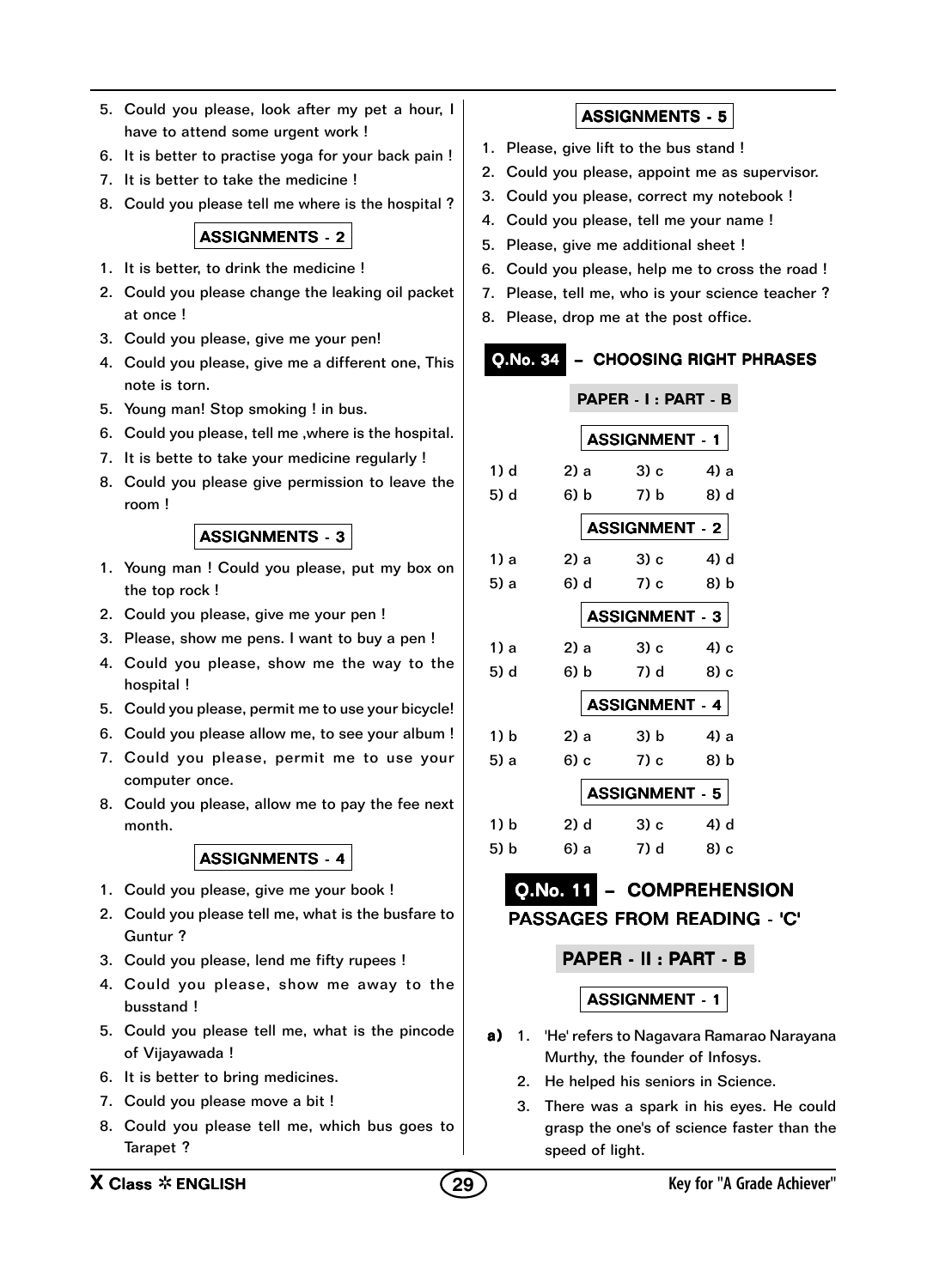- 4. Indian Institutes of Technology.
- 5. They sat below the shade of a stone mandap close to Chamundi Hills in Mysore.
- b) 1. D Day is a data on which something important is expected to happen.
	- 2. He had passed with a high rank in the entrance test for IIT. His father said that he could not afford his expenses at IIT.
	- 3. He had five sisters.
	- 4. Excited, experienced joy or pleasure.
	- 5. Uncommon.
- c) 1. He was disappointed and his heart sank in sorrow.
	- 2. He was an introvert by nature.
	- 3. He went to the station to say goodbye and good luck to his friends for their future life.
	- 4. The monsoon had set in and it had started to drizzle.
	- 5. He was an introvert as he had never shared his unhappiness or helplessness with anybody.
- $d)$  1. He became finally a pioneer of India's software industry and started the Information Technology wave.
	- 2. N.R. Narayana Murthy.
	- 3. He believes in the motto, 'Powered by intellect and driven by values.'
	- 4. He showed Indians that it was possible to earn wealth legally and ethically.
	- 5. He has become an icon of simplicity, uncompromising quality and fairness, apart from being a philanthropist.

## THE BRAVE POTTER

- a) 1. It will / would bring rain soon.
	- 2. The old tiger was running for shelter to save himself from rain.
	- 3. The tiger made a sigh of relief as he found an old hut to take shelter.
	- 4. The tiger crawled under the thatched roof and lay down by the door. Thus, he saved himself from the rain.
- 5. Before the tiger went to sleep, he heard something heavy being dragged inside the hut and a woman's voice.
- b) 1. The old woman complained that it was a terrible leak. She also said that she would rather meet a tiger in the forest than have the leak in her house.
	- 2. The tiger thought that the 'leak' was a very dangerous and strong animal.
	- 3. The tiger was awakened by an angry voice shouting in his ear.
	- 4. It was the potter's voice.
	- 5. He kicked and beat upon the tiger's head and shoulders.
- c) 1. The potter worked very hard. So, he was tired and thirsty.
	- 2. When he drank all the wine, the potter no longer felt tired.
	- 3. The potter suddenly remembered that he had left his donkey tied under a tree.
	- 4. The potter got angry as his donkey was not there where he tied it.
	- 5. He wanted to beat his donkey as it ran off into the forest.
- d) 1. The villagers were amazed when they saw the tiger which was tied.
	- 2. The villagers praised the potter because of his courage shown in catching the tiger.
	- 3. The villagers thanked the potter for catching the tiger. The tiger had eaten many of their goats and buffaloes. They had tried to catch him for many years but had failed.
	- 4. He didn't admit it. He argued that he had only brought his donkey home. He couldn't understand how a donkey could change into a tiger.
	- 5. The potter fainted as he saw the tiger.
- $e)$  1. The potter thought that the horse would stop galloping if he grabbed a branch. So, he grabbed a branch to control the horse.
	- 2. The sentry saw the potter galloping towards the camp with a tree in one hand and his reins in the other.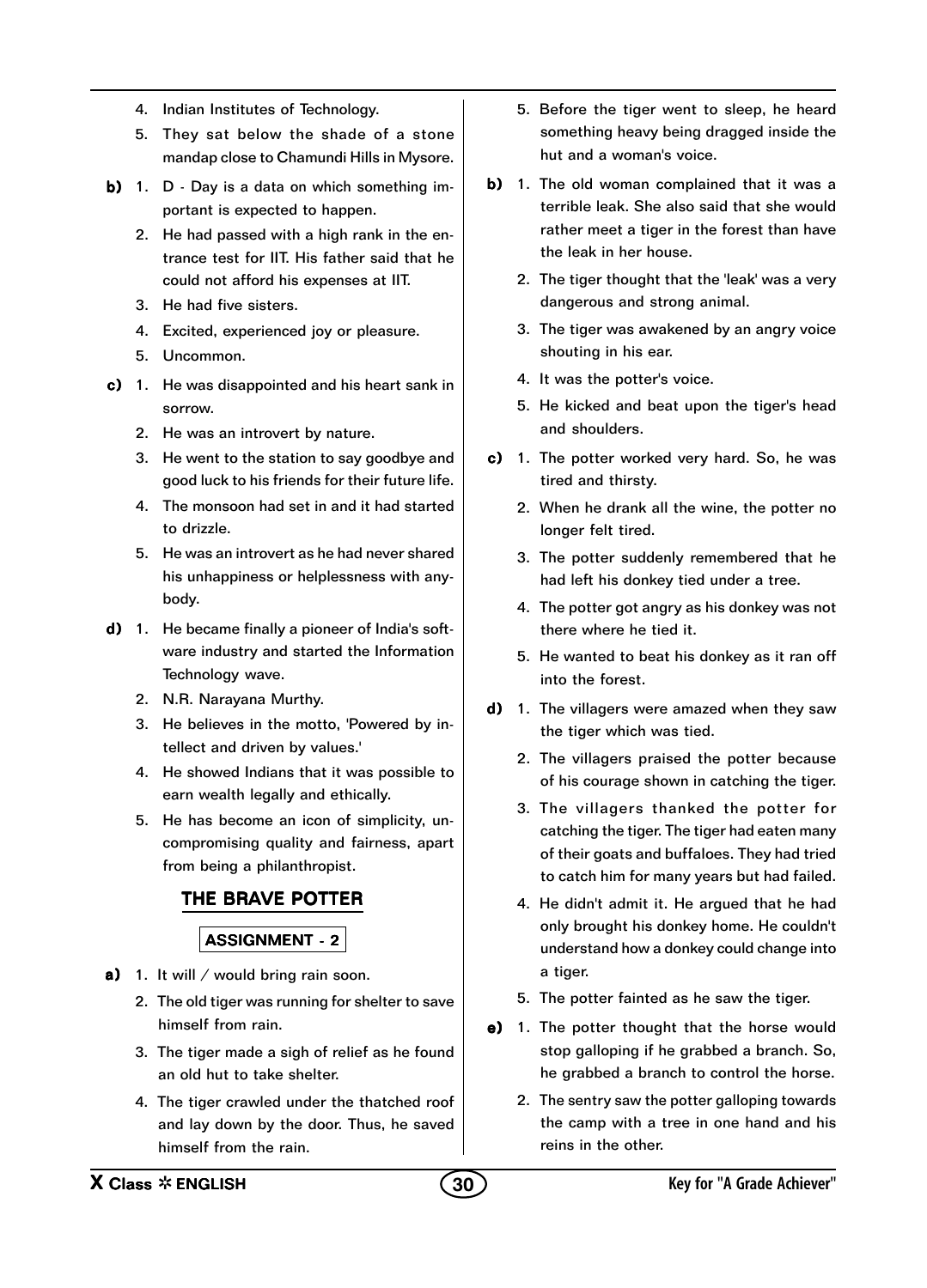- 3. The sentry thought that the potter must be the General who captured a tiger with his bare hands.
- 4. He warned the soldiers of his side to run away as the famous Tiger-General was coming at the head of a large army to attack them.
- 5. The king wrote a letter to the king of potter's country. He begged for peace and apologized for attacking their country.

### THE NEVER - NEVER NEST

#### ASSIGNMENT - 3

- a) 1. Aunt Jane is the young couple's aunt.
	- 2. She observes the pretty furniture in their house.
	- 3. Aunt Jane remarks "Charming ! Charming" as she saw the beautiful house furniture in Jack's house.
	- 4. The meaning of the word "modest" is unassuming in the estimation of one's abilities or achievements.
	- 5. The opposite of the word "empty" is full.
- b) 1. Owning the things such as a pretty little house, the radiogram, the refrigerator, the car and the other furniture is wonderful.
	- 2. Aunt Jane worried as she had given a cheque of 2000 pounds instead of 200 pounds.
	- 3. They manage to get all those things on instalment basis.
	- 4. The meaning of the word 'owe' is have an obligation to pay or repay in return for something received.
	- 5. The verb forms of the word "understand" is understood.
- c) 1. They don't pay the rent to their house as they have bought their house on instalment basis.
	- 2. The uneconomic thing is to go on paying rent year after year.
	- 3. 'Ten' refers to a ten shilling rise in his salary.
	- 4. The noun form of the word is "enjoyment".
	- 5. The verb forms of the word 'rise' is rose and risen.
- d) 1. Aunt Jane didn't sit on because she didn't like the things on instalments.
	- 2. Jack had to pay seven pounds eight and eight pence a week towards all the instalments.
	- 3. Jack couldn't pay off his instalments as the money he earned was not enough to pay all the instalments.
	- 4. The meaning of the word "matter-of-fact is a fact as distinct from an opinion or conjecture.
	- 5. The adjective of the word 'providence' is 'provident'.
- $e)$  1. Aunt Jane was shocked to know that all the things of the young couple didn't belong to them.
	- 2. Aunt Jane advised them to take the cheque and to pay any one of their instalments.
	- 3. Aunt Jane gave a cheque of 10 pounds to Jack and Jill.
	- 4. Jill thanked Jane for the present.
	- 5. Aunt Jane said to pay off at least one of their instalments.

## A TRIBUTE

- **a)** 1. In the year 2013.
	- 2. She was 12 years old then.
	- 3. She was given a song sequence Ranante rane ranu.
	- 4. The word 'evince' means to indicate/ revealth presence of.
	- 5.  $Ex: I$  am proud of my country.
- b) 1. The director of movie 'Samsaaram' was L.V. Prasad.
	- 2. The heroine of the movie 'Devadas' was 'Savitri'.
	- 3. Savitri was replaced from heroine role in Samsaaram movie because she was nervous on the sets and repeated many takes and this proved a setback for her.
	- 4) Devadas was famous for its picturisation of Saratchandra Chatarjee's novel.
	- 5) Savitri portrayed Devadas love and the role of rich man's wife marvellously.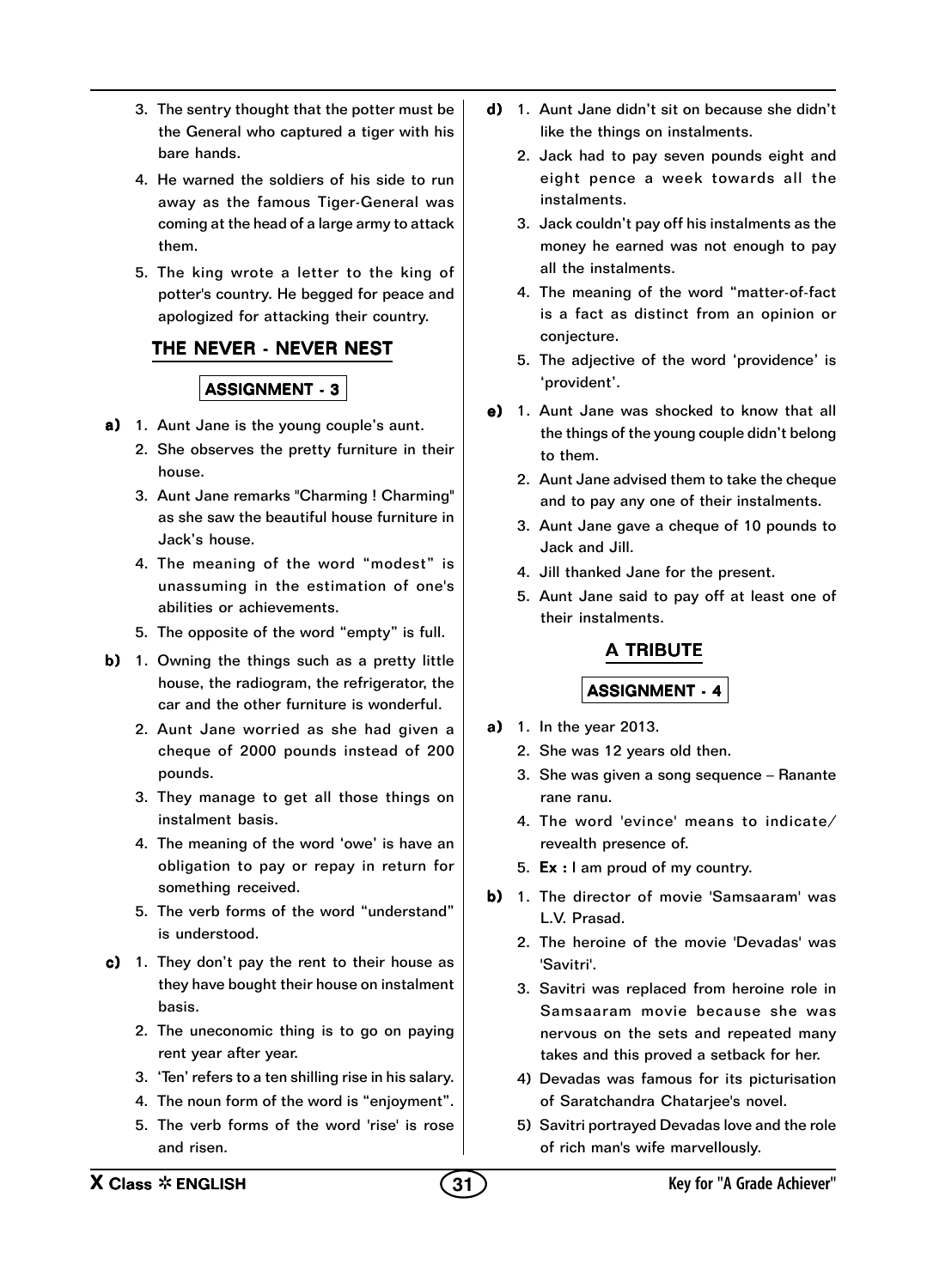- c) 1. Savitri fascinated the viewers with her charm and magnificent acting.
	- 2. N.T. Rao (NTR) was the hero of the movie 'Missamma'.
	- 3. 'Comedy was the main theme that made 'Missamma' a great hit.
	- 4. Savitri's look captivates anyone and filled with real pierces the heart.
	- 5. Savitri played the role of Mary, a Christian to the core in the movie 'Missamma'.
- d) 1. She played the role of a nurse in a psychiatry ward.
	- 2. She acted in Telugu and Tamil movies and also acted in a few Kanada and Hindi films.
	- 3. Savitri was rewarded presidential award for the movie 'Chivaraku Migilindi'.
	- 4. She received the titles from Tamil Industry were "Kalaimamani" and "Nadigayar Tilakam".
	- 5. She produced a few films in spite of certain adversities.
- e) 1. Sasirekha.
	- 2. Telugu culture of yester years.
	- 3. Lakshmana Kumar.
	- 4. recollection.
	- 5. poor.

### A TALE OF THREE VILLAGES

#### ASSIGNMENT - 5

- a) 1. A little baby is the abandoned one.
	- 2. The little baby is crying with pain because of the wounds it got when the mosquitoes and insects ate its fingers away.
	- 3. The mosquitoes and insects are eating its tiny fingers away.
	- 4. The foul smell is coming from the garbage bin.
	- 5. The baby abandoned one. The baby is left by their parents for some unknown reason. There is no one to hear the shrieks made by the baby. So the shrieks of the baby are unheard.
- b) 1. Here an outcast of destiny is the baby who is in its last stage.
- 2. The baby is an outcast because his parents left him the garbage bin for some unknown reason.
- 3. The baby is taking a labored breath. It is breathing in quike gasps. The baby has deep greenish blue coloured lips and sea blue coloured nose and finger - tips.
- 4. The baby has deep greenish blue coloured lips.
- 5. The condition of the wrap around the baby is damaged and dirty one.
- c) 1. The cat jumps in to catch rats.
	- 2. When the rats see the cat, they let loose a clicking squeak.
	- 3. They rats let loose the squeak because they are afraid of the cat.
	- 4. The cat's jumping into the garbage bin leads to a bloody chaos.
	- 5. The only sin committed by the infant is 'Being Born'.
- $d)$  1. A filthy black cat comes to the bin.
	- 2. The cat comes to the garbage bin to catch rats.
	- 3. 'Easy rats' here means the rats that are caught easily.
	- 4. Rats are gnawing at the baby's ears.
	- 5. The rats are tearing the baby's hair with their sharp teeth.

## UNITY IN DIVERSITY IN INDIA

- a) 1. A keen penetrating insight will recognise the fundamental unity beneath the manifold variety in India.
	- 2. The diversity itself, far from being a damaging cause of disunity and weakness, is a fertile source of strength and wealth.
	- 3. Sir Herbert Risely observes : "Beneath the mainfold diversity of physical and soial types, languages, customs and religions, there can still be discerned a certain underlying uniformity of life from the Himalayas to Cape Comorin."
	- 4. 'mainfold'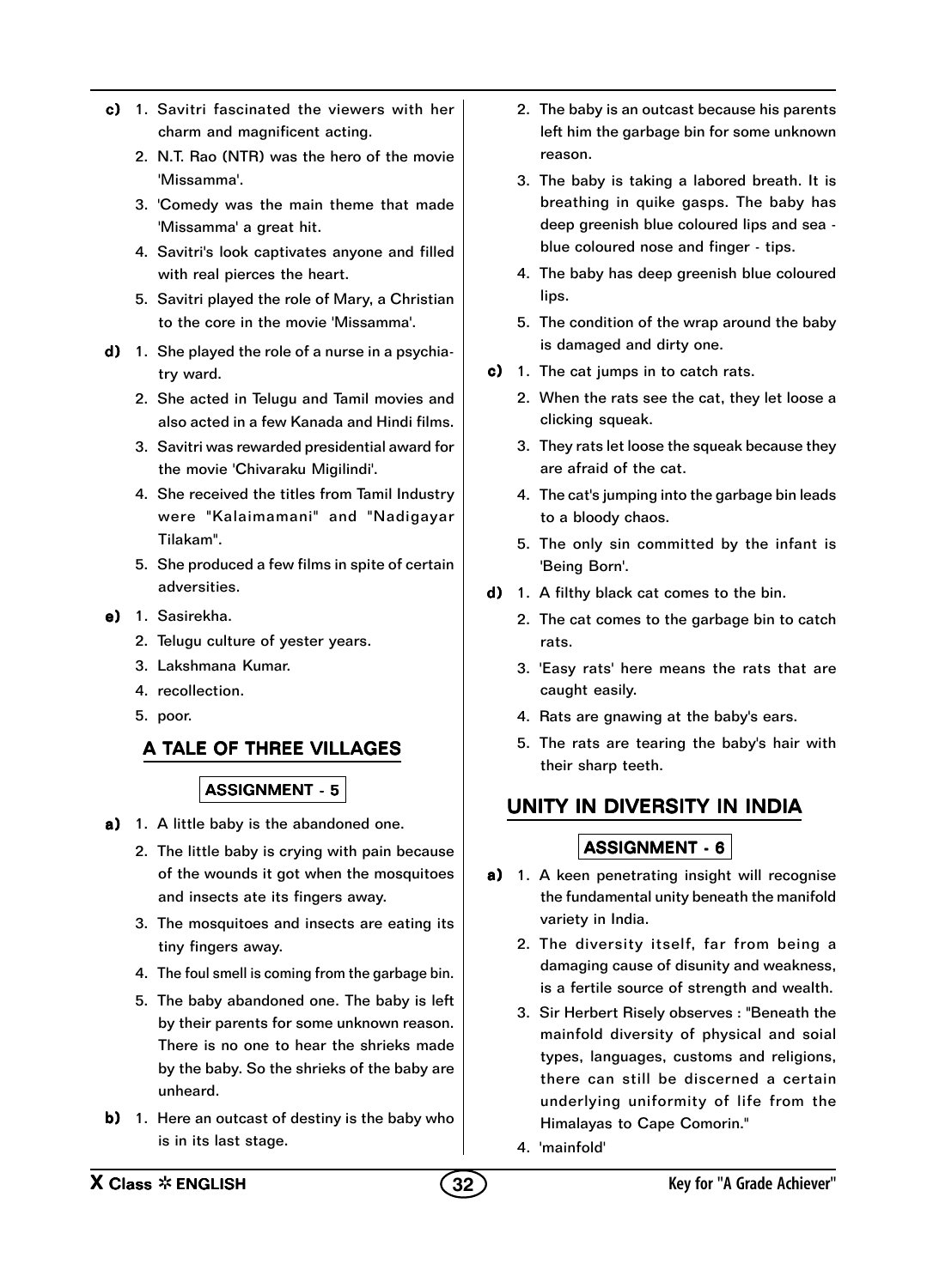- 5. Vincent A. Smith says that the civilization of India has many features which differentiate it from that of the other regions of the world, while they are common to the whole country in degree sufficient to justify its treatment as a unity in the history of human, social and intellectual development.
- b) 1. The cultural unity and the nationalism, though India has many races, castes, subcastes and communities, make the heart of India one.
	- 2. Our cultural heritage serves as a bond of unity between people of different faiths and creeds.
	- 3. India has a large number of races, castes, religions and sects. The divergent aspects in the country make it a subcontinent.
	- 4. Before the advent of Aryans, Dravidians settled in India.
	- 5. Hindi has come to stay as the lingua franca of our nation.
- $c)$  1. India has a rich cultural heritage.
	- 2. We are inheritors of several grand treasures in the fields of music, fine arts, dance, drama, theatre and sculpture.
	- 3. Our sages and seers have left behind a tradition of piety, penance, spiritual greatness, conquest of passion, etc.
	- 4. Our scriptures are the storehouses of spiritual wisdom.
	- 5. Our saints aspired to the realisation of the infinite.
- $d)$  1. Indian yogis and maharishis, musicians and spiritual leaders attracted the West in a big way.
	- 2. The holding of Festivals of India in various parts of the world has been a significant move the project India's cultural unity.
	- 3. The West has to learn from India.
	- 4. Our spiritual values that the West is fast including towards are meditation and contemplation, charity and love, univerisal brotherhood and fear of God, piety and unselfishness, control of passions and peace of mind.
	- 5. The people in the United States and Europe are turning to the Indian way of life.
- e) 1. The great symbol of dance is Shiva, the Cosmic Dancer, depicted in sculpture and poetry as Nataraja.
	- 2. The Classical theatre in India has a history of more than two thousand years. It was performed in palaces and in temples.
	- 3. Humour, horror, fun, happiness and joy can be some other themes.
	- 4. The strand of cultural unity running through the country attracts the West towards our country.
	- 5. The superficial prosperity and material achievement make man find himself isolated in his own society.

## WHAT IS MY NAME ?

- a) 1. Before her marriage, the young woman was educated, cultural and intelligent, capable and quick-witted, with a sense of humour and elegance.
	- 2. Because of her beauty and intelligence and the dowry which her father offered made the young man decide to marry her.
	- 3. When she became a housewife her husband told her that it was her house.
	- 4. She swabbed the entire house and decorated the floor with muggulu designs.
	- 5. He told her that she was dexterous at swabbing the floor. She was even more dexterous in drawing the muggulu.
- b) 1. While scrubbing the floor the housewife asked herself what her name was.
	- 2. She forgot her own name. She asked herself what her name was. This query shook her up.
	- 3. In her scrubbing zeal, she forgot her name.
	- 4. No one used to call her by her real name. So she forgot her own name.
	- 5. She had forgotten her own name in her scrubbing zeal. She felt she had lost her own identity, individuality and self-respect. It made the housewife perturbed.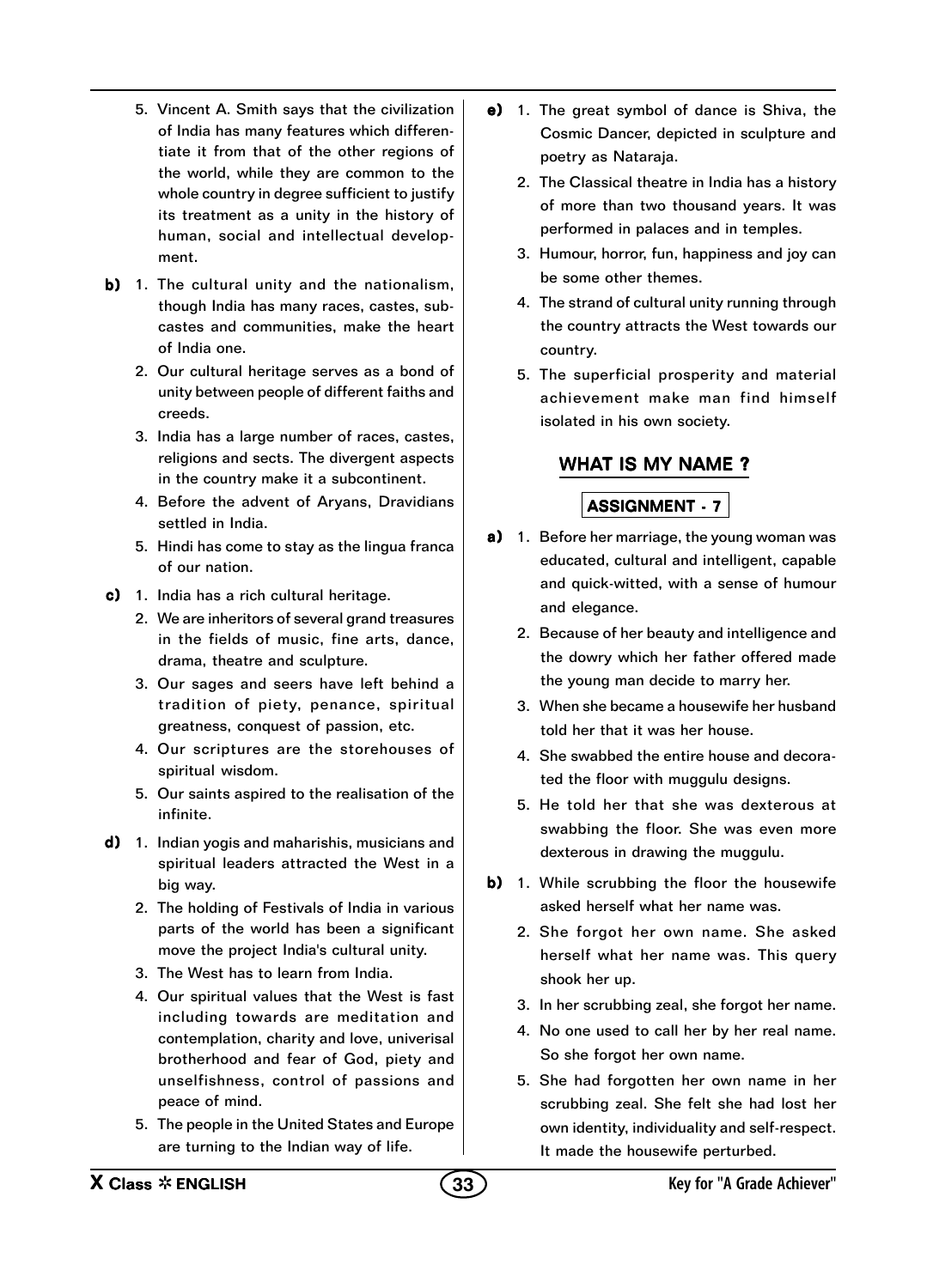- c) 1. They replied to their mother that her name was 'amma' only.
	- 2. Because everyone called their father by his name, but no one called their mother by her name. Moreover she had never told them her name. And she did not get letters addressed on her name. So they did not know her name.
	- 3. Her parents did not write letters to her. They only made phone calls to her.
	- 4. They used to talk about new muggulu or new dishes to cook when they met each other at any ceremonies or marriages.
	- 5. No one told what her name was. Even her children did not know her name. So she was disappointed and grew restless.
- $d)$  1. 'My place' here refers to the place of her parents.
	- 2. She wanted to go to her parents' village to search for her certificates and enquire about her name.
	- 3. Her husband unwillingly gave permission to her and asked her who would swab the floor in her absence.
	- 4. Because she used to swab the floor better than any other and she never allowed anyone else to scrub the floor.
	- 5. Scrubbing the floor was the dirty and arduous work which anyone should bother about.
- e) 1. Ammadu's real name was Sarada.
	- 2. Pramila, her childhood classmate called her by name 'Sarada' and helped her remember her own name.
	- 3. When her childhood friend called her by her own name, she got her pride and selfidentity back. This made her feel like a person.
	- 4. She was intelligent. She came first in the tenth class in her class. She came first in the music competition. She was a good painter too.
	- 5. When she met her childhood friend Pramila, she appeared totally dried up and about to die of thirst.

## Q.No. 14 – INTERPRETATION OF NON-VERBAL INFORMATION

PAPER - II : PART - B

## ASSIGNMENT - 1

- 1) a) Smitha
	- b) Mamatha, Geetha and Manjulatha, Bhanuprasad.
	- c) Manjulatha, Bhanuprasad.
	- d) Boys, the percentages are higher than girls percentages.
	- e) 4
- 2) a) 4:30 am
	- b) Attends to his homework
	- c) 8:00 am
	- d) 7:00 am 7:15 am
	- e) 8:00 am to 6:00 pm
- 3) a) Popularity of TV quiz programmes
	- b) The Hindi quiz
	- c) 55%
	- d) 4
	- e) True
- 4) a) The information of education of different age group of boys and girls in Telangana compared to All India.
	- b) 6-10 and 11-15
	- c) 62.8
	- d) Yes
	- e) True
- 5) a) 8
	- b) 2000-2006
	- c) Japan
	- d) USA, Japan and U.K
	- e) The rate is fluctuating

- 1) a) Vehicles parked in a stadium
	- b) 10  $<sup>th</sup>$  March 2007</sup>
	- c) 650
	- d) 100
	- e) 10 <sup>th</sup> April 2007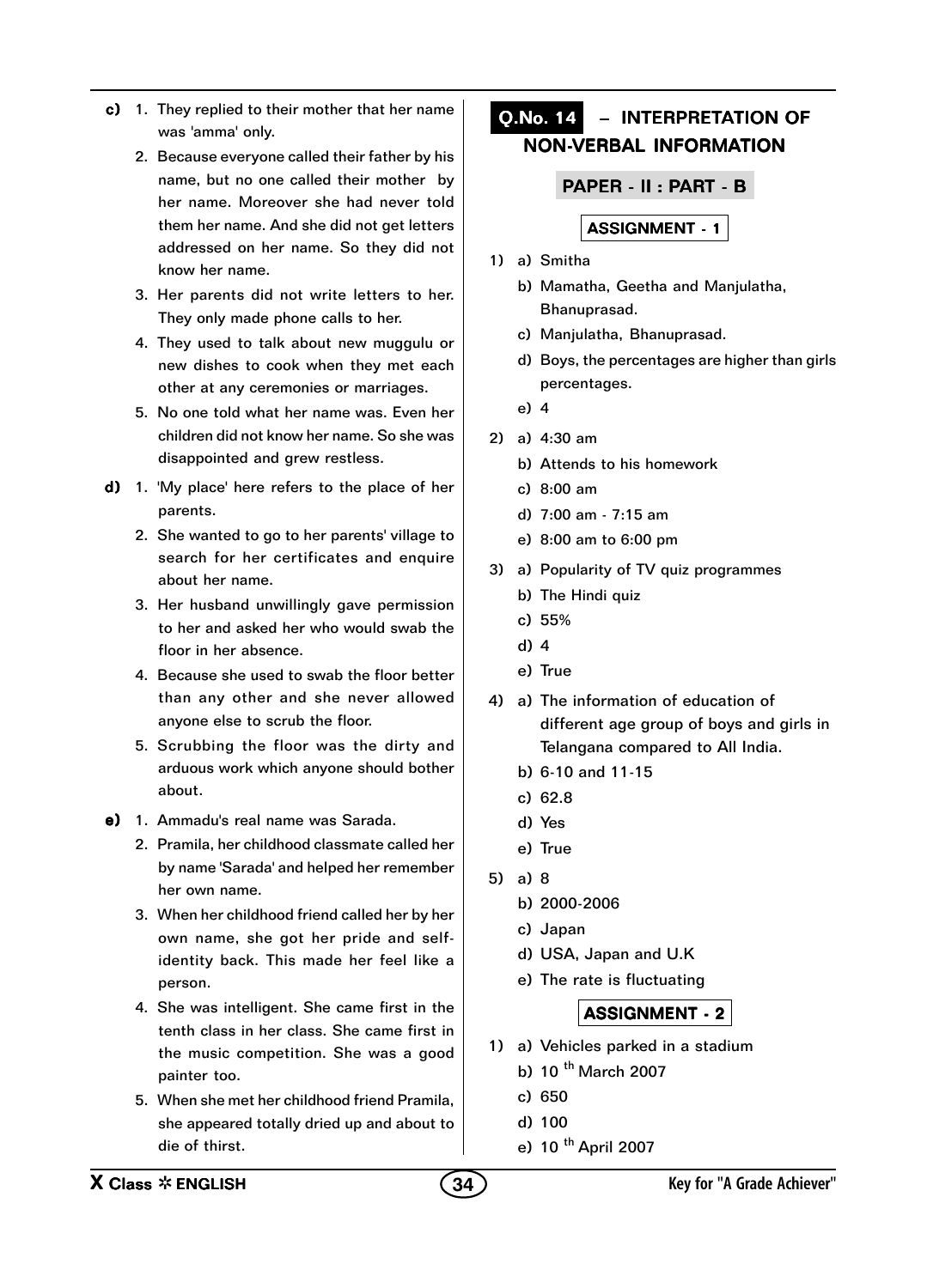- 2) a) 4 years
	- b) 2003
	- c) 2007
	- d) increasing
	- e) The usage of GSM phone is increasing till 2007 and then it starts decreasing.
- 3) a) Indian's oil economy
	- b) Petuoleum products
	- c) Crude oil
	- d) Lakh tons
	- e) True
- 4) a) 4
	- b) Hand bags, belts
	- c) Ramzan sales
	- d) Christmas sale
	- e) The handbags sold during the christmas sale were twice the number of sold during the Dussehra sale.

#### PIE - CHARTS

- 1) a) Performance of students in examination
	- b) Grade B
	- c) Grade E
	- d) 7%
	- e) 54
- 2) a) 7
	- b) Asia
	- c) Australia
	- d) 22%
	- e) 26%
- 3) a) Distribution of savings of MR. Venkatesh b) 5
	- c) Bank FD and PDF
	- d) Life Insurance of India Corporation
	- e) Fixed Deposits in the bank and Public Provident Fund (PPF) put together.
- 4) a) water
	- b) iii
	- c) 20 kilograms
	- d) 50 kilograms
	- e) Bones are heavier by their weight than water.

## ASSIGNMENT - 4

- 1) a) Bio-chemical structure
	- b) Phenolic, steroid, proteinous
	- c) Insuline
	- d) phenolic
	- e) ii
- 2) a) Sex, Age, Qralification, Appointments b) 55-58
	- c) Government
	- d) 5
	- e) 15
- 3) a) classification of simple tessue of plants
	- b) Parenchyma, collenchyma, Sclerenchyma
	- c) Collenchyma
	- d) 6
	- e) Sclerenchyma

#### ASSIGNMENT - 5

- 1) a) The number of people and vehicles using roads in the area.
	- b) Hills, rivers and villages with small population.
	- c) Building bridges and roads across hills are very expensive.
	- d) soil
	- e) tarmac
- 2) a) I would insert the ATM card in the slot. b) PIN
	- c) Saving and current accounts
	- d) iii
	- e) i
- 3) a) 8
	- b) I will connect to the internet on the computer.
	- c) Click on sign in and after compose.
	- d) The email address of other
	- e) Click on send.

- 1) a) Manipal hospital
	- b) World Kidney Day
	- c)  $12^{th}$  March, 2015
	- d) Rs. 2,999
	- e) 8978100118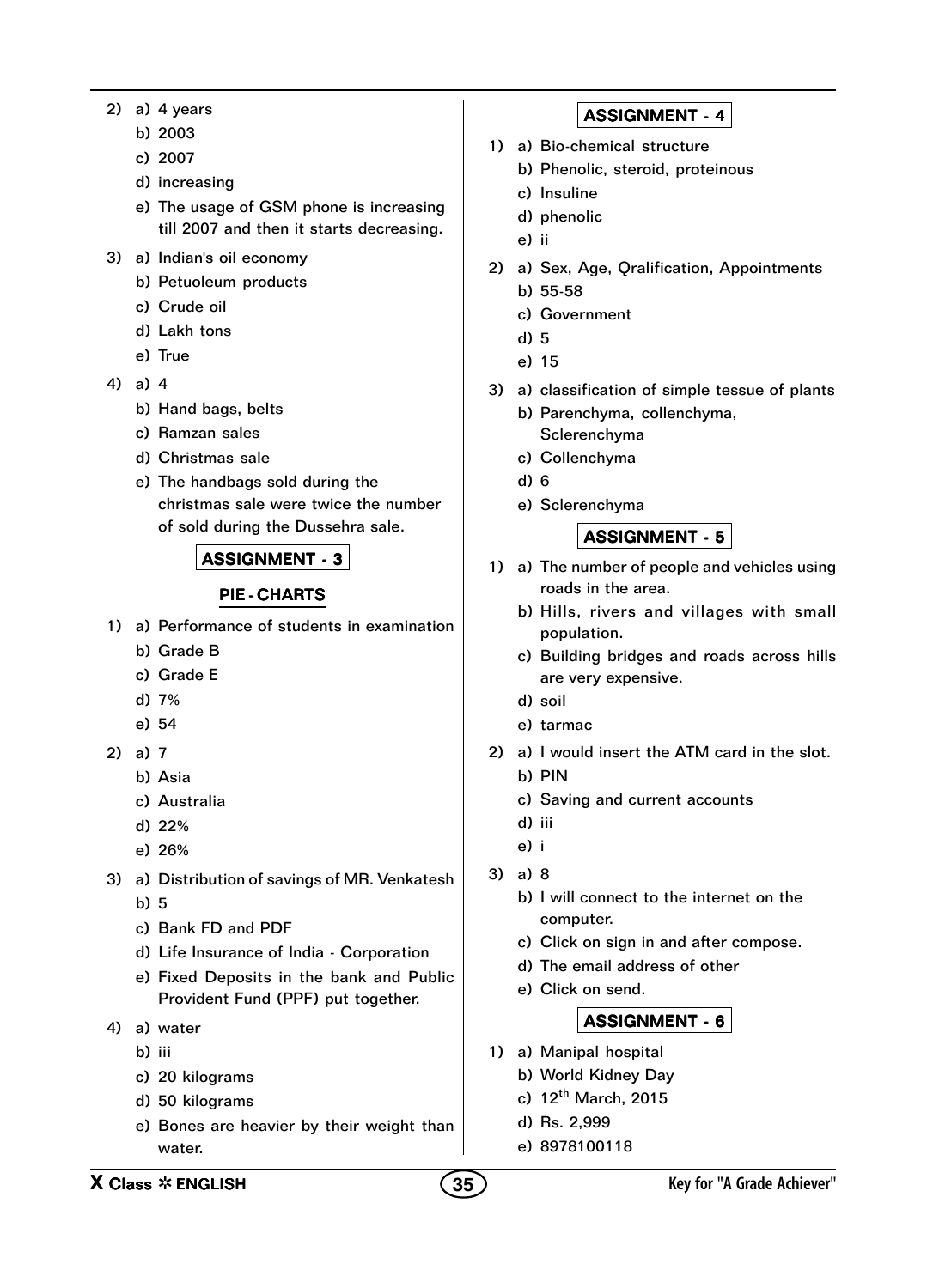- 2) a) About the campus quiz of Tata curcble
	- b) Chinmaya Heritage Center, No-2, Appasamy street, Chetpet, Chennai.
	- c) 14th March, 1 pm onwards.
	- d) www.tatacrucble.com
	- e) Rs.1 Lakh
- 3) a) State bank of India
	- b) Mega e- auction of Prime commercial and Residential properties.
	- c) 14th March, 2015
	- d) Prime Commercial and Residential properties
	- e) www.SBI.co.in
- 4) a) Awareness of drive
	- b) M.Kantha Rao, Deputy IGP, RS task Force.
	- c) Educating the labourers
	- d) TN police
	- e) Police want to avoid open fire at labourers on humanitarian grounds.
- 5) a) About matress
	- b) 9849346962
	- c) Trishul International
	- d) Companies like Europedidie, Spine support, lotex plus etc.
	- e) Mobiles, blasting machines, Refrigerator and Television

## NON-VERBAL INFORMATION

## **EXERCISE**

- 1) a) Education of different age guoups of boys and girls in gov. and private schools in A.P compared to all India.
	- b) 7-10, 11-14
	- c) 62.7
	- d) greates
	- e) True
- 2) a) 18-30, 45-60, factors affecting work performance.
	- b) chance for personal development
	- c) Team spirit and chance for personal development
	- d) work environment
	- e) 20%
- 3) a) wind, string, percussion, electronic instruments
	- b) percussion
	- c) string
	- d) Bagpipes
	- e) iii
- 4) a) 7
	- b) Data entry by the applicant's token number
	- c) He takes thumb impression of the applicant
	- d) the passport offices
	- e) 5 days
- 5) a) favourite colours of students
	- b) Red
	- c) True
	- d) Black
	- e) Pink
- 6) a) No. of students studying two foreign languages in a college
	- b) 2010
	- c) 1990
	- d) 1990
	- e) False
- 7) a) The no. of cricket matches played in 1998 and the countries which participated
	- b) South Africa
	- c) four
	- d) 20
	- e) True
- 8) a) Sale of television sets of certain brands
	- b) 2<sup>nd</sup> Otr
	- c) 1st Qtr
	- d) 3rd and 4th
	- e) 3%
- 9) a) Percentage of tourists from different countries to 'xyz' in 2010.
	- b) England
	- c) 10%
	- d) 180
	- e) 50%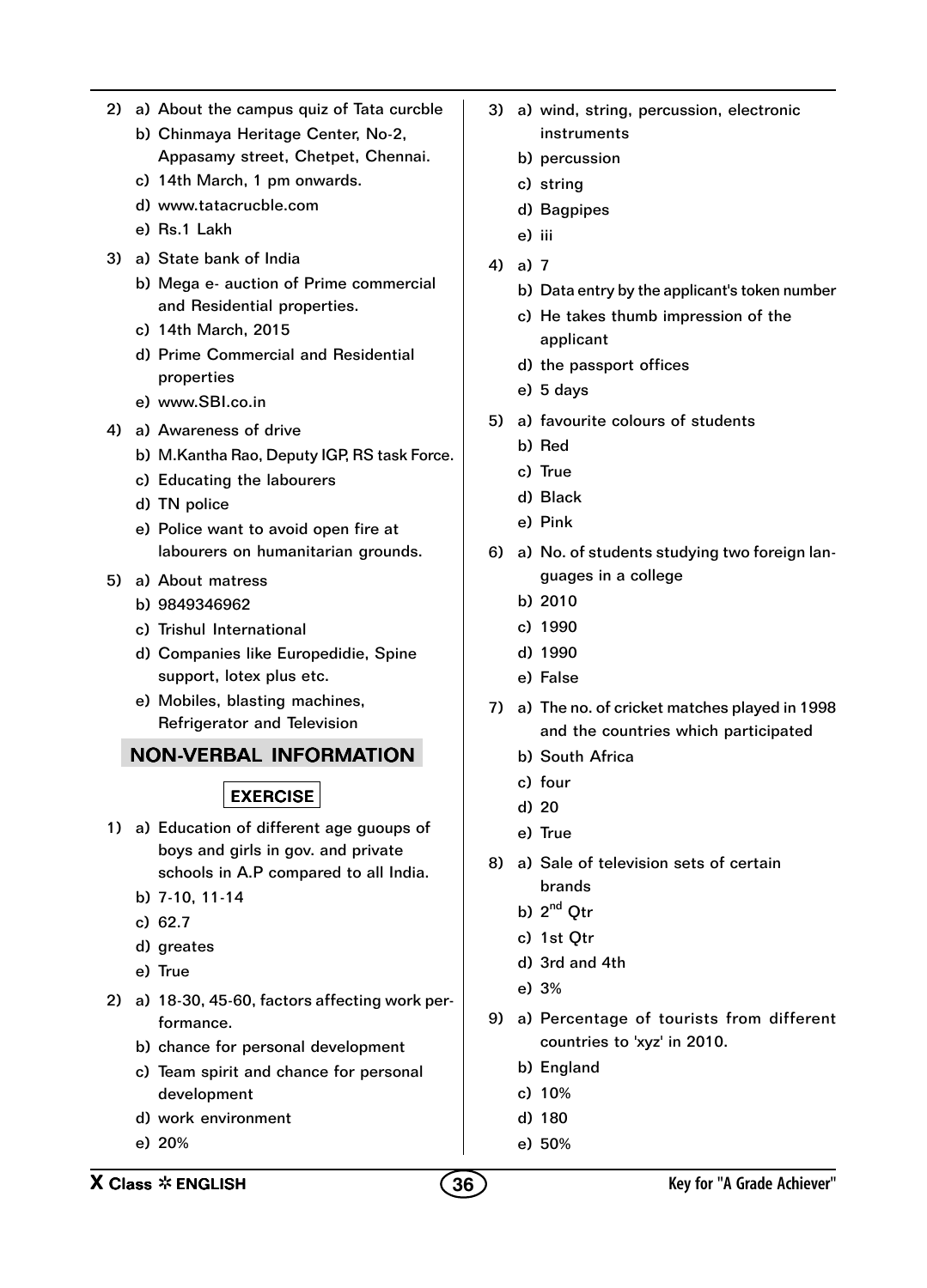| 10)      | a) India                                       |         |              | PASSAGE - 4         |  |
|----------|------------------------------------------------|---------|--------------|---------------------|--|
|          | b) 13%                                         | $1)$ c  | 2) d         | $3)$ c              |  |
|          | c) Srilanka, Bangladesh, England               | 4) a    | 5) c         |                     |  |
|          | d) 6%                                          |         |              | <b>PASSAGE - 5</b>  |  |
|          | e) England                                     |         |              |                     |  |
| 11)      | a) Popularity of some of quiz shows            | $1)$ d  | 2) c         | $3)$ c              |  |
|          | b) KBC                                         | 4) b    | 5) b         |                     |  |
|          | c) 55%<br>d) ii                                |         |              | PASSAGE - 6         |  |
|          | $e)$ 4                                         | $1)$ d  | $2)$ c       | 3) a                |  |
| 12)      |                                                | 4) c    | 5) e         |                     |  |
|          | a) Circles, Triangles, Quadrilateral<br>$b)$ 4 |         | PASSAGE - 7  |                     |  |
|          | c) circles                                     | 1) a    | $2)$ c       | $3)$ c              |  |
|          | d) False                                       | 4) c    | $5)$ c       |                     |  |
|          | e) ii                                          |         |              | <b>PASSAGE - 8</b>  |  |
| 13)      | a) Verbal, non-verbal, written, visual         |         |              |                     |  |
|          | b) Non-verbal                                  | $1)$ c  | 2) d         | 3) a                |  |
|          | c) Emails, Reports, Articles, Memos            | 4) a    | 5) a         |                     |  |
|          | d) T.V, Viedo                                  |         |              | <b>PASSAGE - 9</b>  |  |
|          | e) ii                                          | 1) b    | $2)$ d       | 3) b                |  |
| 14)      | a) Software development                        | 4) c    | 5) a         |                     |  |
| b) start |                                                |         |              | PASSAGE - 10        |  |
|          | c) Design error                                | 1) b    | 2) b         | 3) b                |  |
|          | d) Testing                                     | 4) c    | $5)$ c       |                     |  |
|          | e) No                                          |         |              | PASSAGE - 11        |  |
|          | Q.No. 15<br>– UNSEEN                           | 1) a    | 2) d         | 3) a                |  |
|          | COMPERHENSION PASSAGES                         | 4) a    | 5) d         |                     |  |
|          |                                                |         |              | <b>PASSAGE - 12</b> |  |
|          | $(TYPE) - I$                                   |         |              |                     |  |
|          | PAPER -II : PART - B                           | 1) a    | 2) b         | 3) d                |  |
|          | PASSAGE - 1                                    | $4)$ () | 5) a         |                     |  |
|          |                                                |         |              | PASSAGE - 13        |  |
| 1) a     | 3) d<br>2) c                                   | 1) b    | 2) b         | 3) a                |  |
| 4) c     | 5) d                                           | 4) b    | 5) a         |                     |  |
|          | <b>PASSAGE - 2</b>                             |         |              | PASSAGE - 14        |  |
| 1) b     | $3)$ d<br>2) a                                 | 1) c    | 2) b         | 3) a                |  |
| 4) b     | 5) a                                           | 4) a    | 5) c         |                     |  |
|          | <b>PASSAGE - 3</b>                             |         | PASSAGE - 15 |                     |  |
| 1) a     | 2) b<br>3) a                                   | 1) b    | 2) c         | 3) c                |  |
| 4) b     | 5) c                                           | 4) b    | 5) a         |                     |  |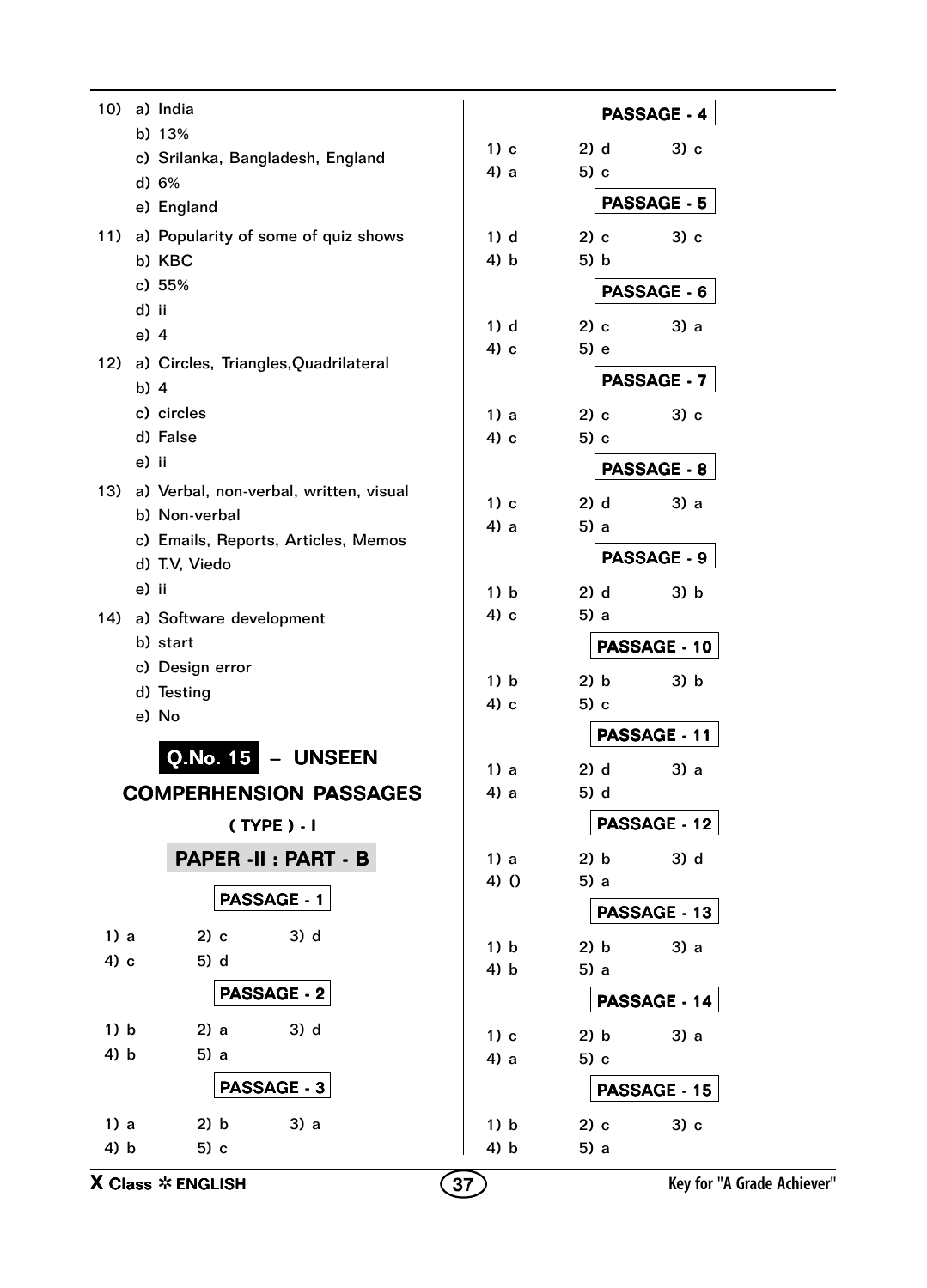

- reading books has to depend on a free or public library . Even very well off people cannot afford to have a very costly personal library.
- c) 1) The knowledge of books wap confined to a very small clars of well off people.
	- 2) Public libraries A necessity of modren life.
- d) 1) truly great
	- 2) libraries are as necessary as water supply or lighting arrangements.
- e) 1) advance, advantage
	- 2) worldly
	- 3) benefit, beneficial
	- 4) delightful

## PASSAGE - 3

- a) 1) wrath
	- 2) Gracious
	- 3) temper
	- 4) appease
- b) 1) in the rivers, in the clouds.
	- 2) was always losing of his temper.
- c) 1) He find the angry gods by sometimes if a disaster came, like an earthquake or a flood or a disease.
	- 2) He try to appease him by giving him something, chiefly food.
- d) 1) Early man they thought that every misfortune was caused by angry and jealous gods.
	- 2) The early man's idea of God was not of a gracious and good person
- e) 1) misfortune
	- 2) frightened
	- 3) sacrifice
	- 4) disaster

PASSAGE - 4

- a) 1) depress
	- 2) broods
		- 3) melancholy
	- 4) disposed
- b) 1) miserably
	- 2) depression of spirits
- c) 1) cheerful person looks at the bright side of things and thus often drives pleasure from circumstances.
	- 2) The labour who whistles over his work goes home less tired and can work harder and then another who, as he labours, broods over read and imaginary troubles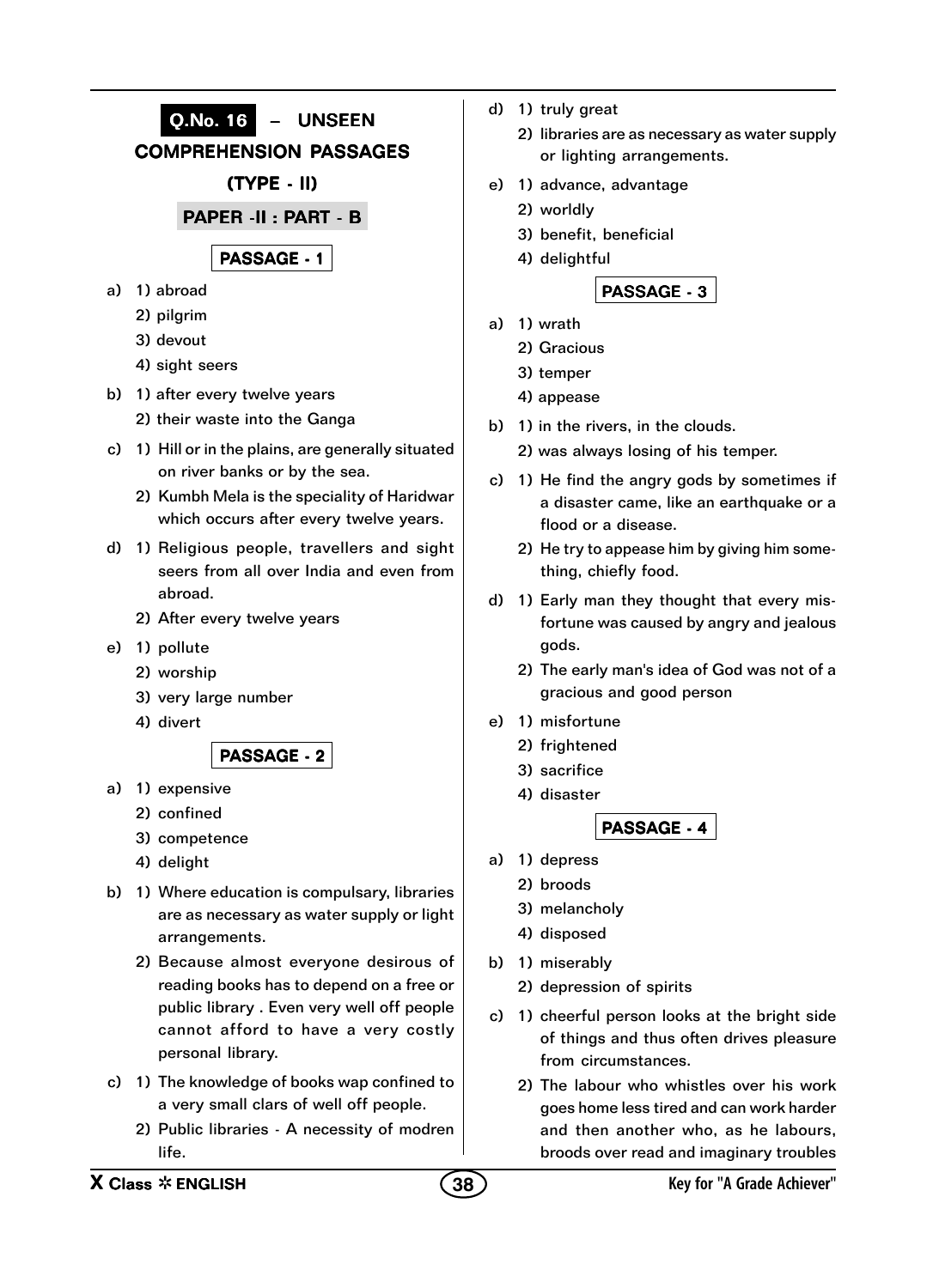- d) 1) neither wealth nor fame, nor beauty, nor power.
	- 2) It enables a man to do better work and prevents him from being easily exhausted.
- e) a) gloomy b) disadvantage
	- c) real d) inexhausted

PASSAGE - 5

- a) 1) endowed with
	- 2) curb
	- 3) vital
	- 4) potentialities
- b) 1) a very important role in education.
	- 2) socializing and humanising pupils
- c) 1) education to develop those latent qualities in the child and transform his original nature into human nature.
	- 2) by providing the child a decent hostel, which help him develop such qualities as are desirable and curb.
- d) 1) The educative value of a hostal.
	- 2) It plays a vital role in the education of the whole man.
- e) a) discourage b) intolerance
	- c) antipathy e) inhuman

## PASSAGE - 6

- a) at first its chief use was for rubbing out pencil marks.
- b) In the west Indies
- c) 1) they seemed to be alive.
	- 2) grow chiefly in South America and Central Africa.
- d) At first its chief use for rubbing out pencil marks we use it for that purpose in our daily life.
- e) Rubber is the juice of certain trees. This juice out like gum then dries and becomes solid.
- f) i) rubbing ii) bounced
- g) i) last ii) liquid

## PASSAGE - 7

- a) 1) i) Master ii) Captain
- b) The captain rules the ship from the bridge. It is here that he receives the report of night's happenings.
- c) 1) may be called at any hour.
	- 2) his daily inspection of the ship.
- d) The duty offices does the captain's duties on the bridge in the absence of the captain.
- e) off-duty
- f) captain of the ship
- g) i) inspire ii) happens

### PASSAGE - 8

- a) There are about four hundred old stone bridges, joining the islands of Venice.
- b) boats
- c) Small islands are nearer one another
- d) hundred and fifty
- e) Gondola is long boats with flat bottom
- f) i) Islands ii) —
- g) i) bridges ii) buildings

## PASSAGE - 9

- a) Henry Cavendish worked in the field of medicine and chemistry.
- b) Yes, uncle of his left him a large amount of money.
- c) It shows that Cavendish was so much devoted to his work that he had no other interest.
- d) By his discovery Cavendish helped the fertilizer industry and thus helped agriculture.
- e) Inflammable air.

### PASSAGE - 10

- a) Easy to move from place to place.
- b) The fear of foreign influence and domination rules.
- c) They have argued that a language of this sent would perform much the same services a Latin did in the middle ages.
- d) Common language
- e) numerous, existing.